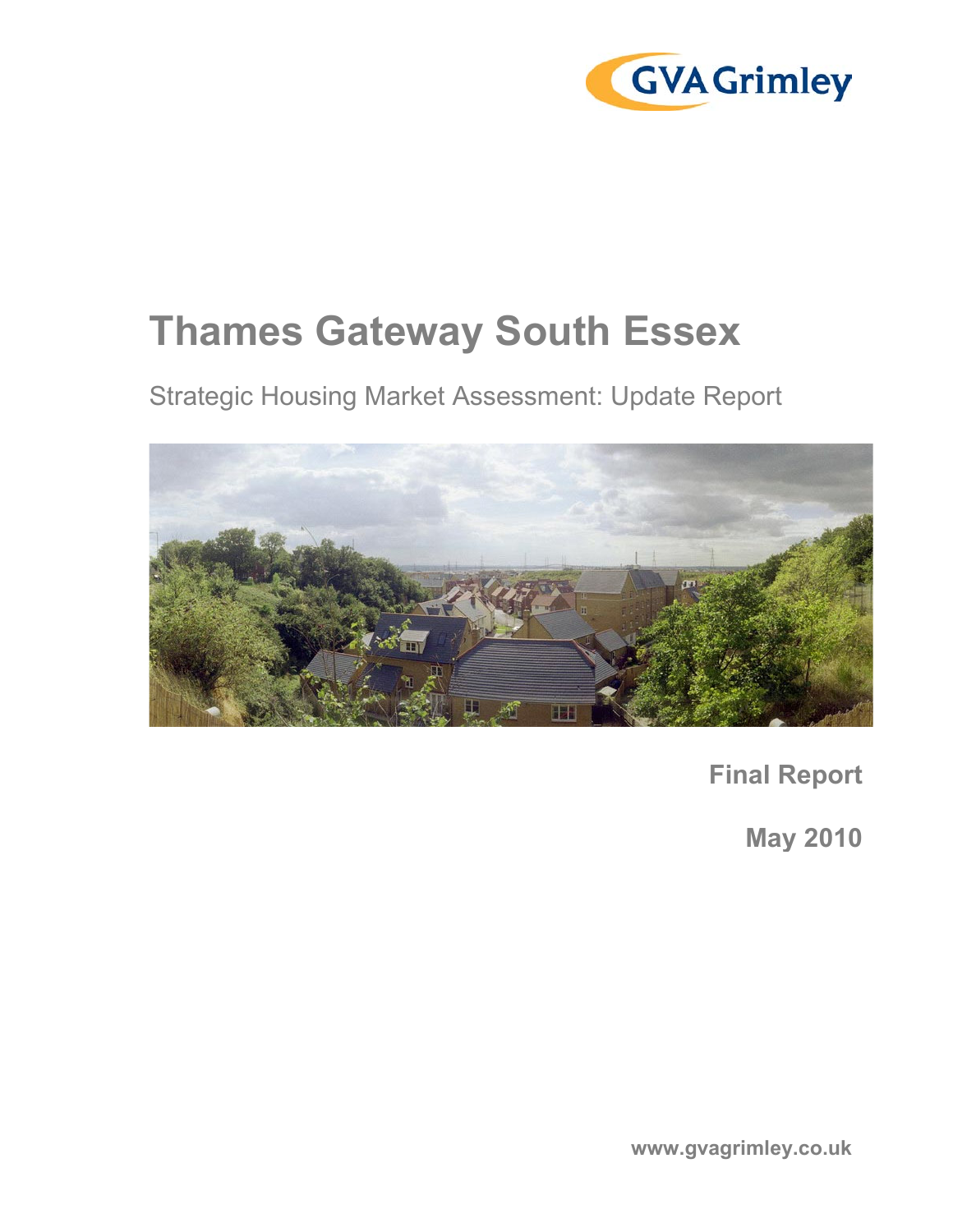## **Contents**

| 2. |  |
|----|--|
|    |  |
|    |  |
|    |  |
|    |  |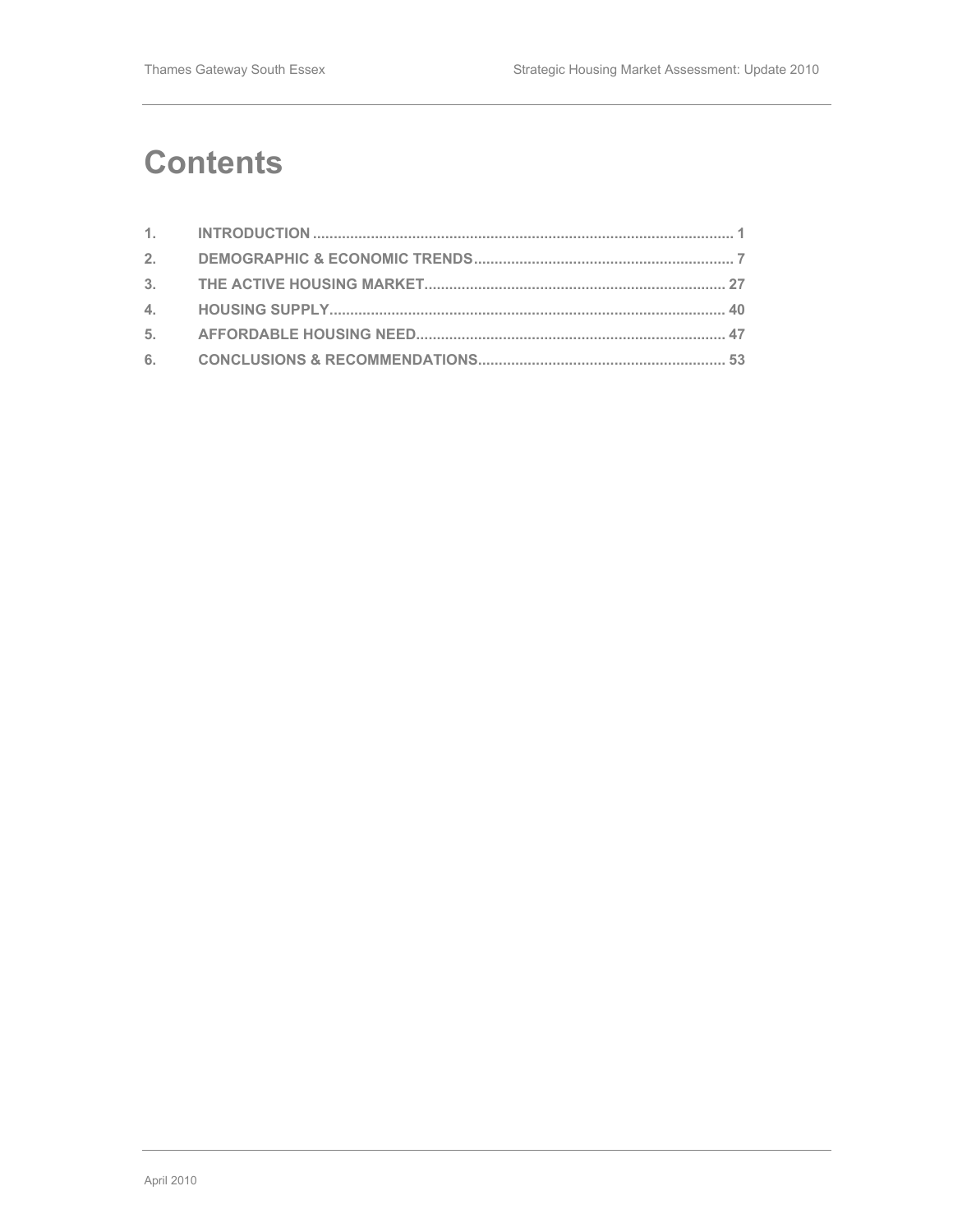## 1. INTRODUCTION

#### **Overview**

- 1.1 Thames Gateway South Essex Strategic Housing Group is a partnership representing the five local authorities of Basildon, Castle Point, Rochford, Southend and Thurrock and five RSLs (Estuary, Family Mosaic, Guinness, Moat and Swan). The Group works closely with Government Office for the East of England, HCA, EERA and the three Supported People Service leads for Thurrock, Essex and Southend.
- 1.2 The South Essex area has a population of some 650,000 people in 285,000 households and encompasses the regionally defined Key Centres for Development and Change of Basildon, Thurrock and Southend. Together the Strategic Housing Group authorities and agencies are responsible for the South Essex Sub-Regional Housing Strategy; and individually for the preparation of their Local Development Frameworks setting out the planning policies for the South Essex area.
- 1.3 In October 2008, the Thames Gateway South Essex authorities published a Strategic Housing Market Assessment (SHMA) in accordance with published Department for Communities and Local Government guidance (August 2007). The SHMA provided a comprehensive examination of the housing market in South Essex, defining its extent and operation. The South Essex SHMA identified past and current housing trends, considered the supply and demand for housing and assessed the need for all forms of housing including social rented and intermediate stock as well as market housing. The SHMA established the levels of housing need within each authority and drew conclusions and made recommendations on the future approach to achieving a choice, quality and mix of housing across the South Essex area.
- 1.4 The Strategic Housing Group have commissioned GVA Grimley to prepare a review and update of the Strategic Housing Market Assessment in order to reflect changes to the South Essex housing market in the period from October 2008 to February 2010.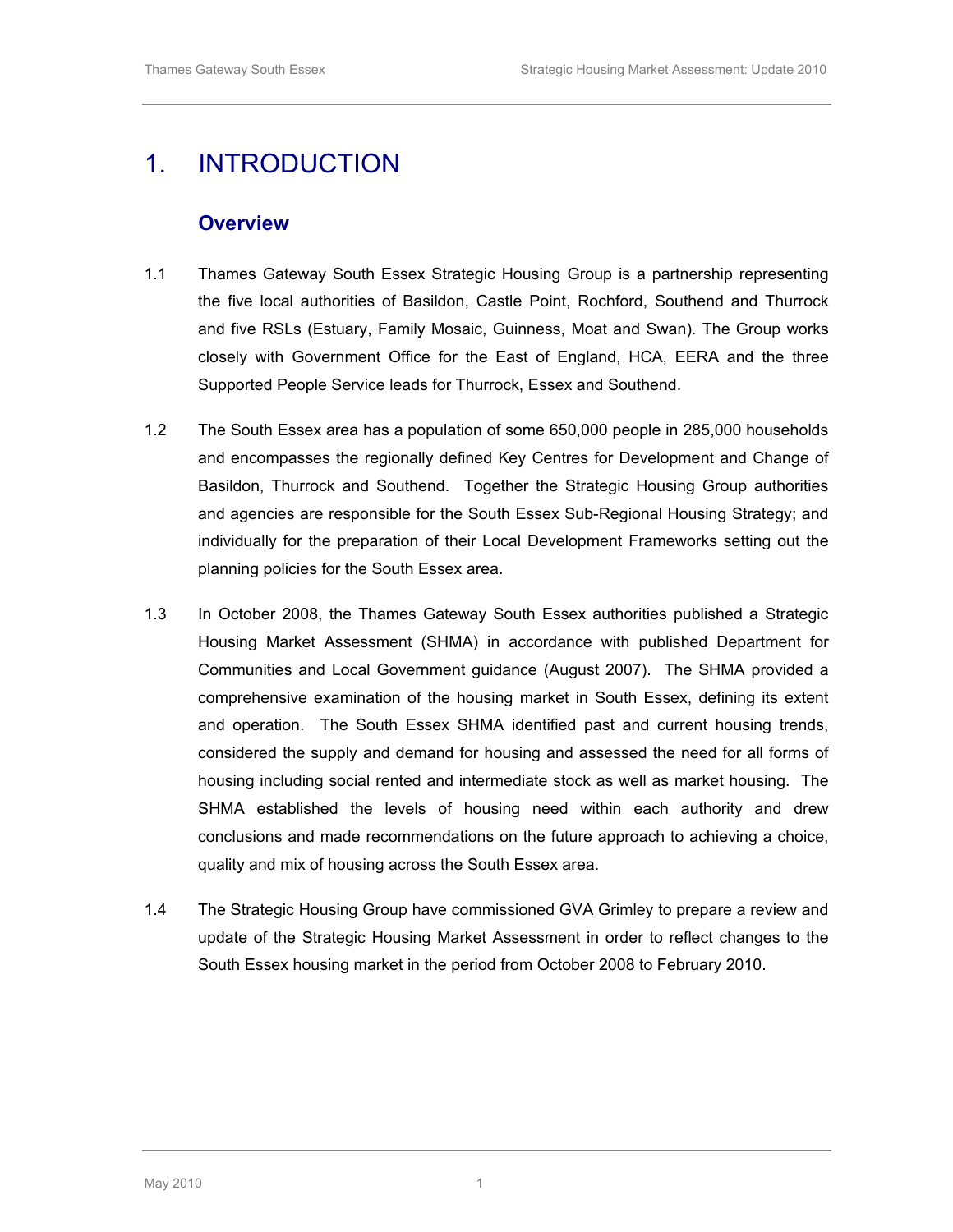### The South Essex Housing Market

The 2008 SHMA established a series of housing market characteristics for South Essex, which can be broadly summarised as:

- South Essex is a single, functional, sub-regional housing market that can be defined as stretching from the M25 along the Thames Estuary to Southend and Shoeburyness.
- The area is served by common east-west road and rail corridors, and demonstrates similar characteristics in terms of house prices, house price growth and socio-economic characteristics, albeit that there is some distinction between urban/ rural areas and the larger and smaller towns.
- There are strong inter-dependencies between the towns in the sub-region in terms of household movement and travel to work patterns. These factors support the identification of a single sub-regional housing market.
- London has a strong influence on the sub-regional housing market, with 21% of working residents employed in London and significant movement of households from London and East London to the sub-region. House prices in TGSE are relatively low in a regional context and this supports movement of both first-time buyers and households looking to step up the housing ladder to the sub-region.
- The main housing sub-markets can be identified based on the larger urban areas of Basildon, Southend-on-Sea and Thurrock. Purfleet and Aveley, Billericay and Wickford fall within areas of overlap with surrounding housing markets.
- Within the sub-regional housing market, different areas play different roles in providing housing choice. There are clear relationships between the three primary urban areas (Basildon, Thurrock and Southend) and the smaller settlements and rural areas. These provide a different and to some degree complementary housing and quality of place offer.
- Southend and Rochford have a more rounded housing offer than the other local authorities, with complementarities between the two. Castle Point is in a similar situation. The housing offer in Thurrock and in Basildon New Town is narrower, and should be developed. Across the sub-region, the flatted and urban living offer to appeal to younger households is under-developed.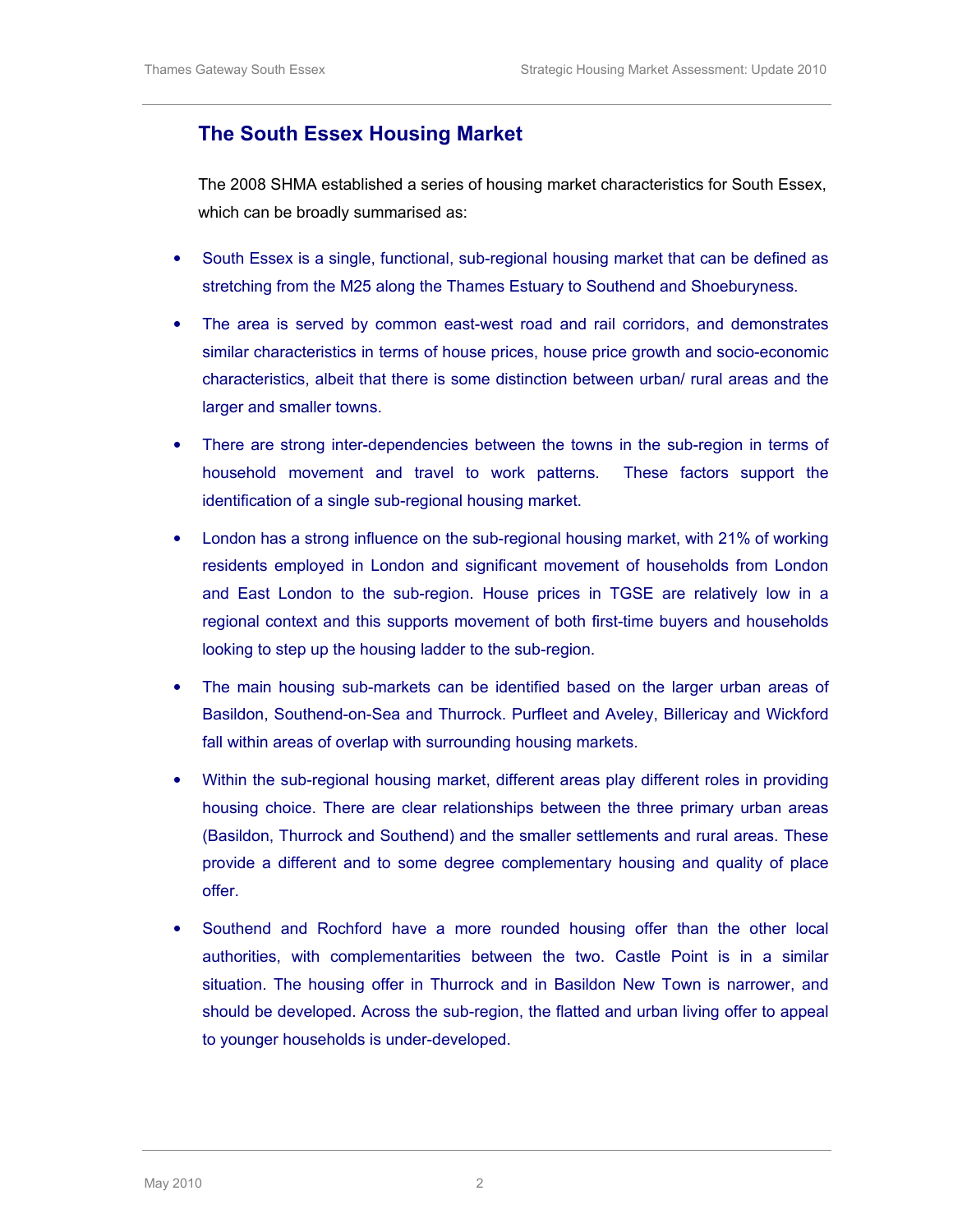The population is ageing with implications for housing demand resulting from strong expected growth in single person older households. This may support demand for appropriate smaller housing which allows households to downsize or tenure models which support the release of equity. A declining 20-34 cohort, according to current trends, may influence rates of new household formation.

### A Changing Housing Context

- 1.5 Much has changed since the publication of the TGSE Strategic Housing Market Assessment in October 2008. While the SHMA took account of the unfolding economic recession, the full effect, depth and severity of the recession was, at that time, not fully recognised; particularly with respect to its impacts on the supply and demand dynamics of the housing market nationally and within the TGSE sub-region.
- 1.6 In early 2010, the national housing market is in a far different shape than in 2008. There have been significant challenges to housing supply caused by lack of financial liquidity within the residential development sector and strong declines in housing demand arising from reduced access to mortgage finance and a reduction in both lender and consumer appetite to take on financial risk.
- 1.7 Against this backdrop, the viability of developing new housing of all types and tenures has been especially challenged resulting in a development hiatus across much of the country and South Essex leading to a significant decline in all house prices.
- 1.8 Some long-term trend patterns have remained constant throughout the recession. The affordability of housing nationally and in South Essex remains challenging for many households due to a continued inability of incomes to meet rental or sale prices. Underlying demographic dynamics continue to show an ageing population structure and a strong inward migration pattern as the principal components of change leading to specific housing requirements for certain groups. The quality and range of current housing stock continues to be mis-matched to existing and future forecasted sectors of employment. Many of the long-term conclusions and recommendations drawn in the SHMA in 2008 remain absolutely current today.
- 1.9 A definite economic upturn has yet to emerge in early 2010. Rallies in the equities and housing markets look unsustainable at this time. The upturn will be characterised by greater state intervention and government ownership in the banking system and industry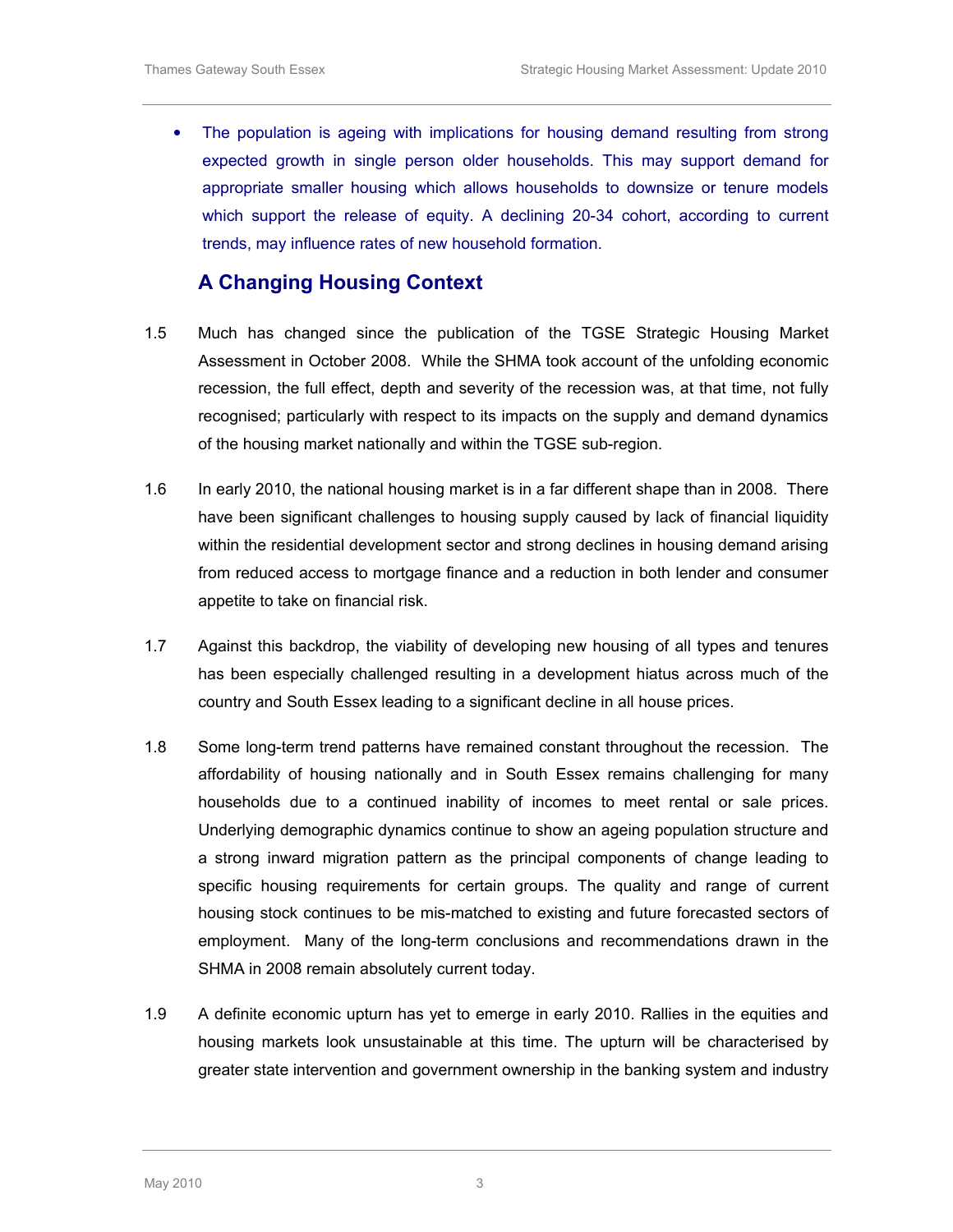generally, but also stronger regulation of financial markets. There will be lower levels of leverage and risk with lower loan-to-value ratios, higher interest rates and greater margins between income from occupiers and interest payments on loans. Increased regulation (national and international) will mean weaker economic growth. Furthermore, in the future, the Monetary Policy Committee will have to be more vigilant about the level of interest rates and changes in asset prices as well as inflation generally (its current remit), leading to higher interest rates than would otherwise be the case and consequently weaker economic growth.

- 1.10 A severe recession means greatly reduced tax revenues and increased spending. The government currently estimates that the budget deficit will be some £175 billion this financial year, or 12.4% of national income and will continue at high levels for many years. Such a large deficit means a huge borrowing requirement and so tax increases and large cuts in public sector spending, including on housing investment, will have to occur from 2010 onwards to reduce this debt burden and make interest payments manageable.
- 1.11 The Institute for Fiscal Studies (IFS) expects that it will be 2032 before Britain's debt burden falls back to acceptable levels. This is likely to result in economic growth of no more than 2% pa between 2010 and 2015, and 2.5% pa between 2015 and 2020, according to Experian, rather than the 3% pa achieved over the last 15 years.
- 1.12 Rising inflation may well become a real concern as a result of the huge fiscal and monetary stimulus needed to end the recession. We expect RPI inflation to be around 2.7% pa from 2011 to 2020. This, combined with persistently high levels of government borrowing, will have distinct implications for the residential and commercial property investment market.
- 1.13 As the crisis in the financial sector has played out during late 2008 and through 2009, the national housing market has re-positioned with markedly different supply and demand dynamics. It is these dynamics that are reflected in, and present new challenges to the TGSE sub-regional Housing Market area. From unlocking future housing supply, delivering affordable housing to those in need, or creating a sustainable environment for future housing investment that supports economic recovery, there remains much to do in Thames Gateway South Essex to ensure a choice of quality housing for all.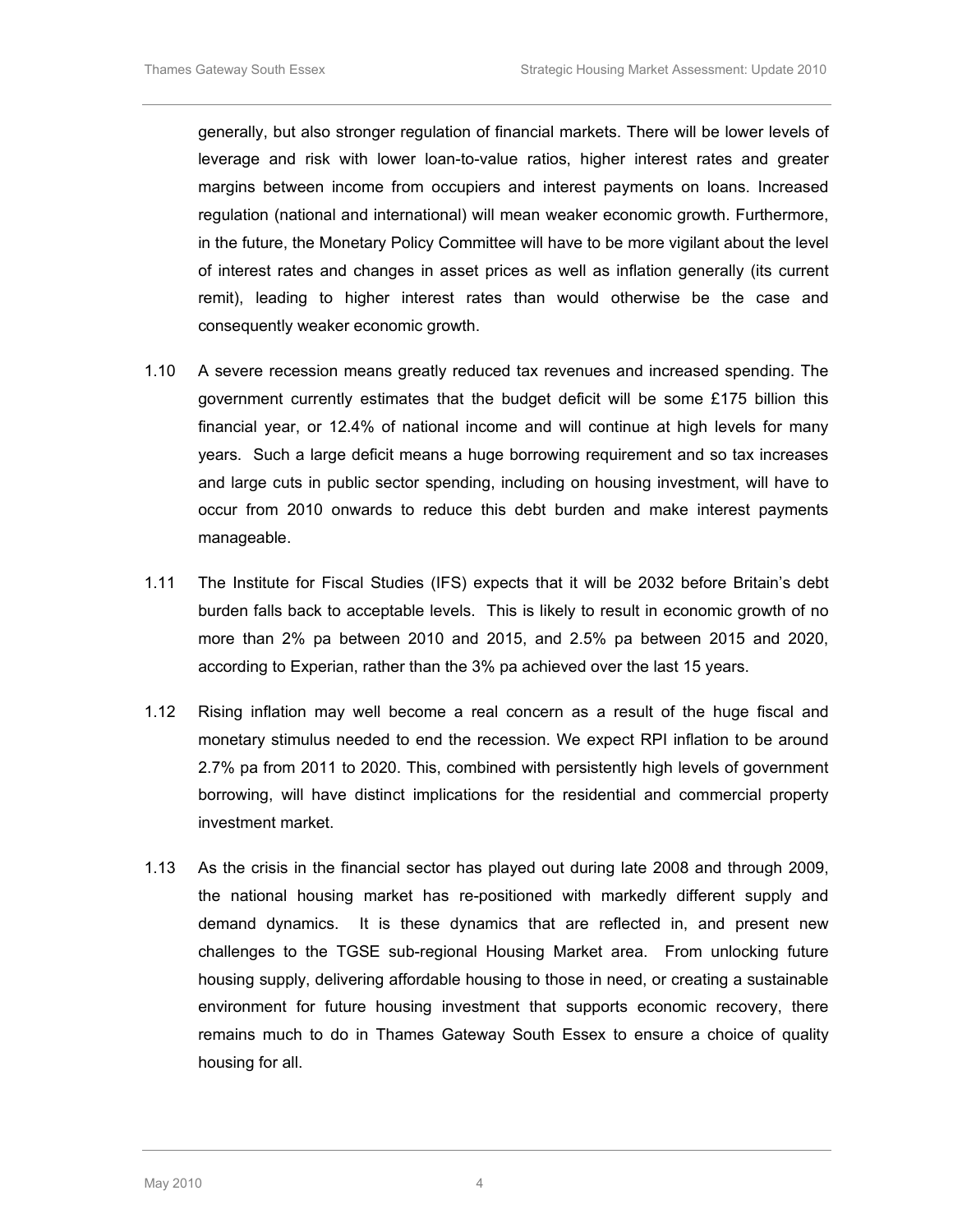#### Purpose

- 1.14 The purpose of this SHMA Update Report is to provide a review and update to the Thames Gateway South Essex Strategic Housing Market Assessment published in September 2008. The update represents a selective review of the 2008 SHMA on the basis that much of the analysis and many of the findings and recommendations in that report remain accurate and current in 2010.
- 1.15 The update provides a current view of the TGSE housing market in 2010 and focuses on changes in the active housing market, housing supply and need for affordable housing set against the backdrop of a broader economic recession. The update review forms part of a wider research, foresight and intelligence function that the TGSE authorities collectively undertake.
- 1.16 Conclusions and recommendations are set out to assist the local authorities in shaping their future housing strategies, housing investment programmes and funding applications as well as supporting emerging spatial planning policies in the individual Local Development Frameworks.

#### **Structure**

- 1.17 Following this introductory section, the Update Report is structured as follows:
	- Section 2: Demographic and Economic Trends assesses the latest demographic data to confirm the current population structure and its key components. It also sets out the latest updates on economic and employment characteristics for the TGSE area. The section considers emerging trends or changes to the previous position from the 2008 SHMA;
	- Section 3: The Active Housing Market appraises changes to the housing market demand in Thames Gateway South Essex;
	- **Section 4: Housing Supply considers the most recent housing supply and** vacancies trend data from each local authority and considers future housing development trajectories;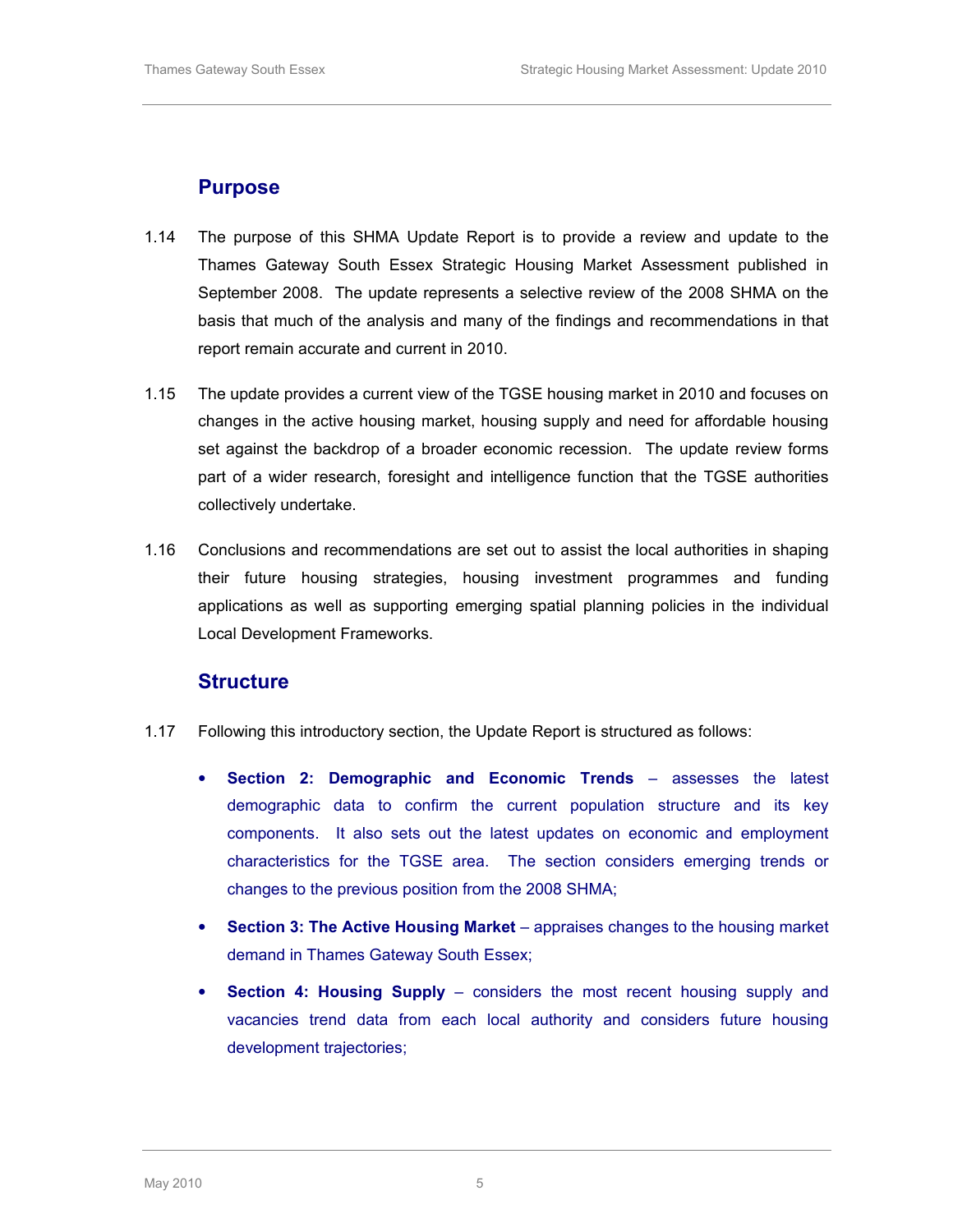- Section 5: Affordable Housing Need sets out the latest affordable housing needs analysis based on an update to the 2008 SHMA's secondary sources approach to calculating housing need;
- Section 6: Conclusions & Recommendations in this final section, conclusions are drawn from the SHMA update findings and appropriate recommendations to the TGSE Strategic Housing Group partners are made.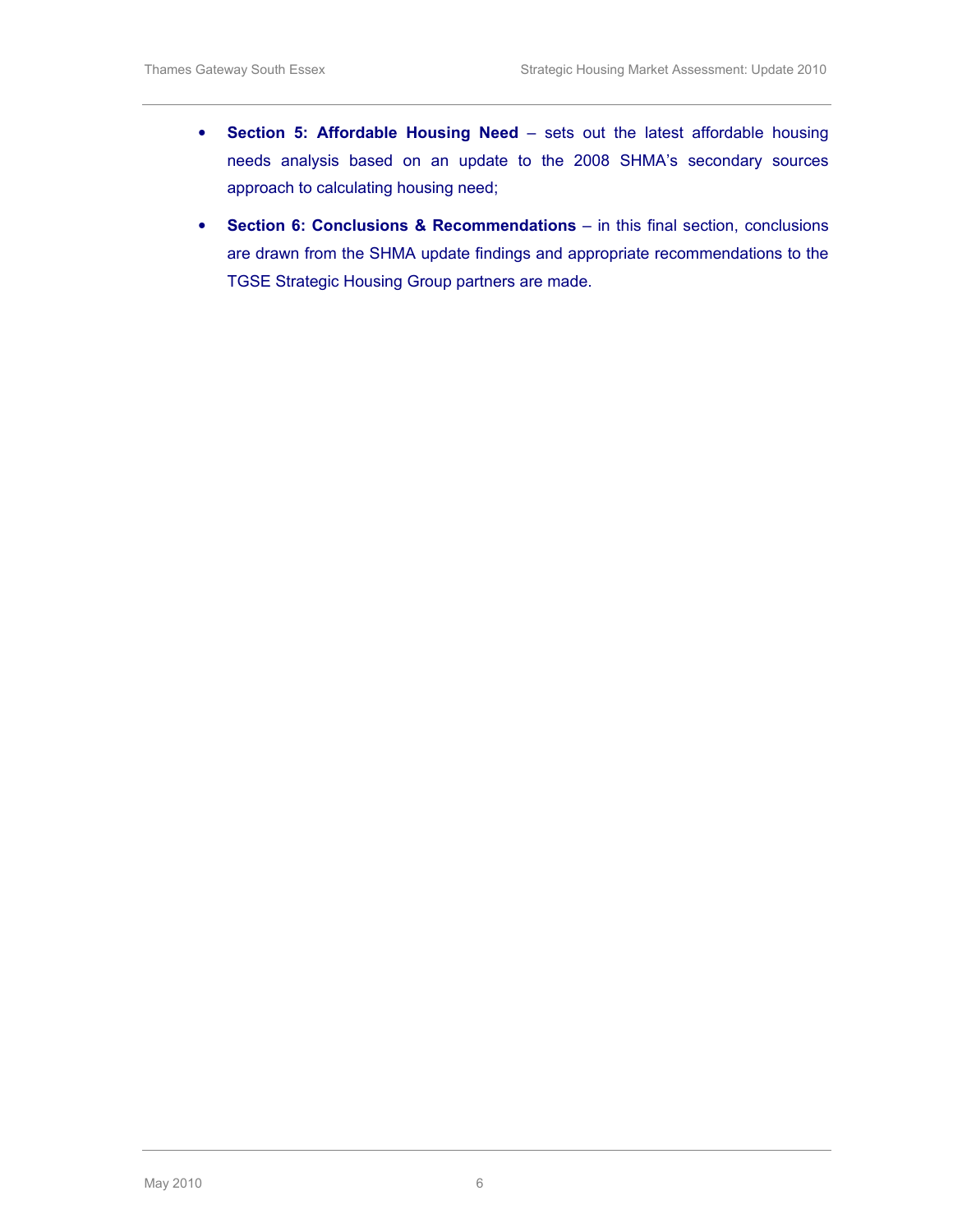## 2. DEMOGRAPHIC & ECONOMIC TRENDS

#### Introduction

2.1 Demographic change is an underlying driver of housing market demand with a significant effect on the type of demand and the specific requirements of specific groups. In this section, the relevant demographic data for Thames Gateway South Essex is reviewed and updated. This section of the report also examines recent economic trends in terms of economic activity, unemployment and future projected employment levels within South Essex.

#### Overall Population

2.2 Figure 2.1 sets out the total population for each of the five TGSE local authorities, updating the SHMA 2008 with the latest figures for 2007 and 2008. The total population of the five TGSE authorities in 2008 was 661,500, an increase of some 14,000 persons from 2006. The overall trend remains a gradual increase in the total population in each district very much in alignment with the population growth trend at regional level.



Figure 2.1: Total Population Trend 2000 – 2008, TGSE Local Authorities

Source: NOMIS Mid-Year Population Estimates 2009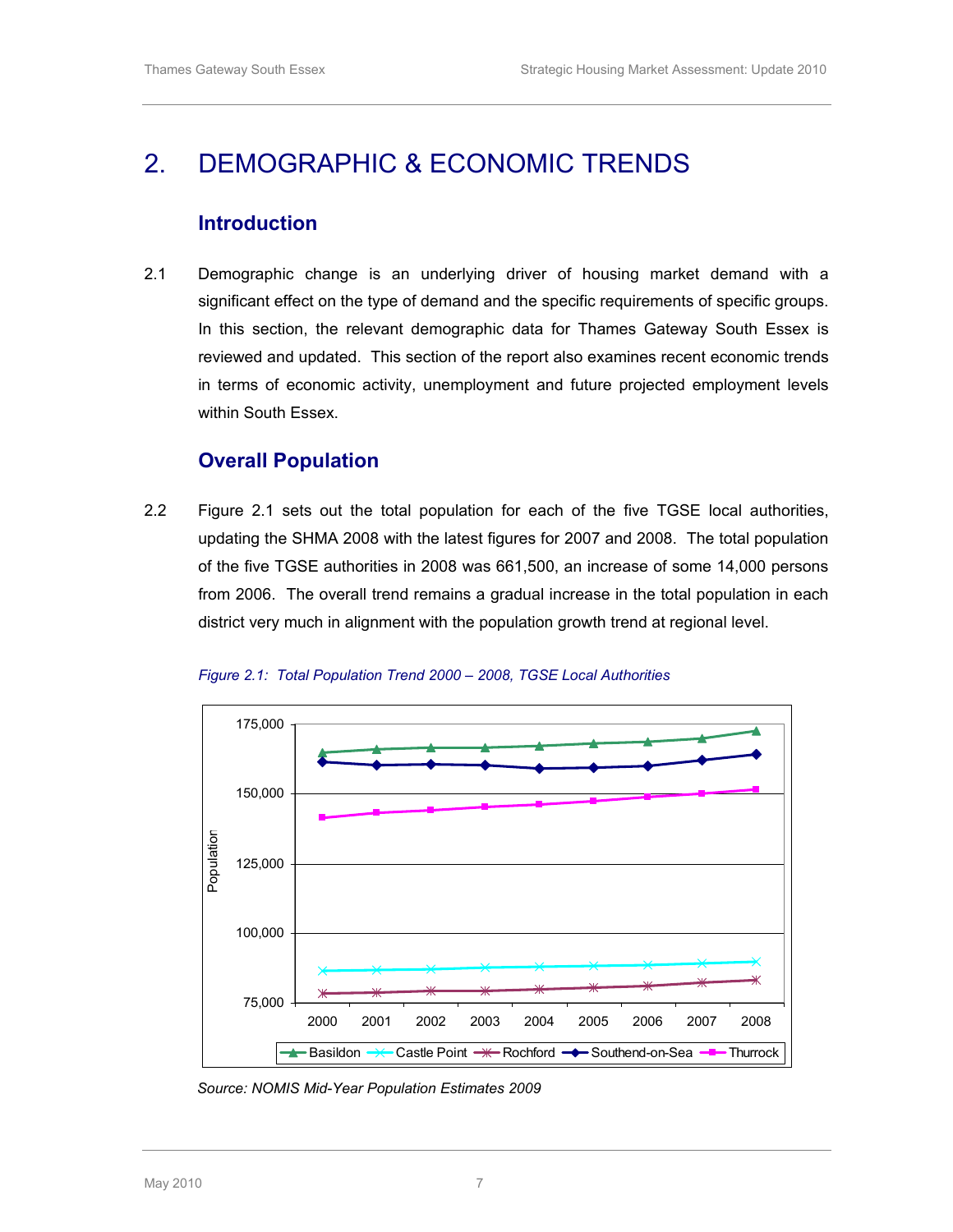- 2.3 Figures 2.2 and 2.3 together confirm the overall age structure for the TGSE sub-region Housing Market and the components of population change.
- 2.4 The population structure remains as identified in the SHMA 2008, with a strong working age population (19-64) years but with a continuation of the growing trend for an increasing ageing population in the retirement cohorts (65 years and over). Figure 2.3 sets out the grouped cohort analysis of population change, identifying Castle Point and to a lesser extent Rochford and Southend-on-Sea as the areas with greatest retirement age population growth. In other population age cohort groupings, the local authorities all show a decrease in the school age and family maker groupings with implications for future household formation, and modest increases in pre-school age and older family cohorts.





Source: NOMIS Mid-Year Population Estimates 2010

2.5 This pattern is broadly in line with the UK trend however the TGSE are does have slightly lower percentage of Males than the rest of the UK particularly in the aged 20-24 and 25-29 brackets. This is countered by higher percentage of females in the same age groups as well as woman aged 60-64.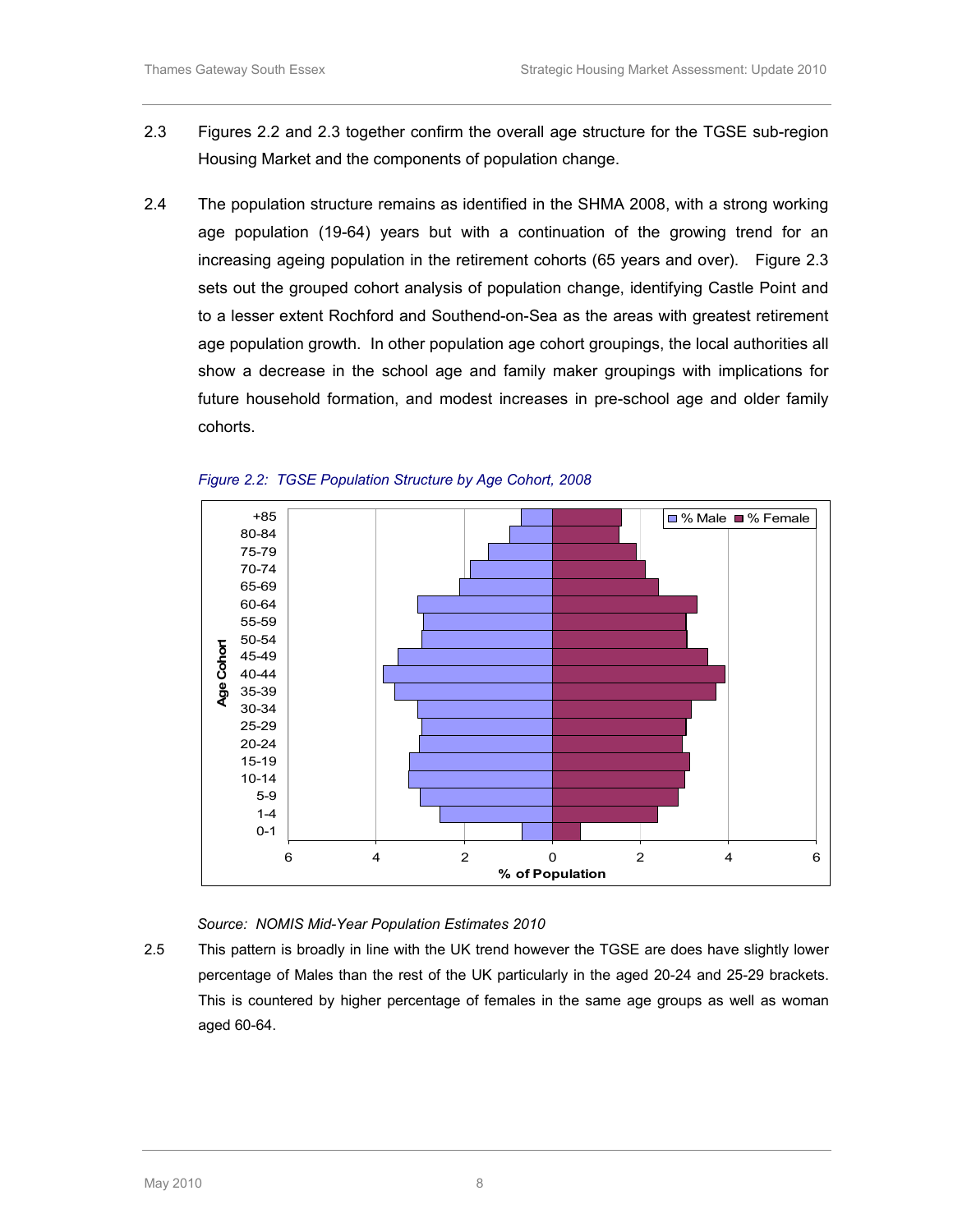

Figure 2.3: TGSE District Population Change by Grouped Age Cohorts, 2008

Source: NOMIS Mid-Year Population Estimates 2010

#### Components of Population Change

- 2.6 Figures 2.4 and 2.5 set out the components of population change and serve to highlight the stability in natural change (births and deaths) with the greatest changes in population levels being driven by net-inward migration from 2006 onwards from domestic and increasingly international locations. This trend was highlighted in the SHMA 2008, but has become more pronounced in the period since its publication in October 2008. Closer analysis of the in-migration data indicates that there has been a continuation in the previously identified trend for both international migrations to the TGSE sub-region coupled with domestic migration particularly from East London boroughs (Figure 2.6).
- 2.7 International migration is established by those seeking asylum, the International Passenger Survey (IPS), visitor switcher and those coming to and from Eire. The vast majority of international migration comes from those registering in the IPS which would include those coming from the EU Accession countries.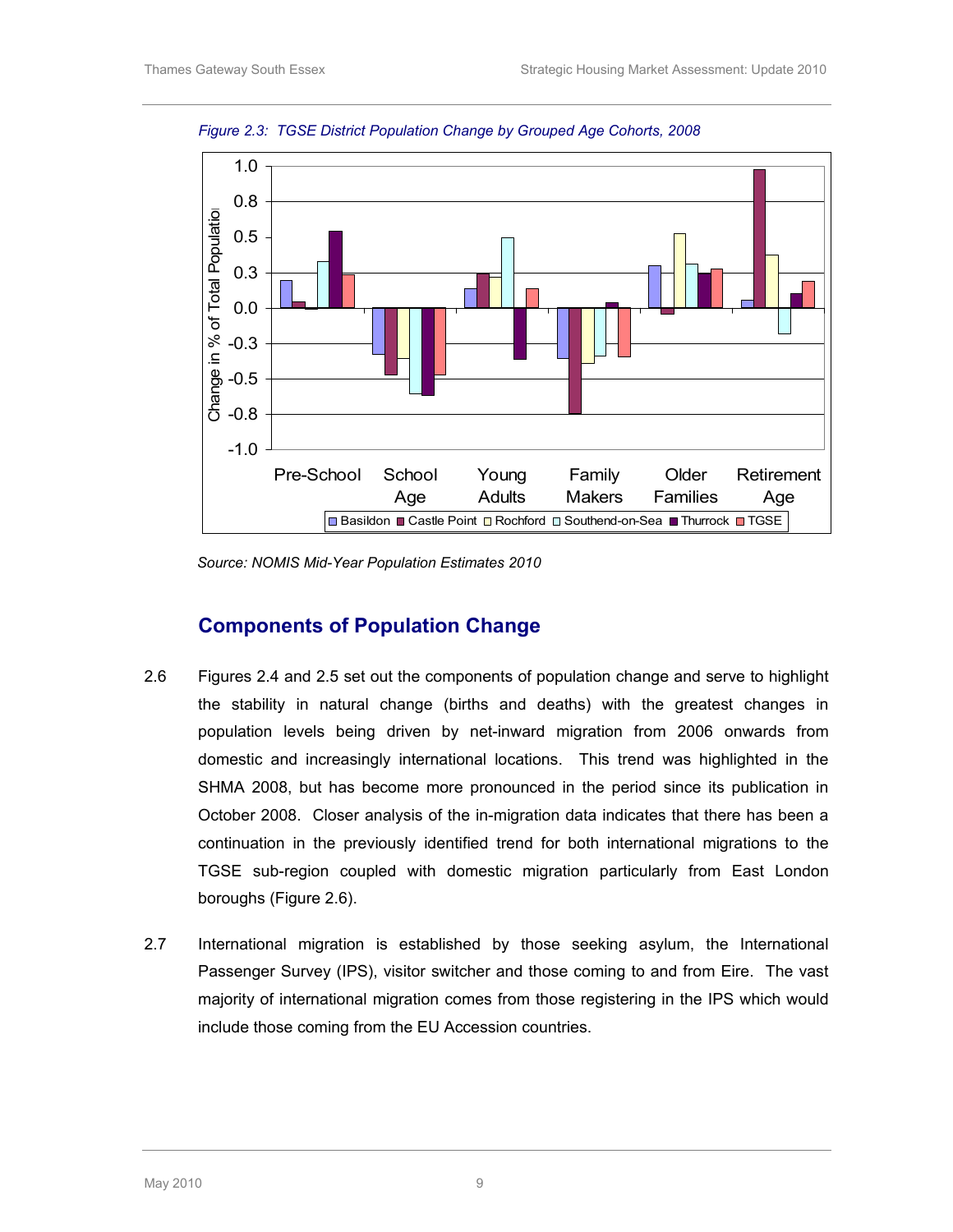



Source: ONS Mid-Year Population Estimates 2010





Source: ONS Mid-Year Population Estimates Components of Change 2009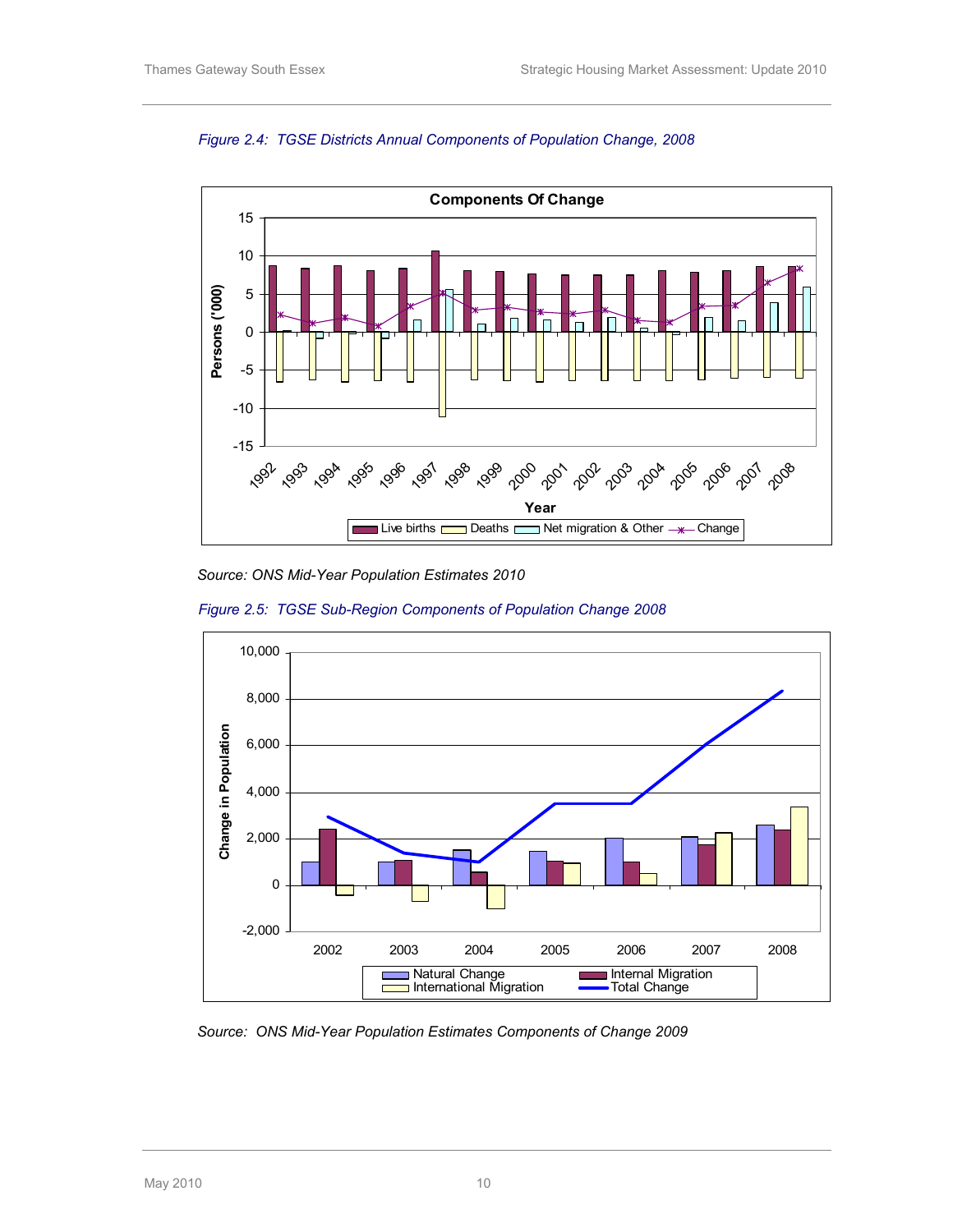- 2.8 In order to expand further the levels of net migration from East London boroughs into the Thames Gateway South Essex Sub-Region, Figure 2.6 uses NHS Central Health Register data to identify the continued net in-migration trend from East London to the TGSE sub-region. While the latest data for 2007 and 2008 shows a reduction in the overall net migration total, the average net in-migration exceeds 7,000 persons per annum. At this level, the net in-migration from London is a significant driver for the TGSE Housing Market and leads to continued demand for a mix, choice and quality of housing stock that is of good value.
- 2.9 The underlying reasons for this inward flow was covered in some detail in the SHMA 2008 and include the differential value of housing stock between East London boroughs and the TGSE sub-region (a demand driver to both working households looking for improved value for money and those retiring from economic activity out to South Essex); the relatively high quality of life and improvements to that quality found across South Essex; the range of existing employment opportunities within South Essex; and of course the high level of accessibility to Central London and the City from key centres in South Essex by public transport.





Source: NHS Central Health Register/ONS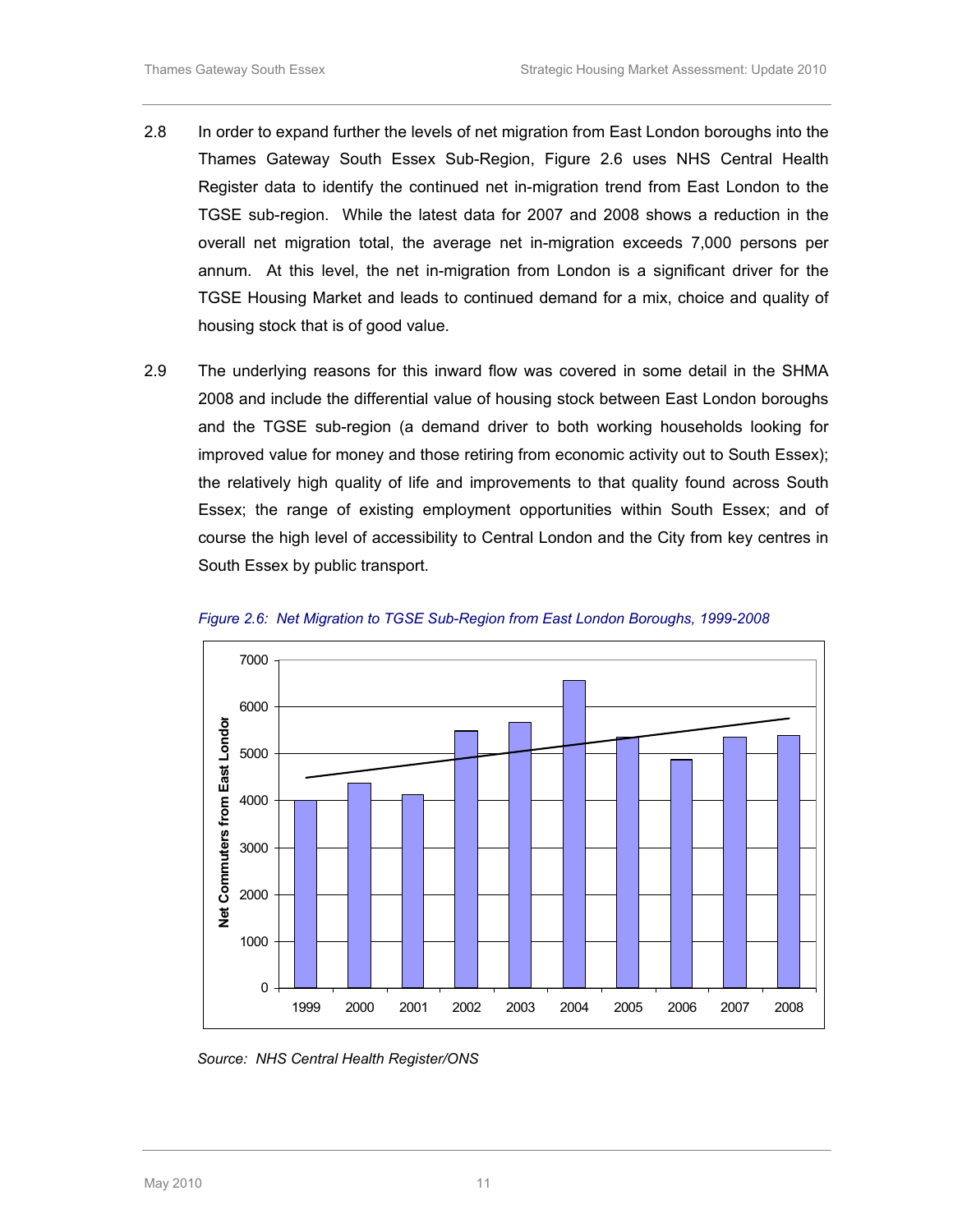2.10 The following Figures 2.7 – 2.11 set out the components of population change for each district in more detail.



Figure 2.7: Components of Population Change: Southend-on-Sea, 2002 - 2008

Source: ONS Mid-Year Population Estimates Components of Change 2009



Figure 2.8: Components of Population Change: Thurrock, 2002-2008

Source: ONS Mid-Year Population Estimates Components of Change 2009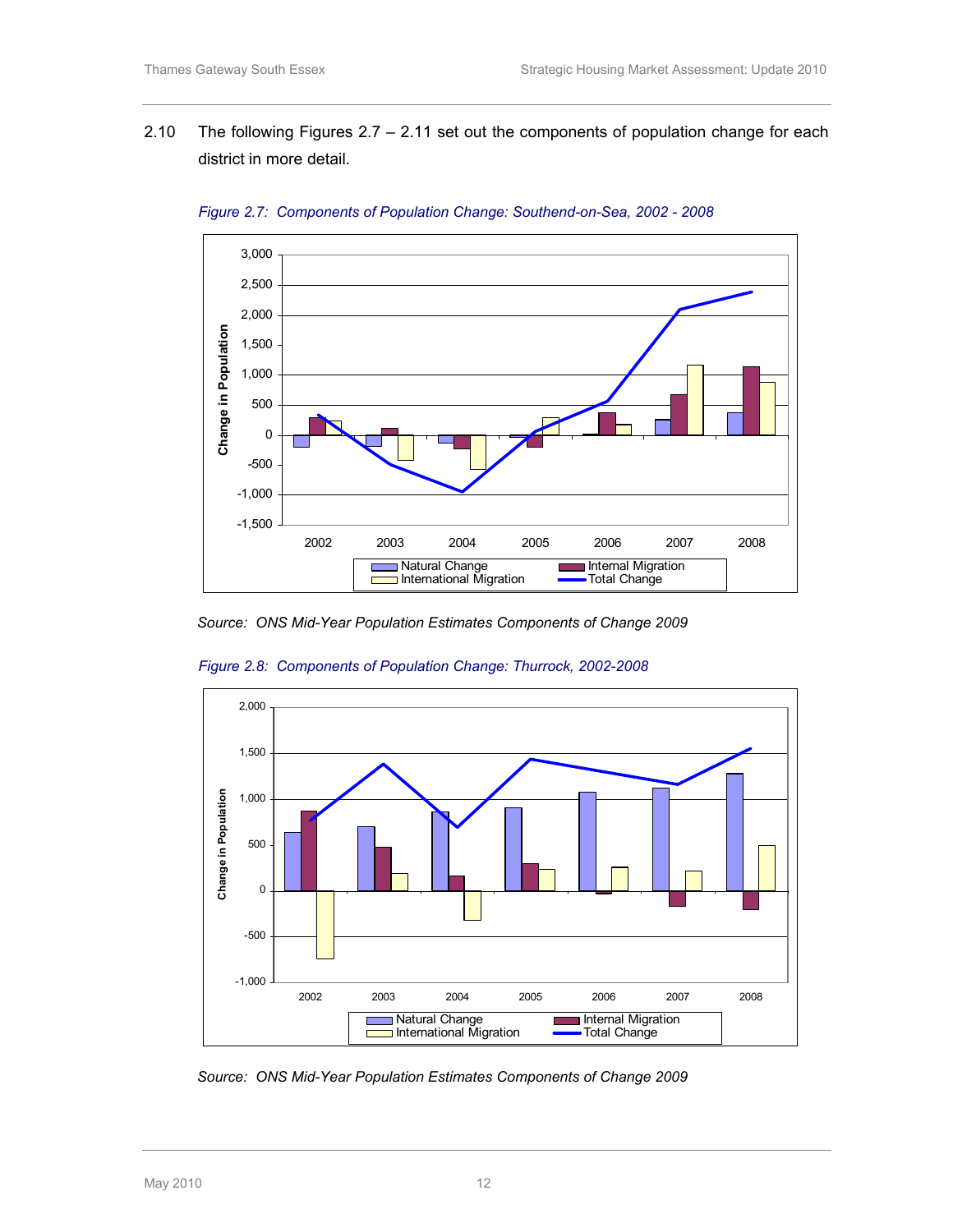

Figure 2.9: Components of Population Change: Basildon, 2002-2008

Source: ONS Mid-Year Population Estimates Components of Change 2009





Source: ONS Mid-Year Population Estimates Components of Change 2009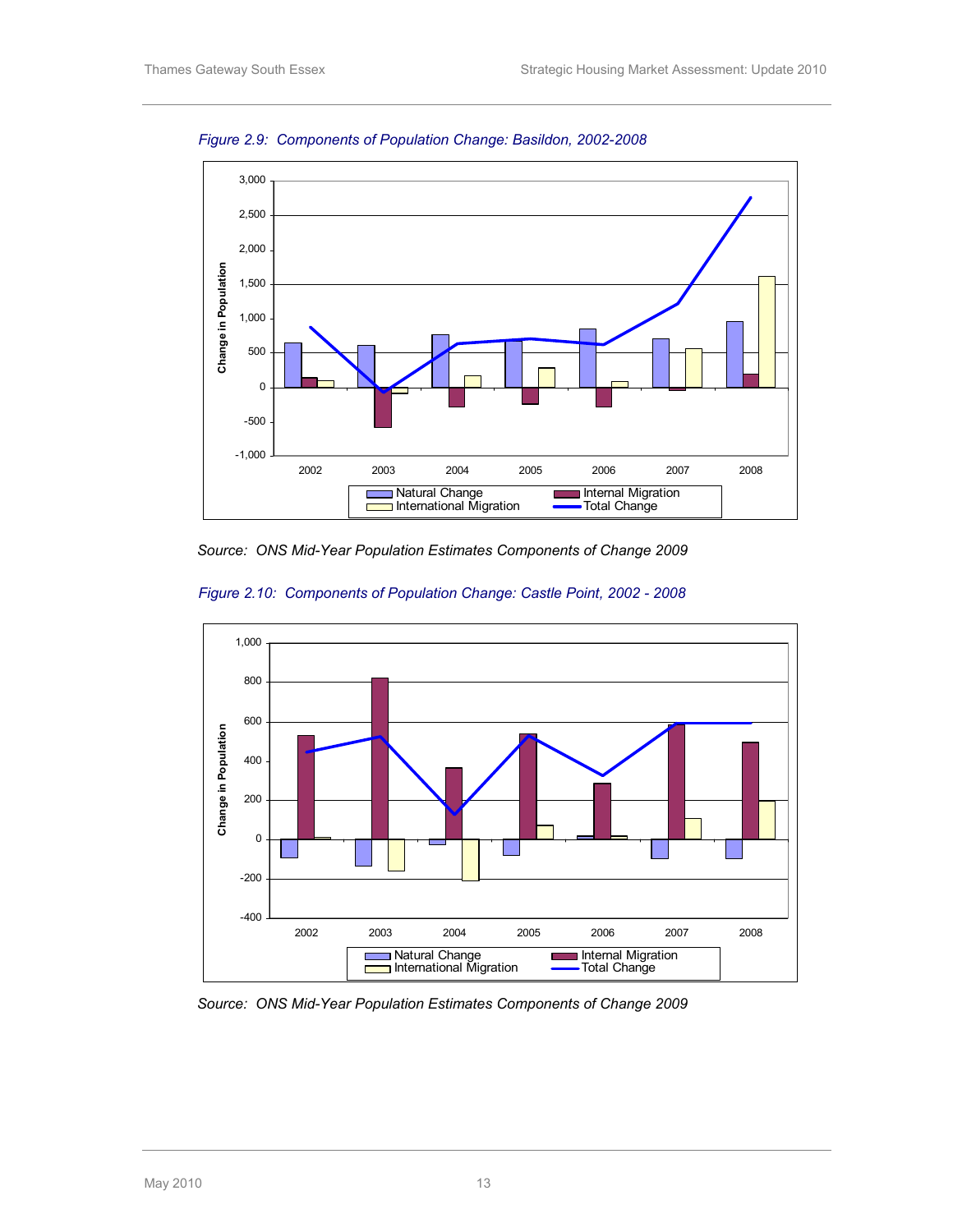

Figure 2.11: Components of Population Change: Rochford, 2002-2008

Source: ONS Mid-Year Population Estimates Components of Change 2009

### The Older Population

2.11 The needs of older and elderly people (aged 65 years and over) is of particular concern to the TGSE Strategic Housing Group. Analysis set out in the 2008 Strategic Housing Market Assessment and further confirmed in this Update Report show a continued trend in the overall growth of the older population. In 2010, those aged over 65 years represent some 17% of the total TGSE population (Figure 2.12), with those considered to be in advanced old age (over 85 years of age) comprising 2.4% of the total population (Figure 2.13). It is projected that by 2030 the older population will make up 23% of the total TGSE population, with 4.2% aged over 85 years.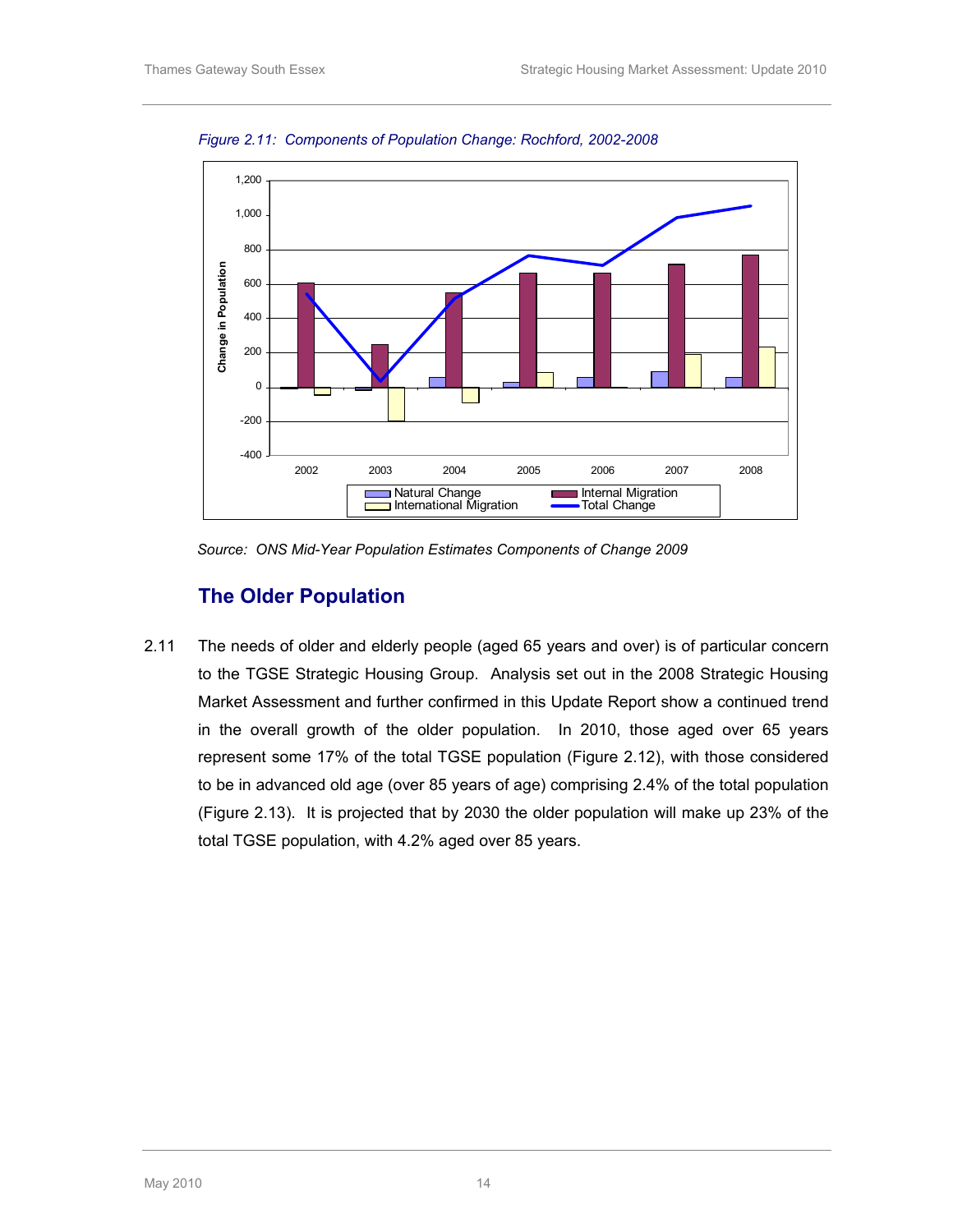

Figure 2.12: Projected TGSE Older Population (65+ Years), 2006 - 2030

Source: ONS Sub-National Population Projections 2008





Source: ONS Sub-National Population Projections 2008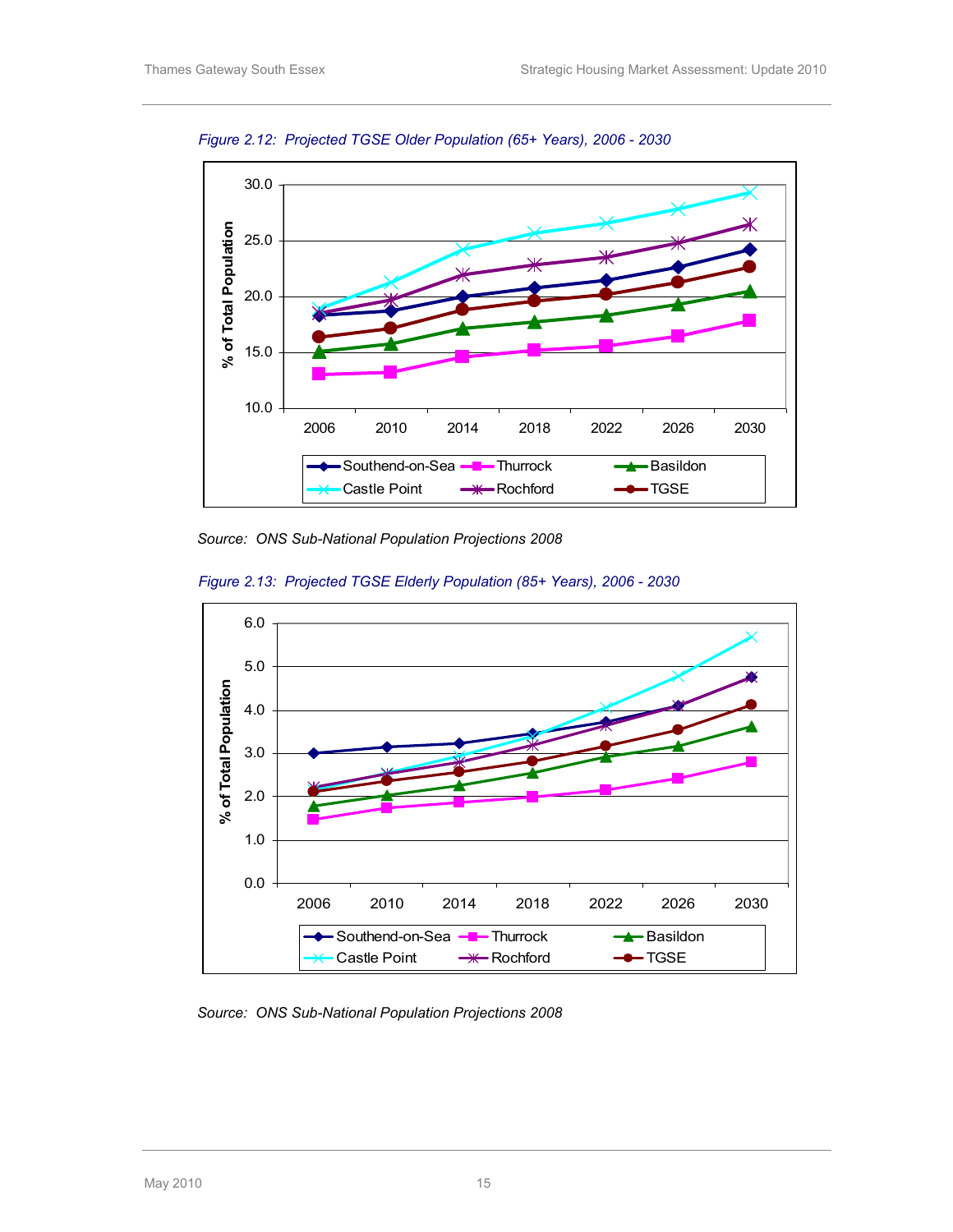- 2.12 The ramifications of an increasing older population were considered in some detail in the SHMA 2008. The updated analysis suggests that the forecast level and rate of growth in the older population, particularly that in the 85+ years age cohort, will increase significantly. While this broadly accords with national trends, it raises critical issues in terms of the need for greater flexibility and choice in the older persons' housing market and further raises the issue of under-occupation of housing stock, which in advanced old age may not meet individual household's needs.
- 2.13 The need for greater provision of supported and extra care housing was identified in the SHMA 2008 and this conclusion remains firm in this Update Report. There is a clear role for specialist housing provision and particularly that which is able to support older households to remain in their own homes for longer. At the individual district level, emerging LDF planning policies will need to continue to identify suitable sites for older people's housing as part of the overall mix of new residential development projects; and to also ensure greater efforts are made to deliver new homes that are adaptable and meet Lifetime Home standards.

#### **Summary**

- The SHMA 2008 identified an ageing population structure but with a strong working age population (19-64 years). The SHMA Update re-confirms this trend of a continuation of an increasingly ageing population (65 years and over).
- The Update Report sets out that both the overall level of older population and the rate of increase are growing from 17% in 2006 to 23% by 2030. Moreover, the advanced old age cohorts (those aged 85+ years) are expected to continue to grow with current forecasts suggesting a doubling of the 85+ age cohort between 2006 and 2030.
- There is an overall stability in the birth and death rate within TGSE, with the greatest changes in population levels driven by net inward migration from 2006 both from elsewhere in the UK (particularly East London boroughs), and international inward migration to the TGSE sub-region.
- The most recent data analysis shows a pronounced and continued upward net in-migration trend to the TGSE sub-region's Housing Market from East London. The SHMA 2008 evidenced in some detail the housing choice, transport accessibility and quality of life factors under-pinning this continued population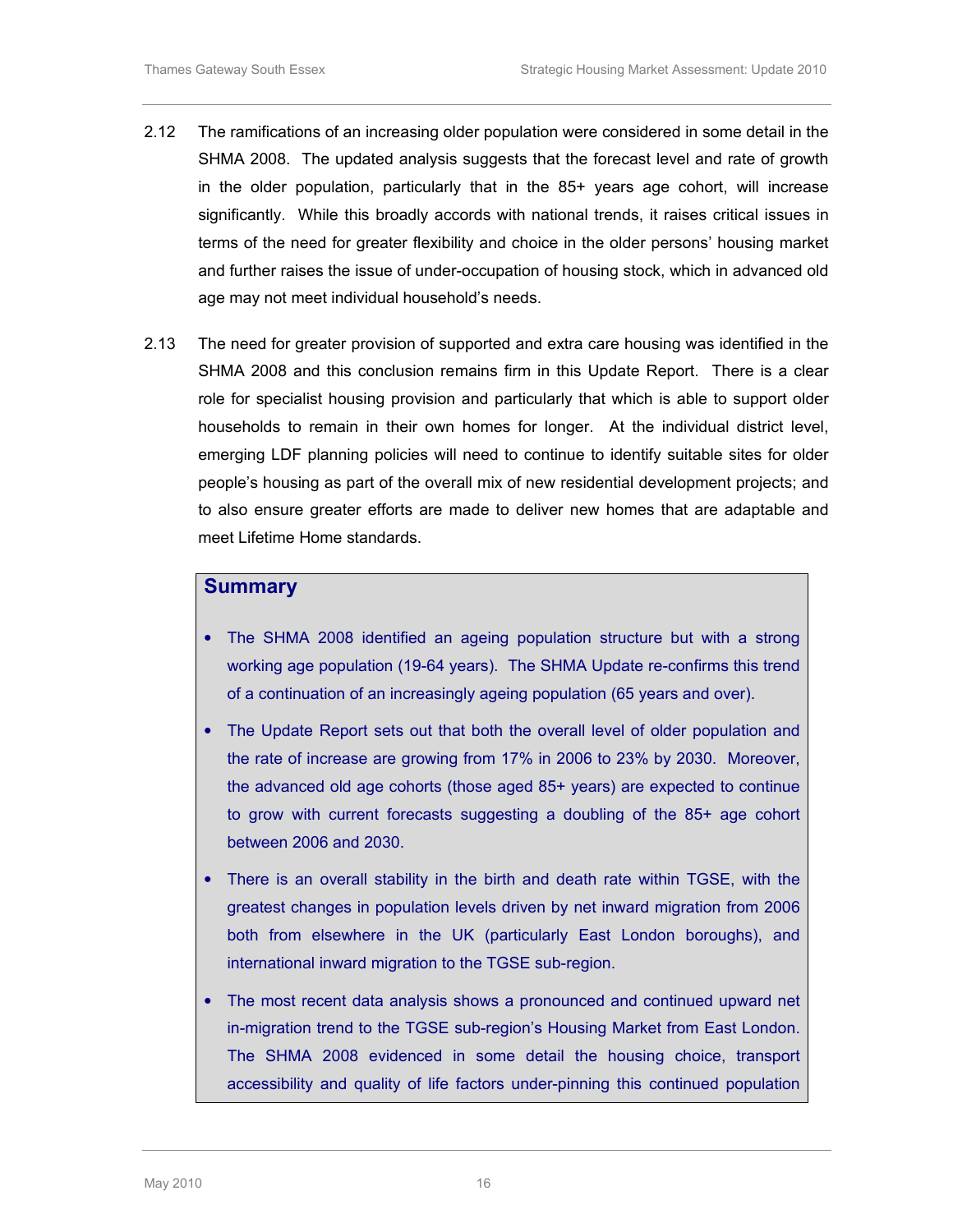#### flow.

• At the individual district level, each of the constituent local authorities shows a different set of characteristics of population change locally. Nevertheless, each have, and continue to experience net-in migration as one of the major driver of population change.

#### Economic Trends

- 2.14 Economic activity levels from December 2007 to June 2009 are identified in Figure 2.14. The picture in the Thames Gateway South Essex sub-region is volatile and mixed, with rates rising in Castle Point (rising following a sharp dip) and Rochford, with modest declines in Southend. Economic activity rates in Thurrock have remained relatively stable, but Basildon has seen a more significant decline from 83% to 78% in the same period. Overall the TGSE sub-region has seen economic activity rates decline from December 2007 and then rise back to 80% in December 2009. The differential with the East of England region as a whole (81.6% economic activity) has been eroded such that there is now a 1.6% economic activity rate difference between the two. An analysis of employment rates indicates a picture consistent with economic activity rates.
- 2.15 Geographically, economic activity is broadly consistent across the sub-region with the exception of Castle Point where both the economic activity and employment rates have shown significant volatility over the past five years. Indeed, the SHMA 2008 noted Castle Point had, at that time, a far lower economic activity and employment rate than the other TGSE local authorities. The latest analysis in this Update Report shows that Castle Point has more than recovered this position and in June 2009 charted the highest economic activity rate of the five authorities.
- 2.16 The SHMA 2008 noted that the level of employment within the sub-region was lower than the number of working-age residents. The SHMA concluded that a significant part of the function of the TGSE Housing Market is as a commuter location to support London. This remains the position. Strong economic activity rates are reflective of a resident working population that can draw on an extensive functional economic area that includes out-commuting to London. While it is difficult to shy away from the significance of London, the opportunity to enhance the number, range and densities of employment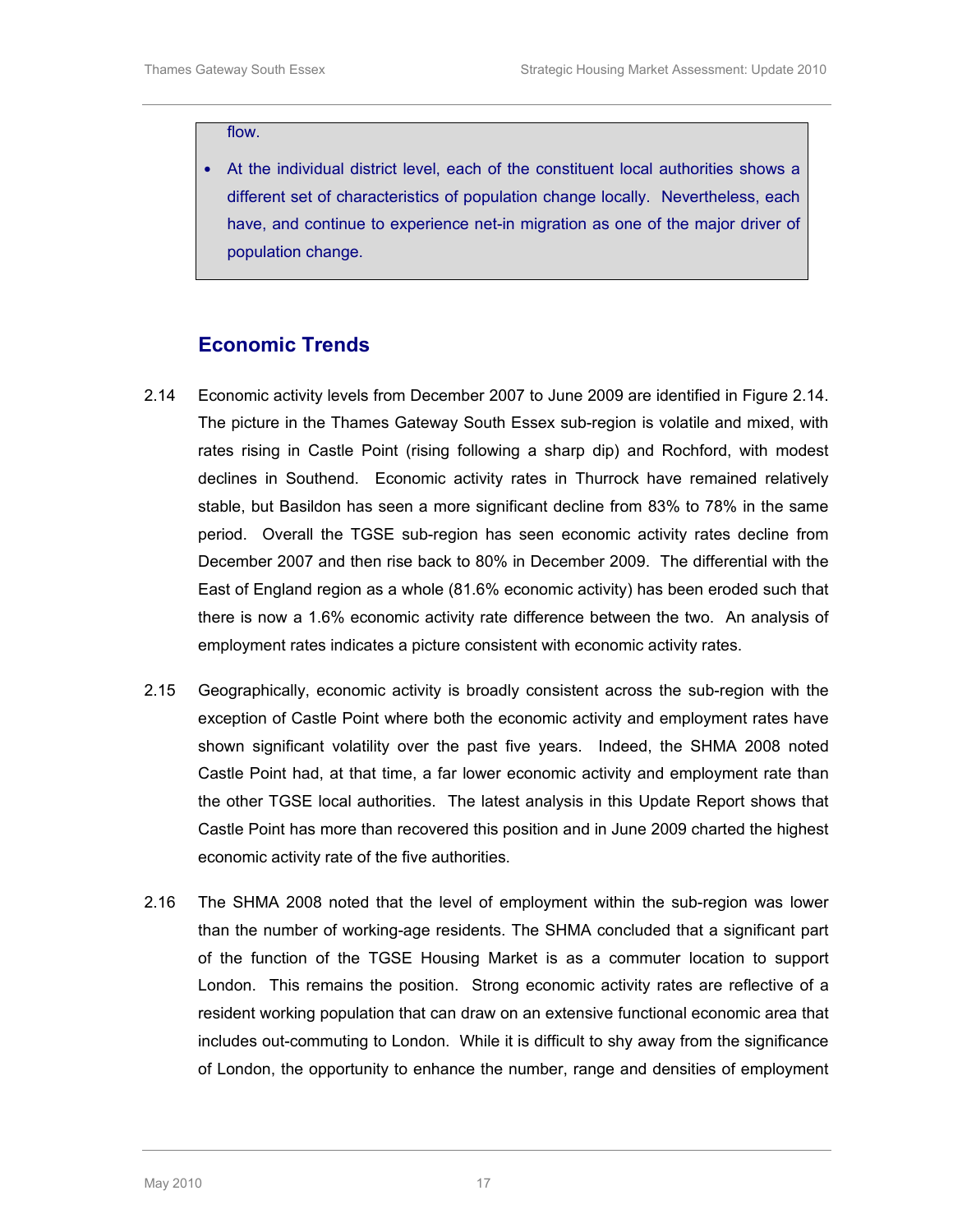within the TGSE sub-region remains important in raising productivity (per capita GVA) where higher skilled jobs can be created.

2.17 Current economic activity and employment rates signal economic market resilience, with strong participation rates that are beneficial to supporting future activity and demand in the sub-regional housing market.





Source: ONS Annual Population Survey 2009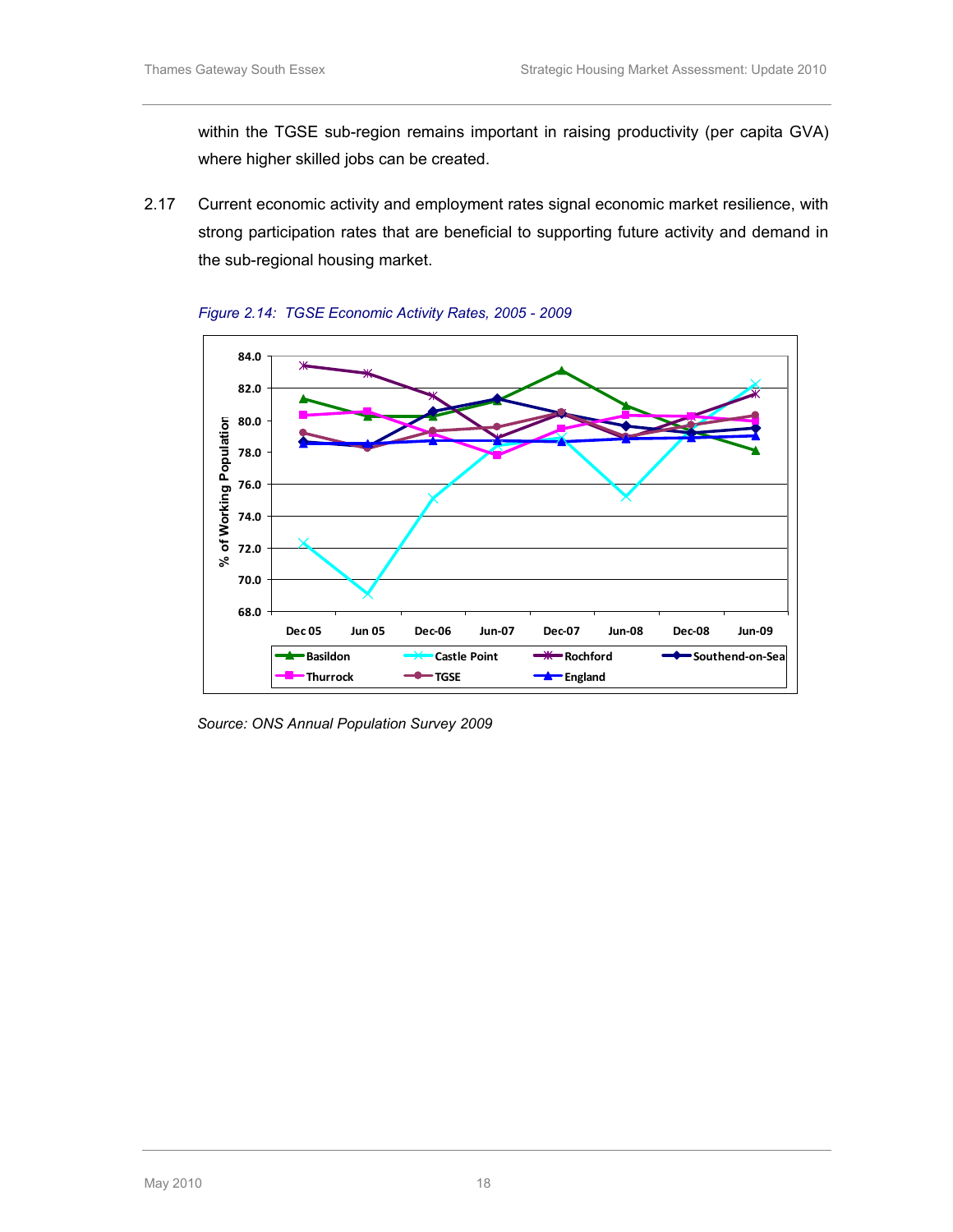

Figure 2.15 – TGSE Working Age Population Employment Rates, 2005 - 2009

Source: ONS Annual Population Survey 2009



Figure 2.16: TGSE Unemployment Rates, 2004 – 2009

Source: ONS Annual Population Survey 2009 (Castle Point figures suppressed by ONS Spring 06 – Spring 09)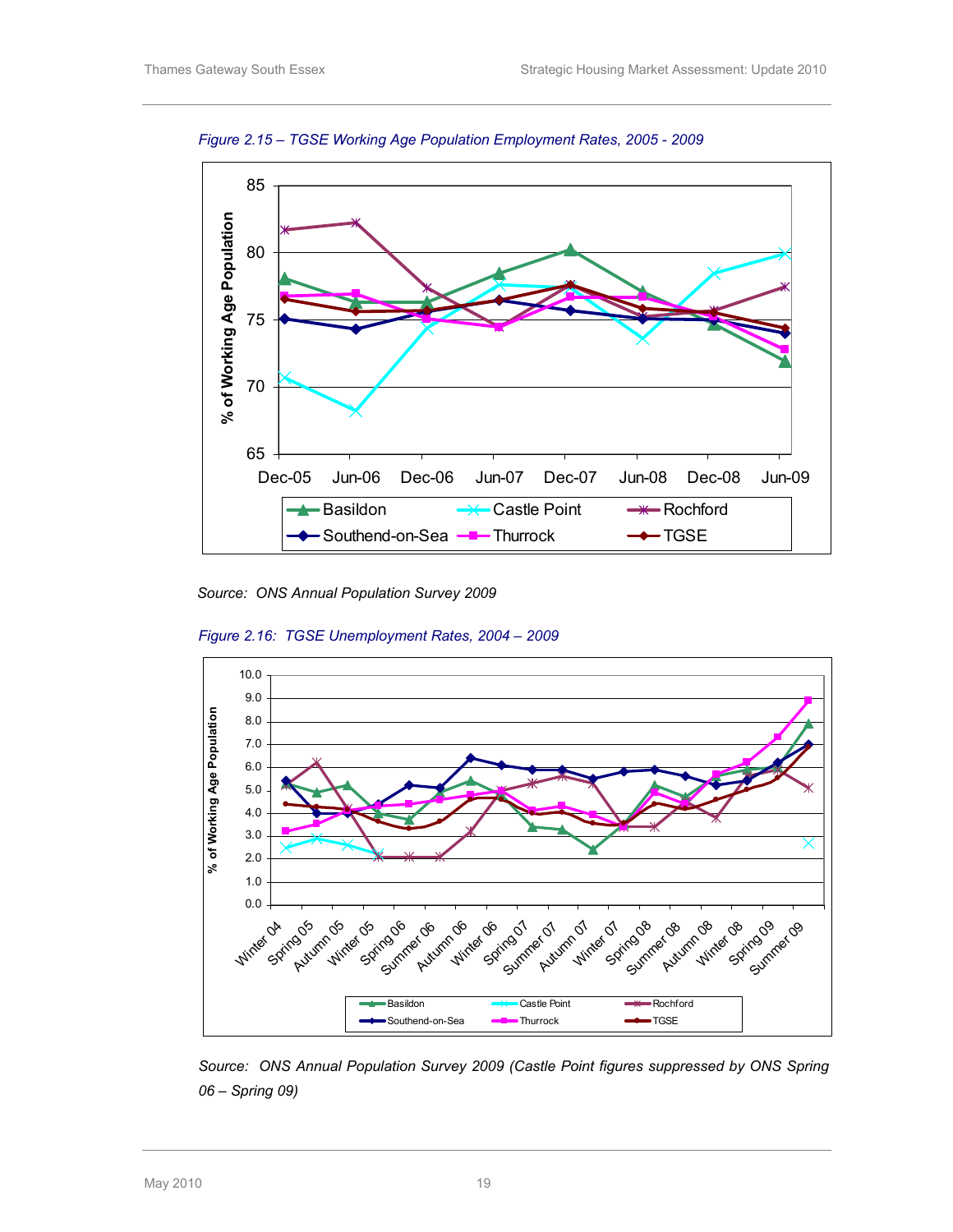- 2.18 Unemployment data is shown in Figure 2.16. This shows an increase in the headline unemployment rate in each of the five constituent local authorities over the period from autumn 2008 to summer 2009 with Basildon and Thurrock showing the largest increases. Southend has shown stability in unemployment levels over the same period.
- 2.19 This unemployment pattern could be linked to the relative economic growth potential of the five authorities, with the greatest and fastest growth potential found in the larger centres. However this economic growth potential also has the swiftest reactionary effect during recessionary times driving up unemployment; i.e. jobs are more easily lost in the larger urban centres.
- 2.20 Figure 2.17 sets out the latest employment forecast projections in the period 2010 2030. Total employment is projected to increase from some 225,000 in 2010 to 255,000 in 2030. The forecasts suggest that the RSS target of 55,000 new jobs from 2001 to 2021 remains realistic, albeit more challenged taking into account baseline trends and planned economic-generating development projects within the sub-region.
- 2.21 The modelling of recessionary effects on new employment in the East of England and within the TGSE sub-region does not show a significant difference to the long term trajectories for job growth over the period to 2021 and beyond. The recovery from recession will impact the short term delivery of new jobs.
- 2.22 We also anticipate that there will be a lag in the statistics for new employment growth and unemployment decline as the recession plays out within the sub-region; i.e. some new employment growth and counterpart unemployment changes will continue to appear in the relevant statistics over the course of 2010 and 2011.

| <b>Area</b>                  | 2010 | 2015 | 2020 | 2025 |      |
|------------------------------|------|------|------|------|------|
| TGSE as % of East of England |      | 9.6  | 9.5  | 9.5  | 9.4  |
| TGSE as % of Essex           | 36.6 | 36.4 | 36.4 | 36.5 | 36.6 |

|  |  | Table 2.1: TGSE Employment Compared as a proportion to Essex and East of England |
|--|--|----------------------------------------------------------------------------------|
|--|--|----------------------------------------------------------------------------------|

Source: EEDA 2009

2.23 The SHMA 2008 concluded that the expansion of jobs at this pace would require a large expansion in labour supply (generated by continued in-migration to the sub-region coupled with increasing levels of economic activity and employment rates in the longer term). The current analysis re-confirms this conclusion at the sub-regional level and also shows in Figure 2.17 that Basildon, Southend and Thurrock as the larger economic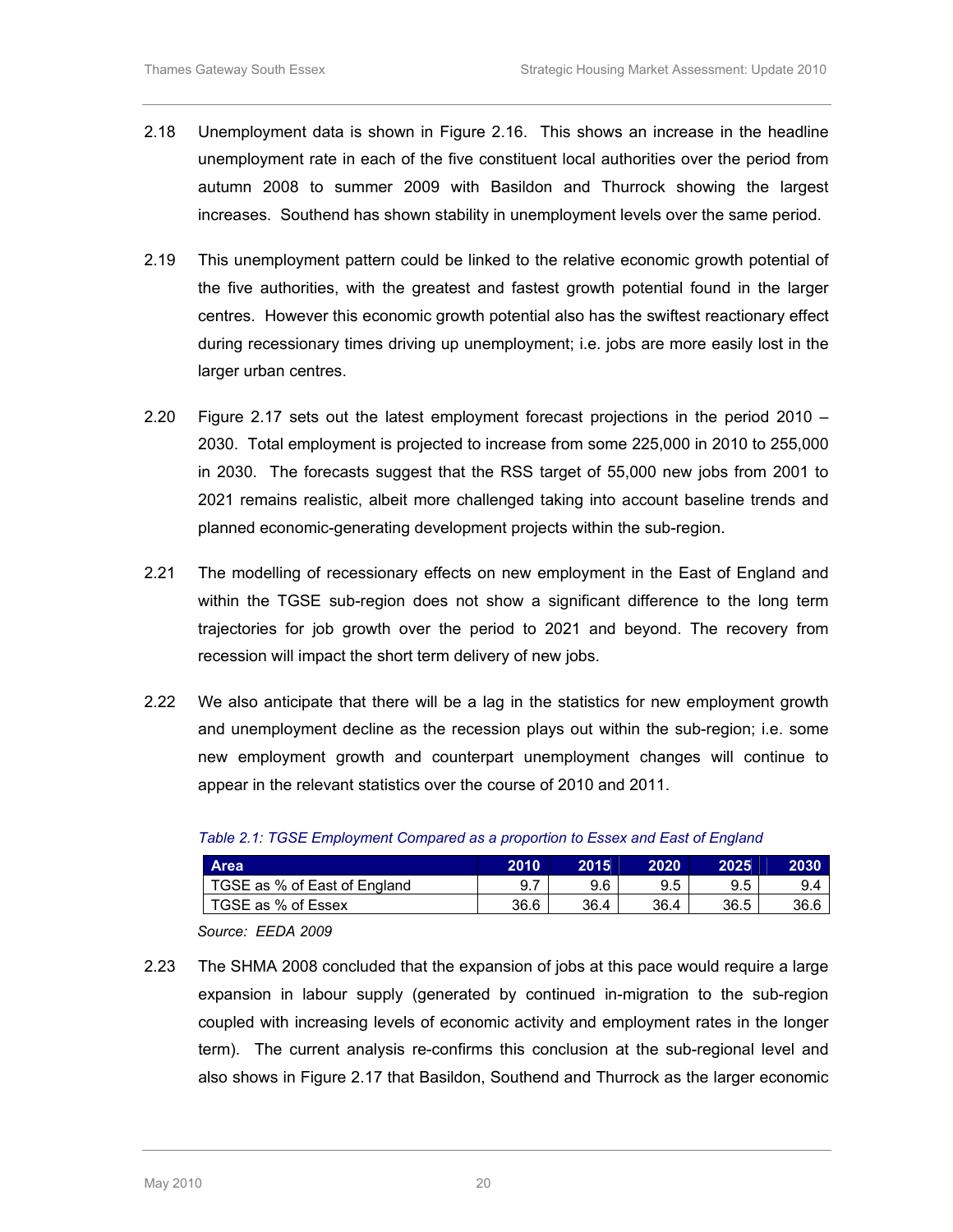centres, will contribute the most to future employment levels, with Castle Point and Rochford projecting more modest increases.



Figure 2.17: TGSE Future Employment Projections, 2010 – 2030

#### Source: EEDA 2009

- 2.24 Workplace and resident earnings are key housing market demand drivers and economic health signals. Workplace earnings can act as a proxy for productivity measures within a local economy where GVA data is not available at district level. Figures 2.18 and 2.19 show the latest analysis of workplace and resident earnings for full time employees.
- 2.25 Similar to the SHMA 2008 findings, this updated analysis shows that Basildon's economy is of significantly higher value than others in the sub-region, closely followed by Thurrock. Rochford continues to perform at the TGSE sub-regional average (which is closely comparable to the regional position). Castle Point continues to show the lowest workplace earnings and therefore productivity, but conversely the highest resident earnings of the five constituent local authorities.
- 2.26 The difference between workplace and resident based earnings for each local authority is set out in Figure 2.20 (where resident earnings are in most cases in excess of workplace earnings in TGSE). It demonstrates that relative economic performance is a product of the underlying role and function of the individual districts, their sectoral employment base, and the productivity of local enterprises. As the SHMA 2008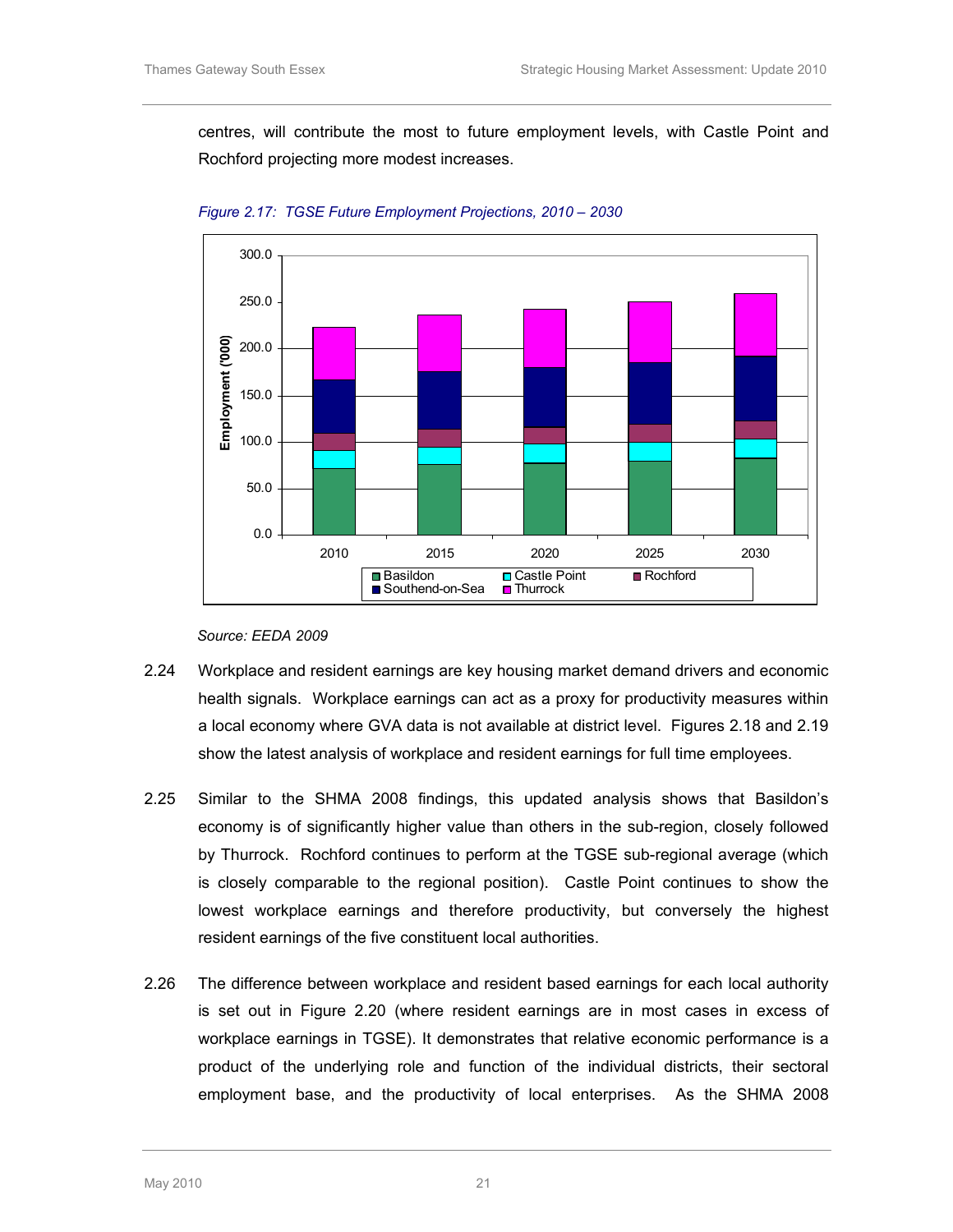identified, this is consistent with other areas within commuting distance of London where there is a significant earnings incentive to commute into London for work. At a subregional level, the key earnings outcome to note is that the recession appears to have had no effect on earnings, with an upward trend evident for the TGSE sub-region as a whole.





Source: ASHE 2009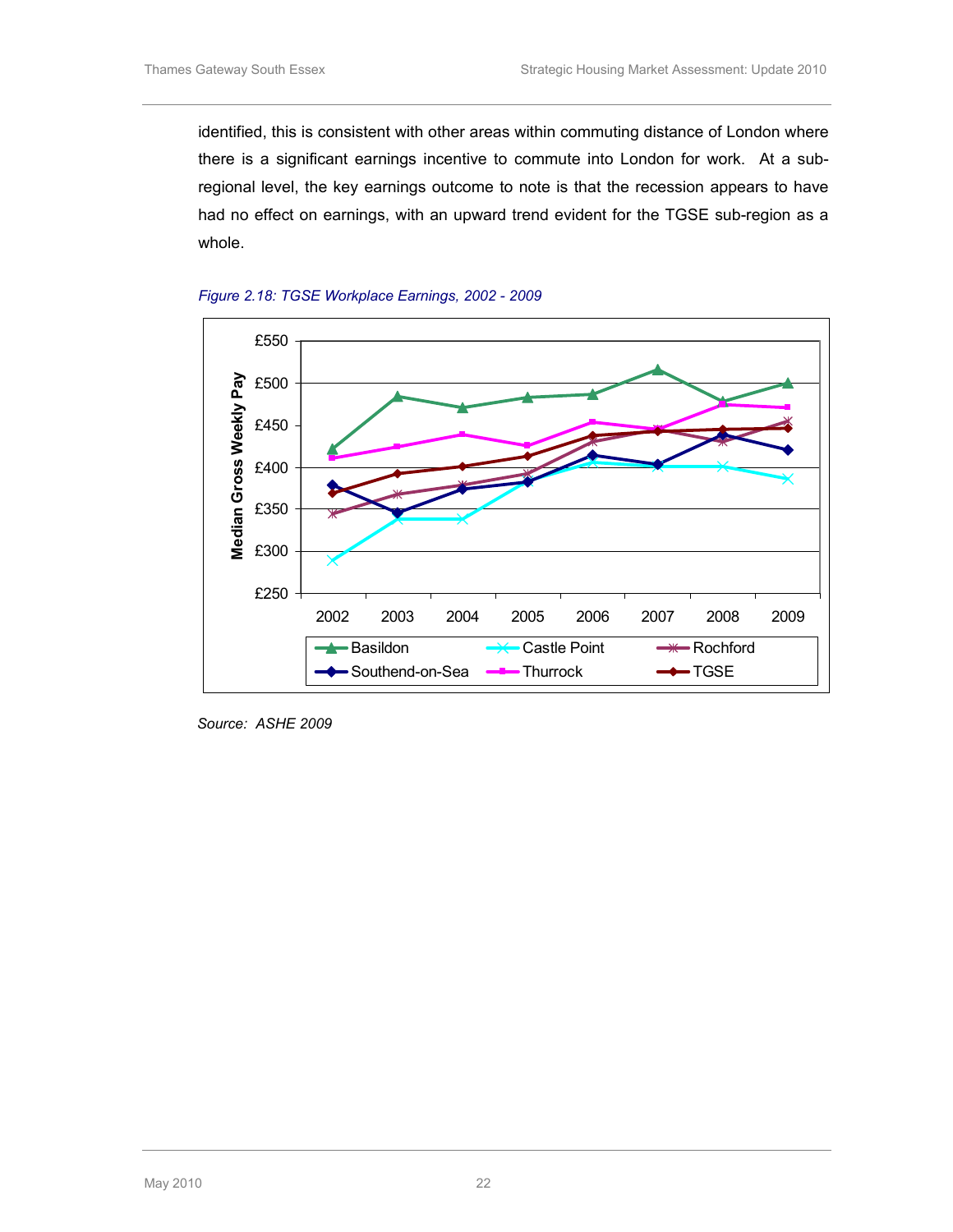Figure 2.19: TGSE Residents' Earnings, 2002 - 2009



Source: ASHE 2009



Figure 2.20: TGSE Difference between Workplace and Resident Earnings, 2002 - 2009

Note – Positive values show residential earnings higher than workplace earnings. Negative values (Basildon) show workplace earnings higher than resident earnings

Source: ASHE 2009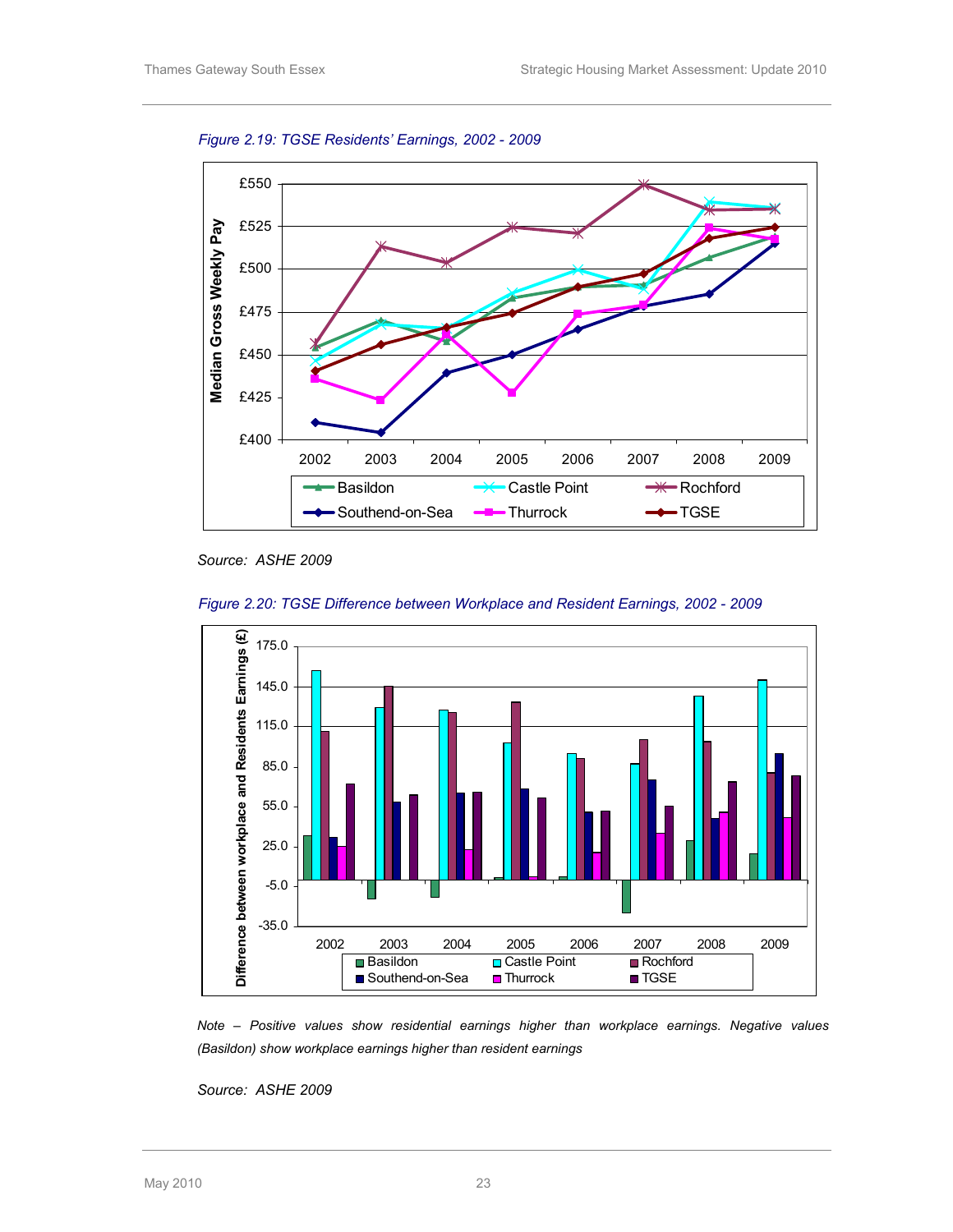2.27 To complete the current picture, analysis of residents lower quartile earnings is set out for each of the TGSE local authorities in Figure 2.21. At the TGSE sub-region level, this confirms previously identified trends in rising resident earnings since 2002, albeit with some year on year variation at the individual district level. The lower quartile average is now £376 per week, a significant rise from 2007 when the average was approximately £355 per week.





Source: ASHE 2009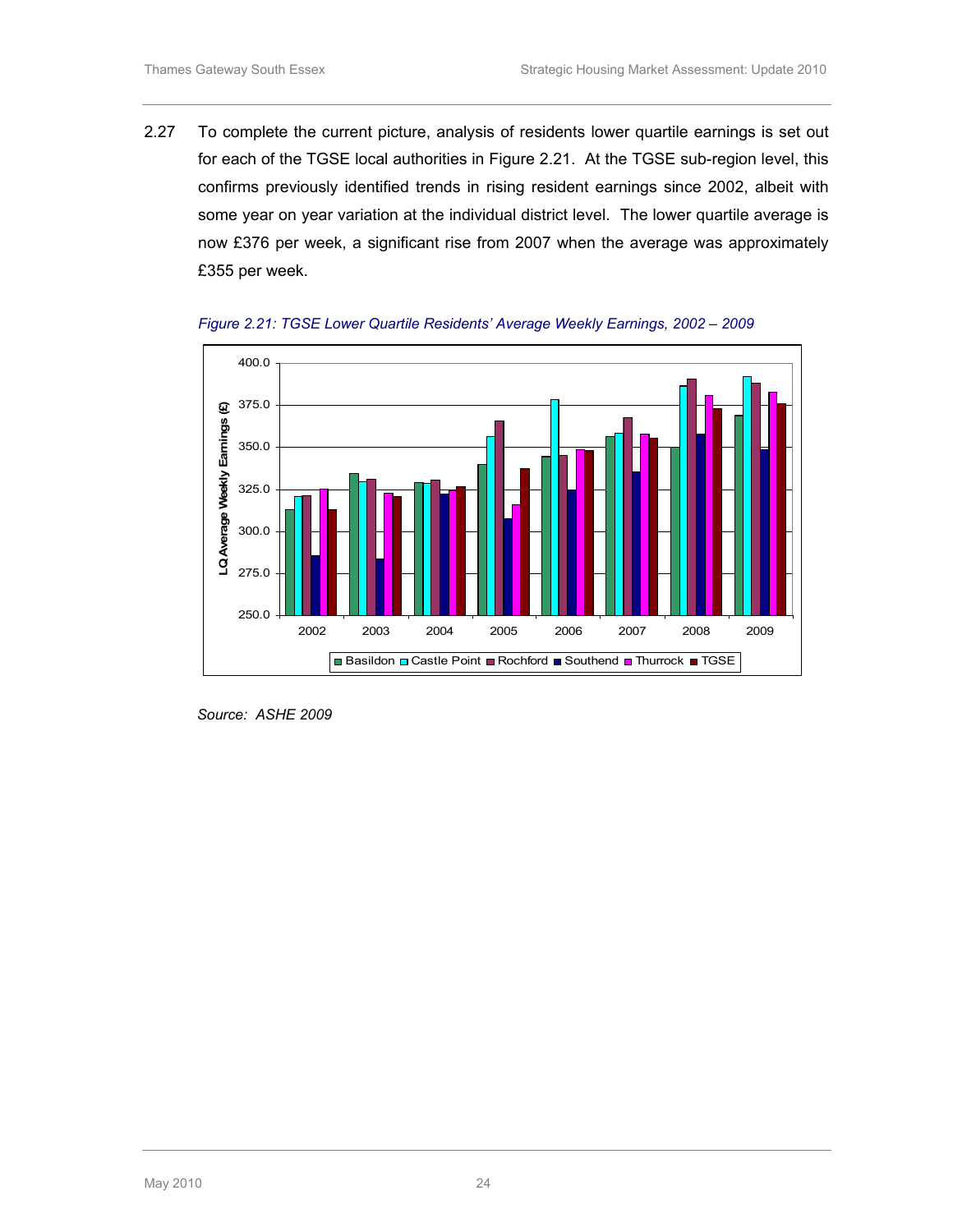#### Summary

- The economic activity picture in the Thames Gateway South Essex sub-region is volatile and mixed, with rates rising in Castle Point (following a sharp dip) and Rochford, with modest declines in Southend. Economic activity rates in Thurrock have remained relatively stable, but Basildon has seen a significant decline from 83% to 78% in the same period.
- Overall the TGSE sub-region has seen economic activity rates decline from December 2007 and then rise back to 80% in December 2009. Geographically, economic activity is broadly consistent across the sub-region with the exception of Castle Point where both the economic activity and employment rate have shown significant volatility over the past five years.
- This update report confirms the SHMA 2008 findings that the level of employment in the sub-region is below the number of working-age residents. The conclusion drawn is that the function of the TGSE Housing Market is as a commuter location to support London.
- The economic activity and employment rates signal economic market resilience with strong participation rates that are beneficial to supporting future activity and demand in the sub-regional housing market.
- Data shows an increase in the headline unemployment rate in each of the five constituent local authorities over the period from autumn 2008 to summer 2009 with Basildon and Thurrock showing the largest increases. Southend has shown some stability in unemployment levels over the same period.
- Total employment is projected to increase from some 225,000 in 2010 to 255,000 in 2030. The forecasts suggest that the RSS target of 55,000 new jobs from 2001 to 2021 remains realistic albeit more challenged taking into account baseline trends and planned economic-generating development projects within the sub-region. The modelling of recessionary effects on new employment in the East of England and within the TGSE sub-region does not appear to show a significant difference to the long term trajectories for job growth over the period to 2021
- Analysis shows that Basildon's economy is of significantly higher value than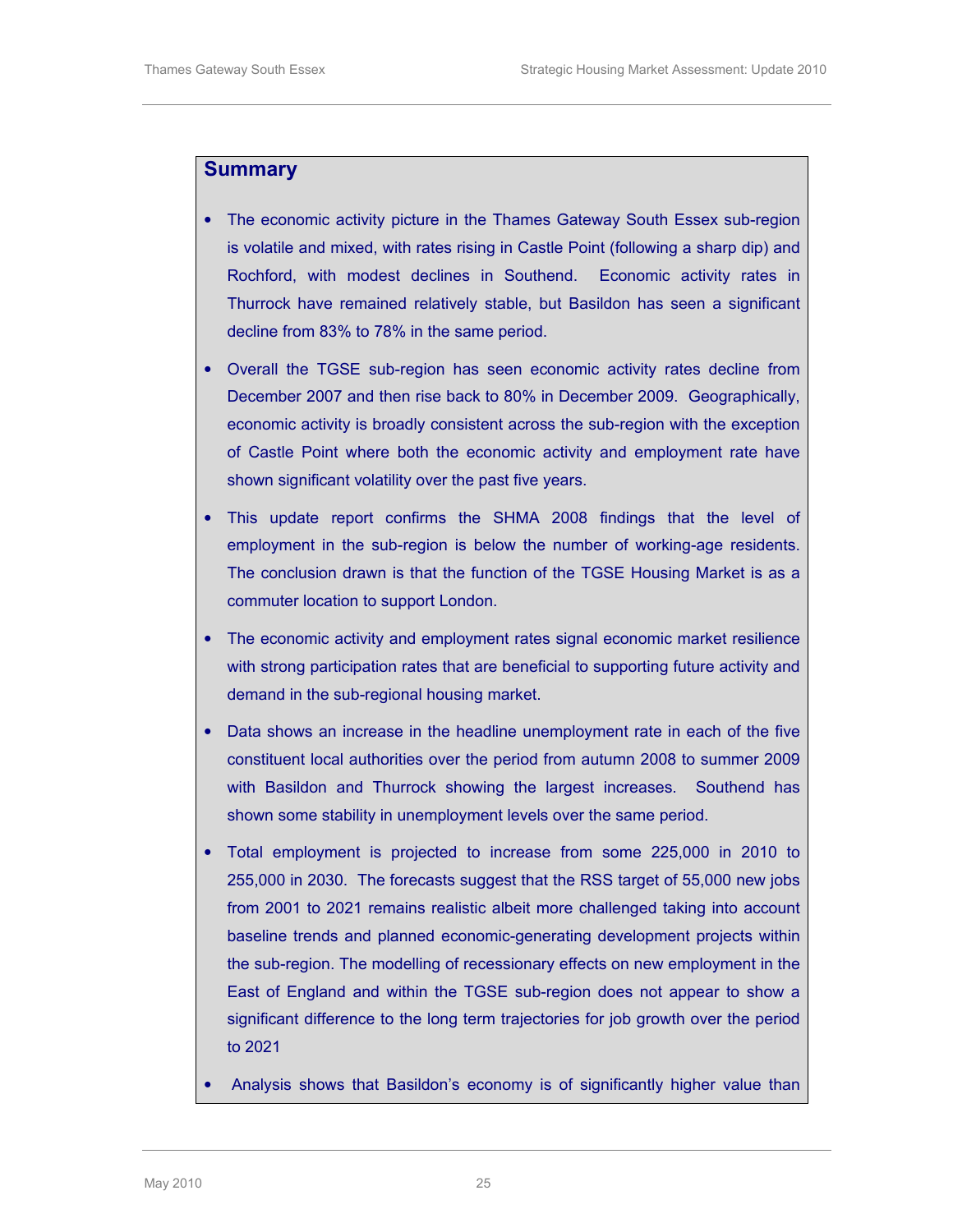others in the sub-region, closely followed by Thurrock. Rochford continues to perform at the TGSE sub-regional average (which is also closely comparable to the regional position). Castle Point continues to show the lowest workplace earnings and therefore productivity, but conversely the highest resident earnings of the five constituent local authorities. As the SHMA 2008 identified, this is consistent with other areas within commuting distance of London where there is a significant earnings incentive to commute into London for work.

• At a sub-regional level, the key earnings outcome to note is that the recession to date appears to have had no effect on earnings, with an upward trend evident for the TGSE sub-region as a whole.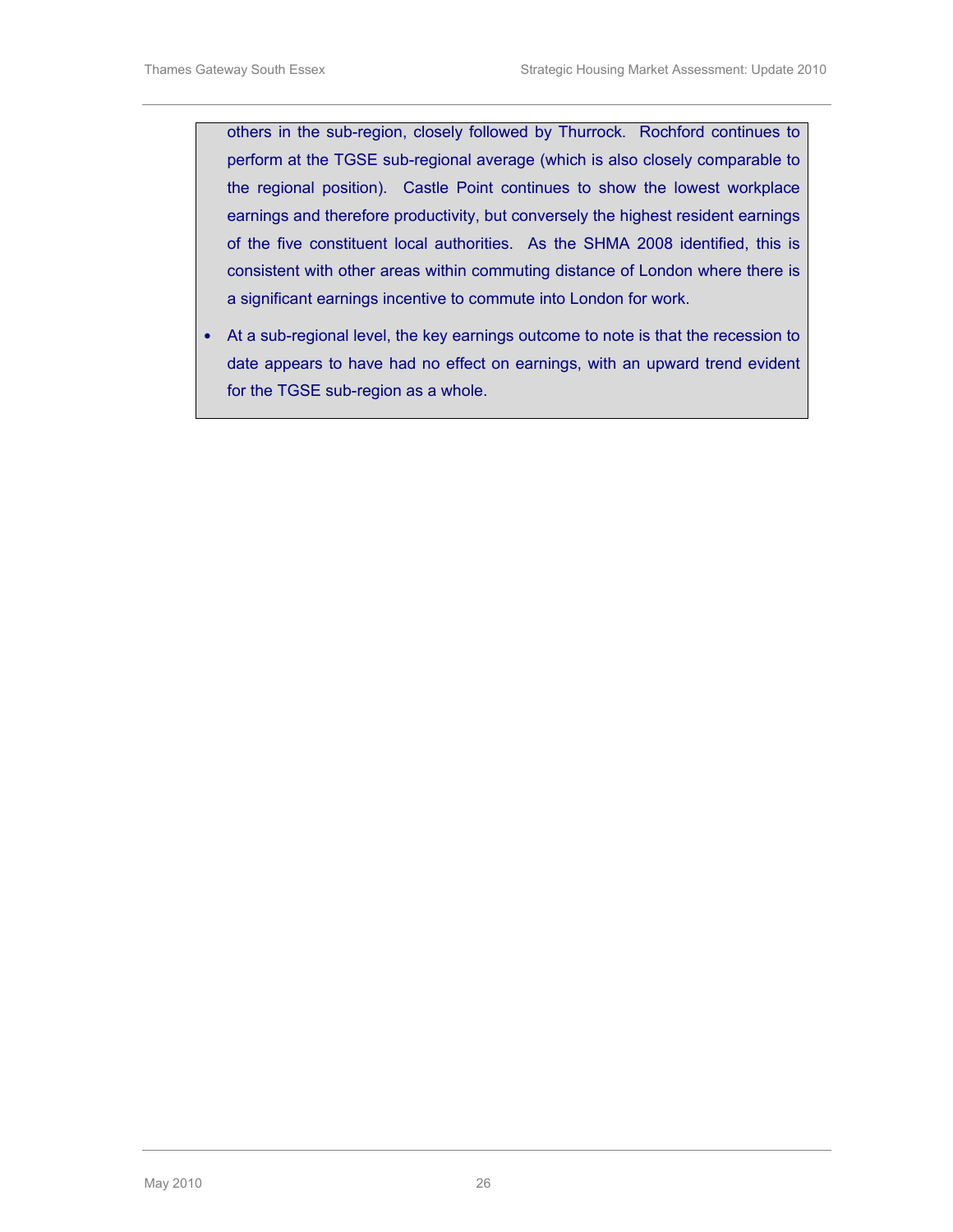## 3. THE ACTIVE HOUSING MARKET

## Introduction

- 3.1 This section reviews and updates activity in the South Essex housing market. A selection of market signals are set out including house prices, market activity, market affordability and repossessions.
- 3.2 As Figure 3.1 outlines there has been a recent recovery in house prices across the five districts in the last six months following a significant decline during 2008 up to summer 2009. However average house prices are still significantly below their peak between June 2007 and December 2008.





#### Source: Hometrack 2010

3.3 As was the case in the original SHMA 2008, Rochford and Thurrock continue to represent the most and least expensive local authority areas respectively in Thames Gateway South Essex.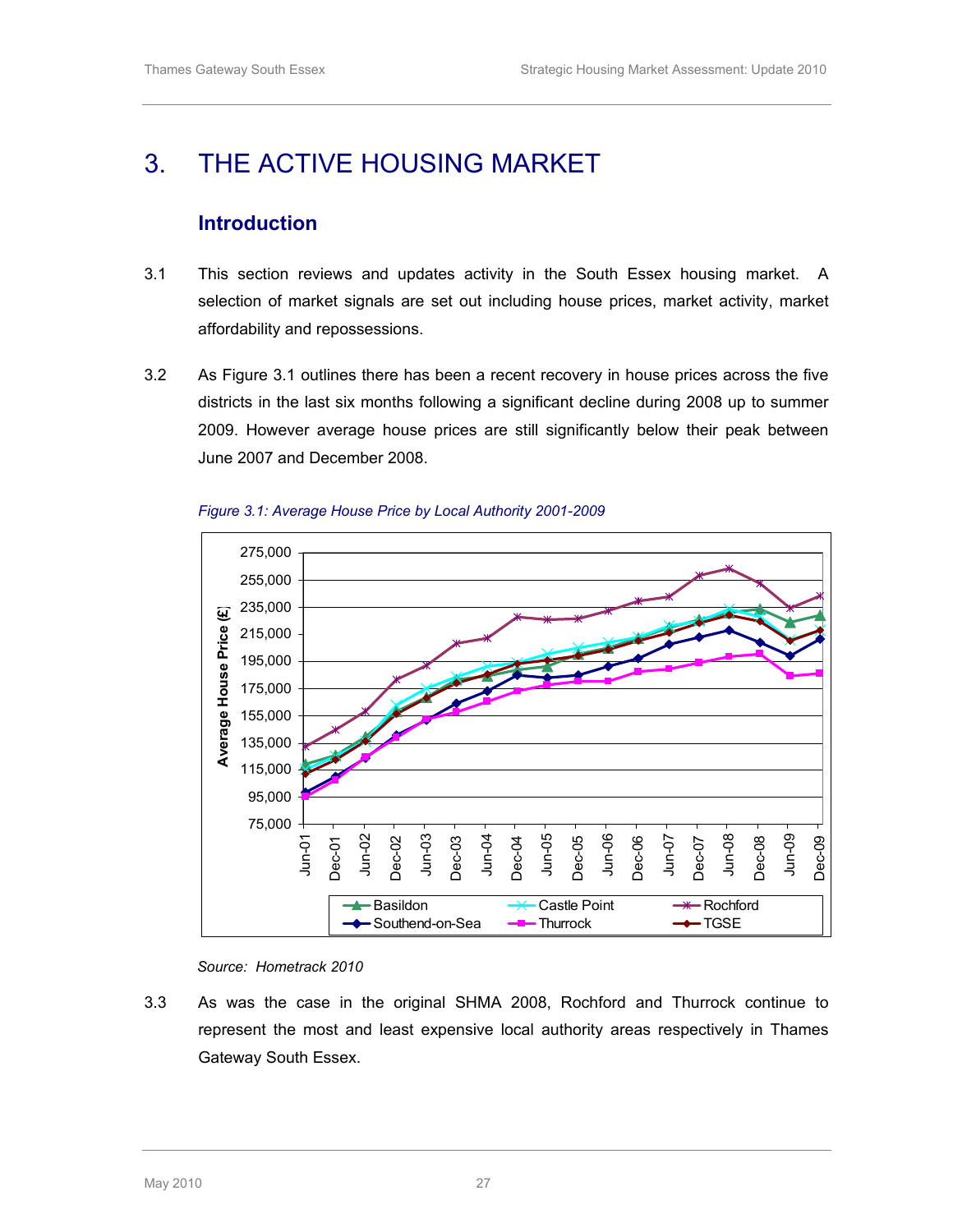3.4 Despite having the most expensive housing stock in the TGSE area Rochford has actually seen the lowest level of price growth of any of the local authorities as illustrated in Figure 3.2. Thurrock has experienced the second highest rate of growth over this period second only to Southend on Sea.





3.5 When house prices are broken down by type as shown in Figure 3.3 Basildon District's detached stock is on average the most expensive in the TGSE. There is a significant price gap for detached properties across the districts with Castle Point stock on average selling for over £100,000 less than in Basildon.

Source: Hometrack 2010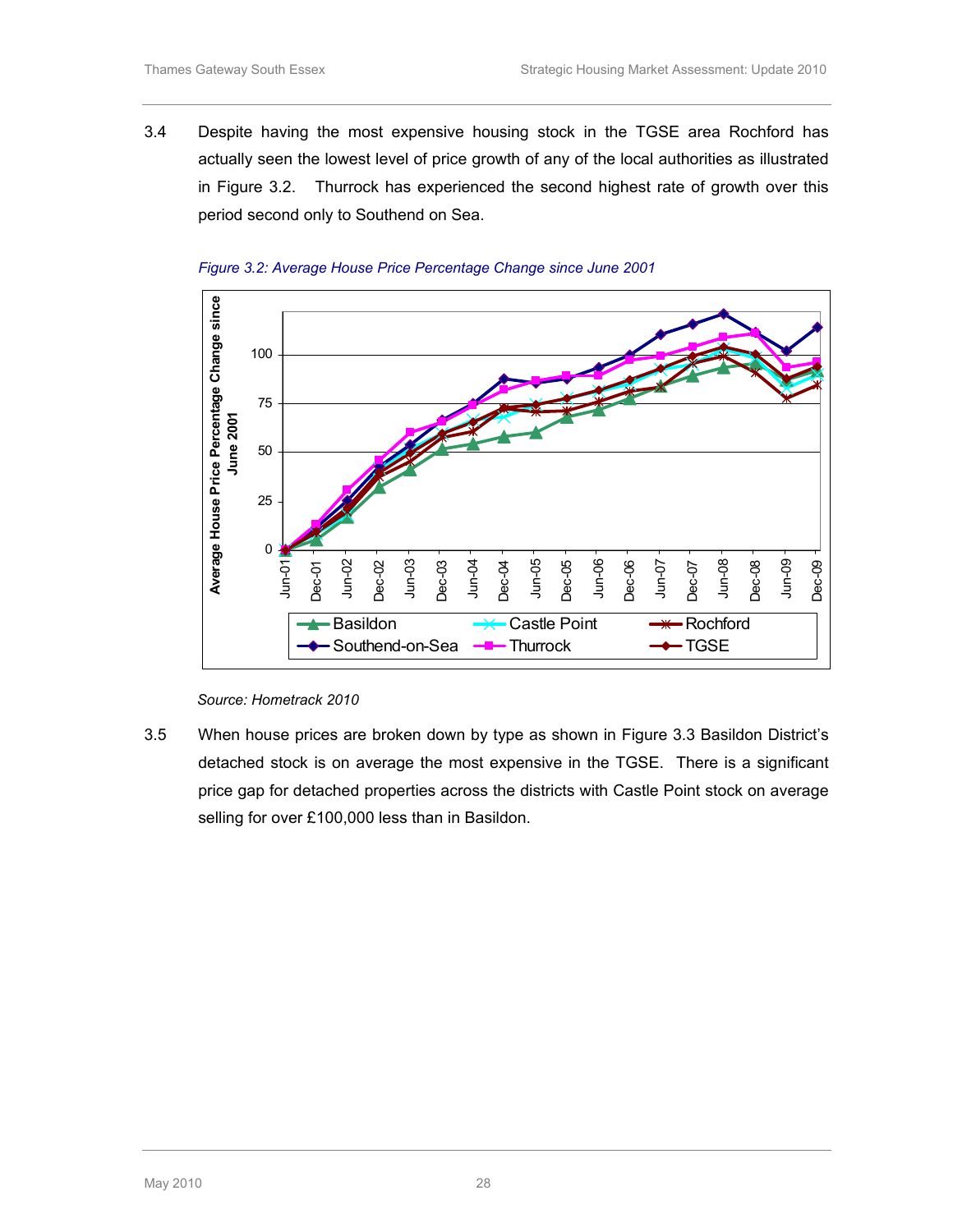

Figure 3.3: Average Price By type and by Local Authority, December 2009.

- 3.6 With the exception of Thurrock, which is notably less expensive, there is little difference in the average price of flatted stock across the other four districts selling on average in the £130,000 to £135,000 range.
- 3.7 Flatted stock has also seen the highest level of growth between 2001 and 2009 of all the housing types as shown in Figure 3.4. Housing types which are historically more affordable (flats and terraced houses) have seen the highest level of growth over this period.
- 3.8 Detached property has seen the slowest rate of growth of all the housing types since 2001. Despite slower growth detached housing is still around 80% more expensive than in 2001.
- 3.9 Up to 2008 house price growth in TGSE remained positive, however, from June 2008 to June 2009 prices declined by average of 20% across the TGSE area.
- 3.10 Rochford has been particularly affected with house prices declining in the period between December 2007 and December 2009 by -6%. Only Basildon has managed to see marginal growth in house prices (1%) in this time.

Source: Hometrack 2010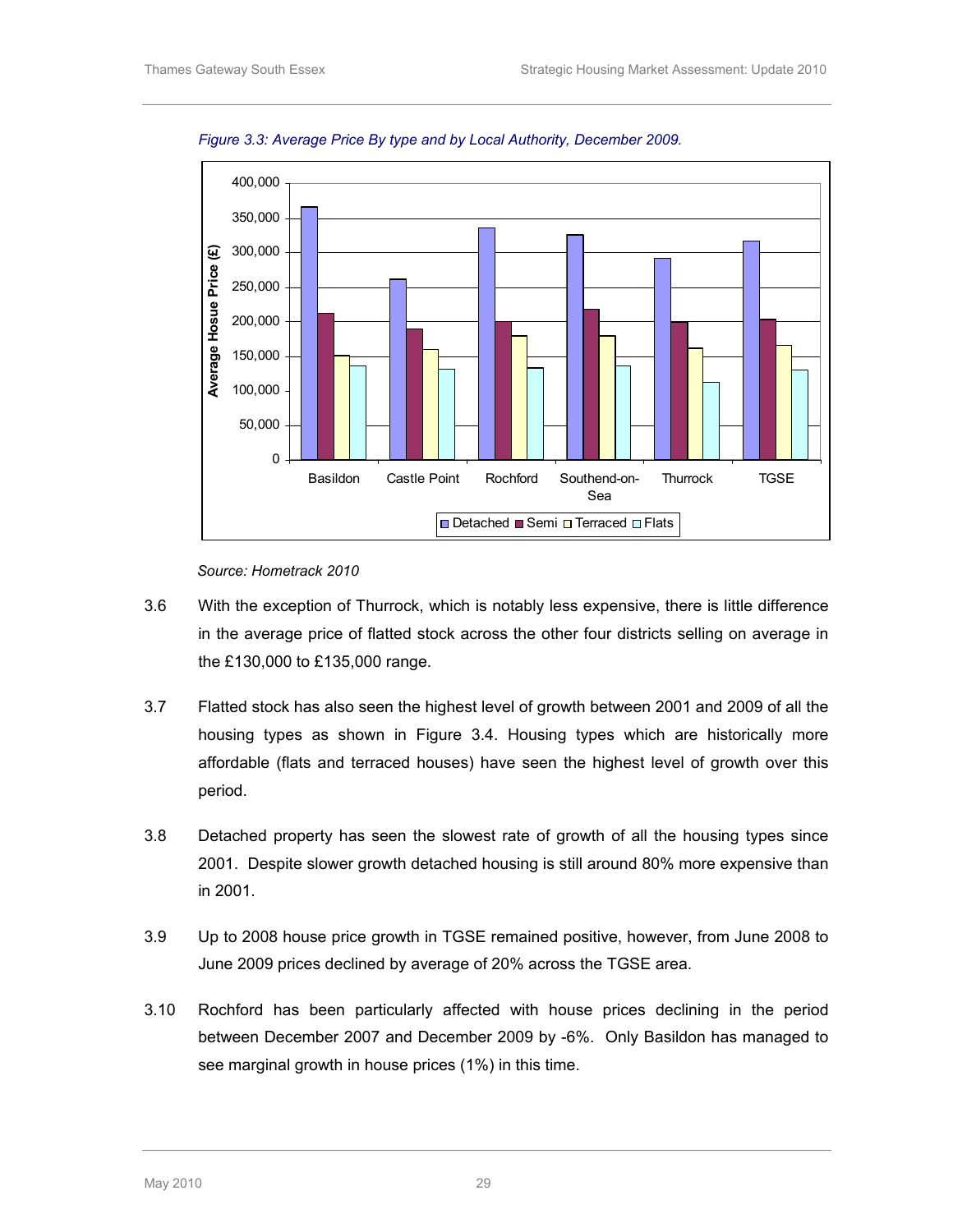

Figure 3.4: Growth by Housing Type in TGSE, 2001 - 2009

Source: Hometrack 2010

- 3.11 Weaker growth in historically more expensive areas in the sub-region compared to those which began with lower average base prices suggests that the gap in house prices between the most and least expensive areas is narrowing.
- 3.12 The cost of terraced property had a slightly longer period of sustained growth compared to the other housing types although it has now realigned itself with a quicker and sharper fall in the rate of growth by comparison.
- 3.13 The current economic climate has had a dramatic effect on the number of properties being sold in the TGSE sub-region. In 2009 sales activity was one third of the 2007 level. Thurrock and Basildon districts have seen the most substantial fall in sales as shown in Figure 3.5. This is despite local agents reporting growing interest in property viewings during 2009.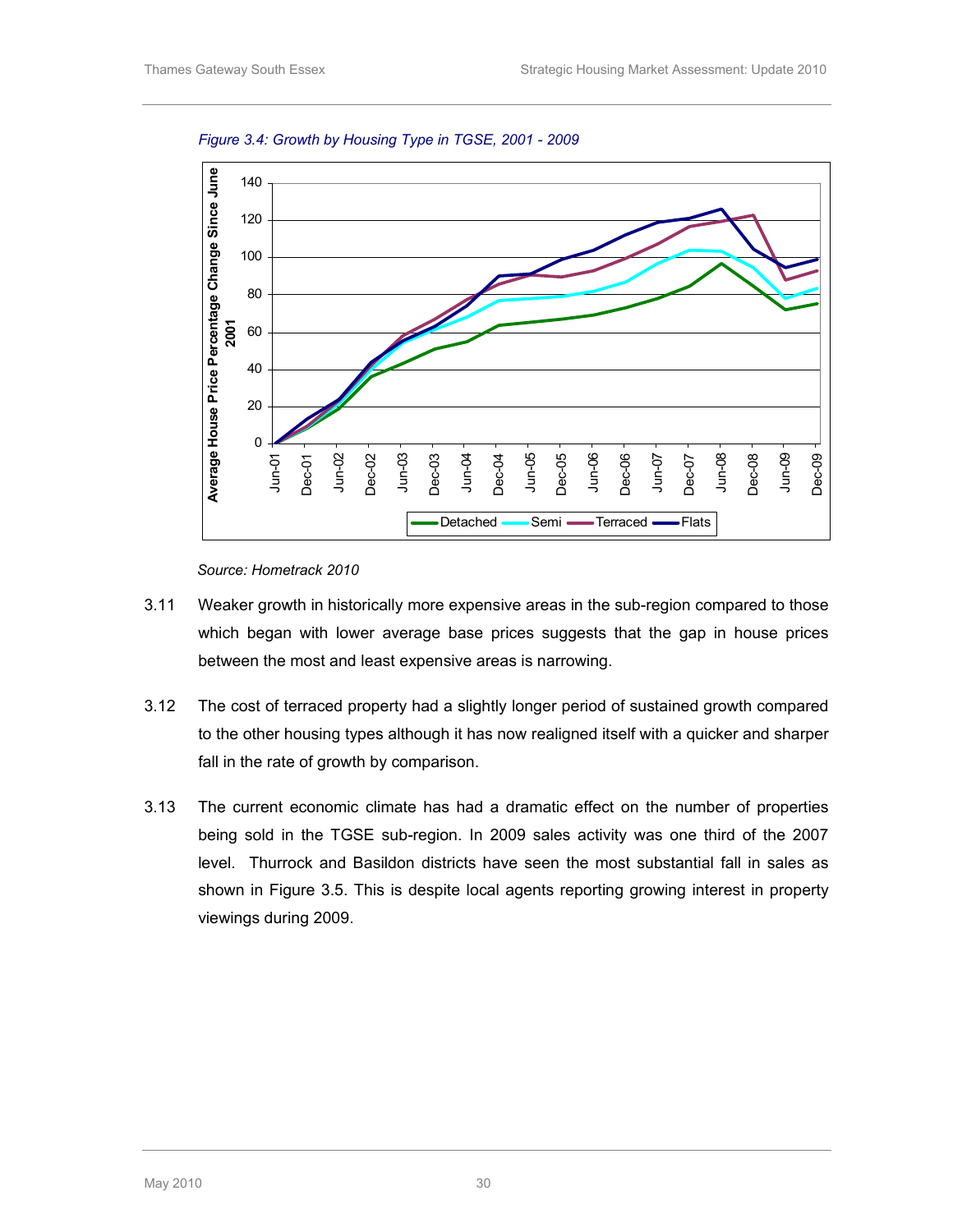

Figure 3.5: Sale Transactions by Local Authority Area, 2005 – 2009

- 3.14 When sales figures are sub-divided by housing type as shown in Figure 3.6, it reveals a higher level of decline in the lower value end of the housing market amongst flats and terraced properties. This is likely to reflect the inability of first time buyers to access mortgage products due to more stringent lending practices and larger deposit requirements.
- 3.15 Sales of flats are now almost one fifth of what they were just two years ago, whereas semi-detached properties are sitting at 40% of their previous levels and now make up over one third of all sales (34.9%) compared to 2007 when just 27.2% of sales were this type of property.

Source: Hometrack 2010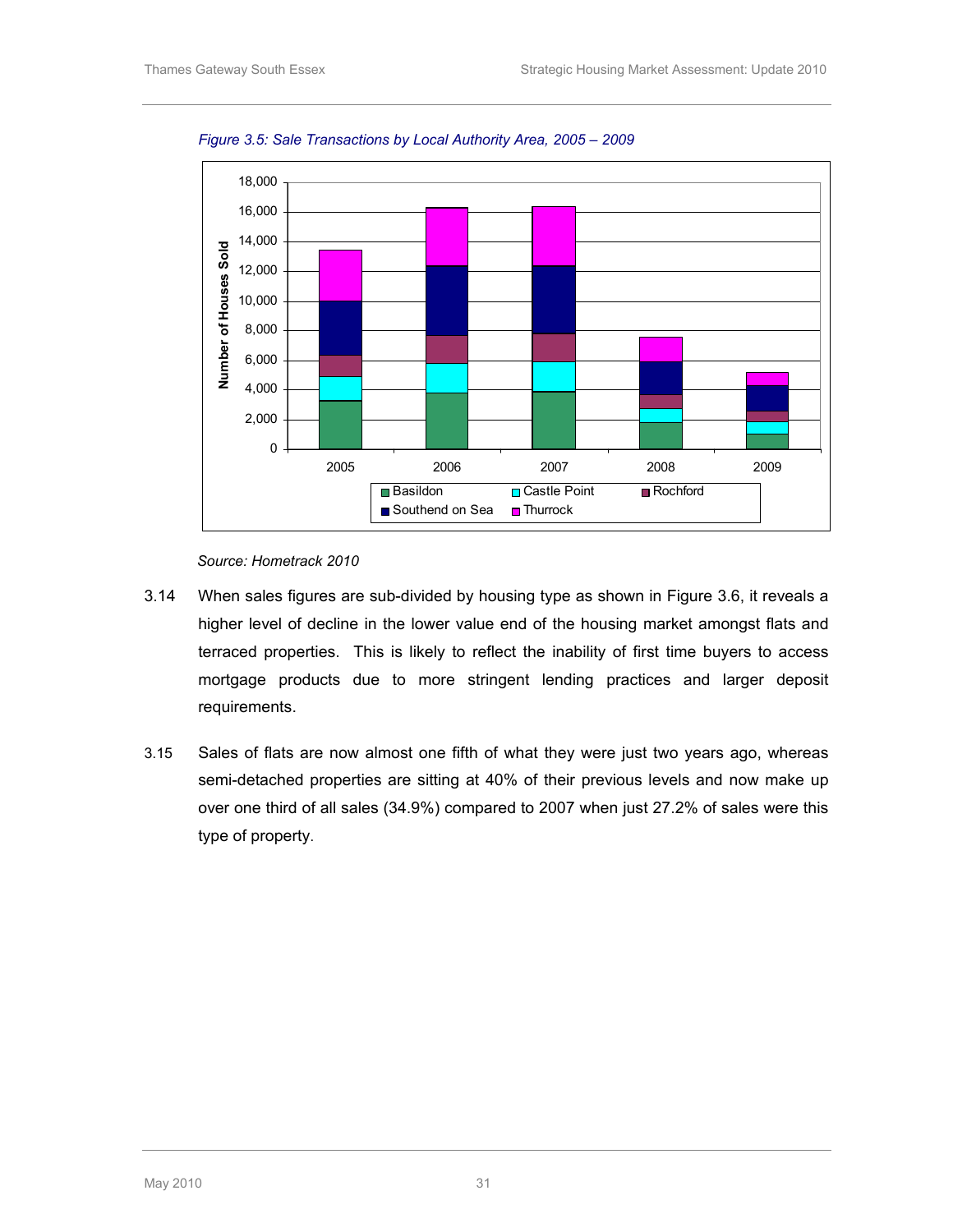

Figure 3.6: Transactions by Housing Type, TGSE, 2005-2009

Source: Hometrack 2010

3.16 When turnover analysis is examined as in Figure 3.7, Thurrock and Basildon are shown to have been most affected by the downturn. In Thurrock's case just 1.5% of the private housing stock was sold in 2009 compared 6.7% in 2007.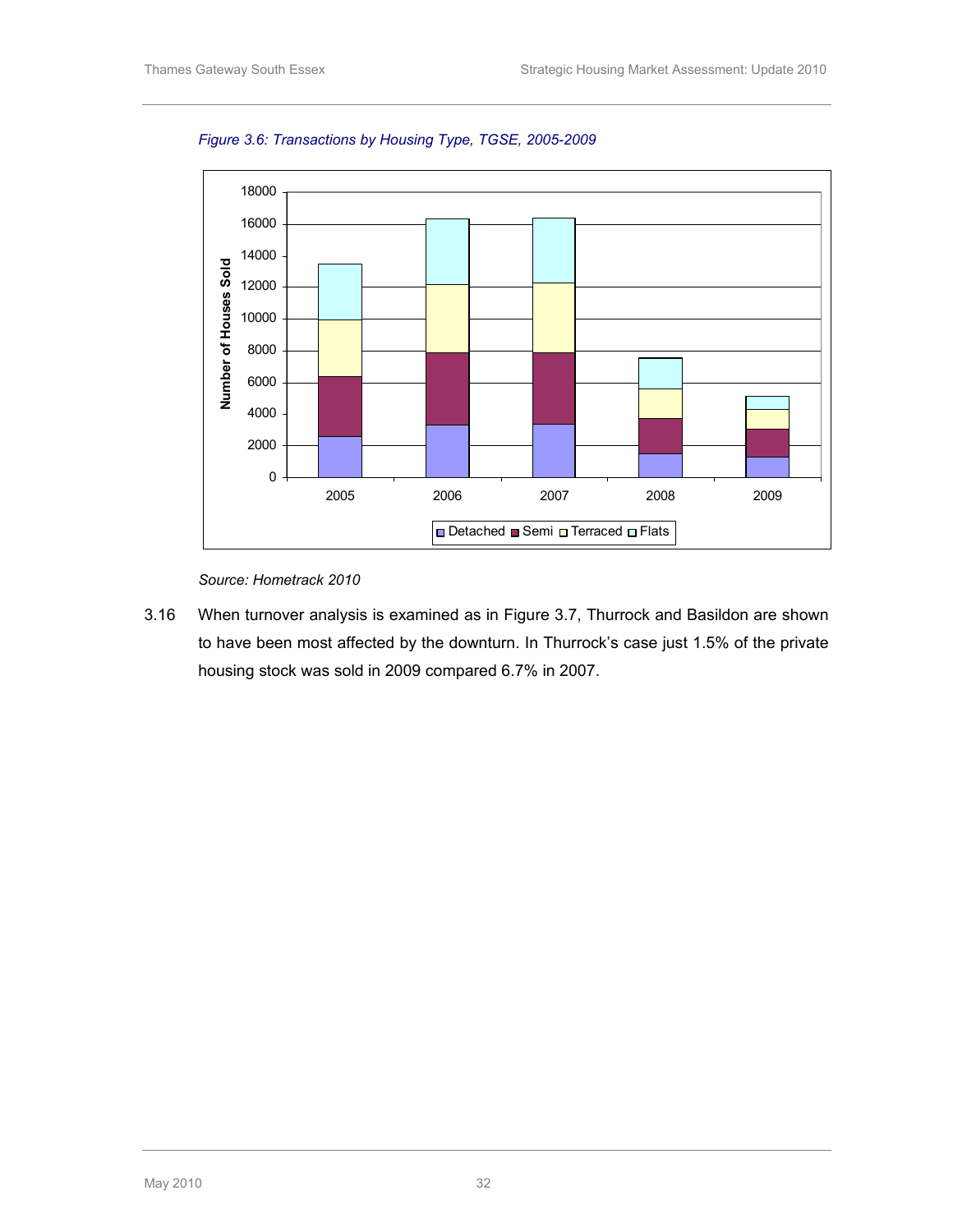

Figure 3.7: Turnover of Properties as Percentage of Private Housing Stock, 2005-2009

Source: Hometrack & GVA Grimley 2010

- 3.17 Figure 3.8 illustrates the cost of housing at the lower quartile end of the housing market (least expensive 25% of house sales) and indicates less of a decline in the last 18 months than in all other housing brackets.
- 3.18 Although there has been drop in average price over the last 18 months it has been less marked in the lower quartile than the overall figures. This may be explained by a slower rate of growth in lower quartile house prices since around 2004 and as such has not seen the more dramatic realignment seen at the upper end of the market.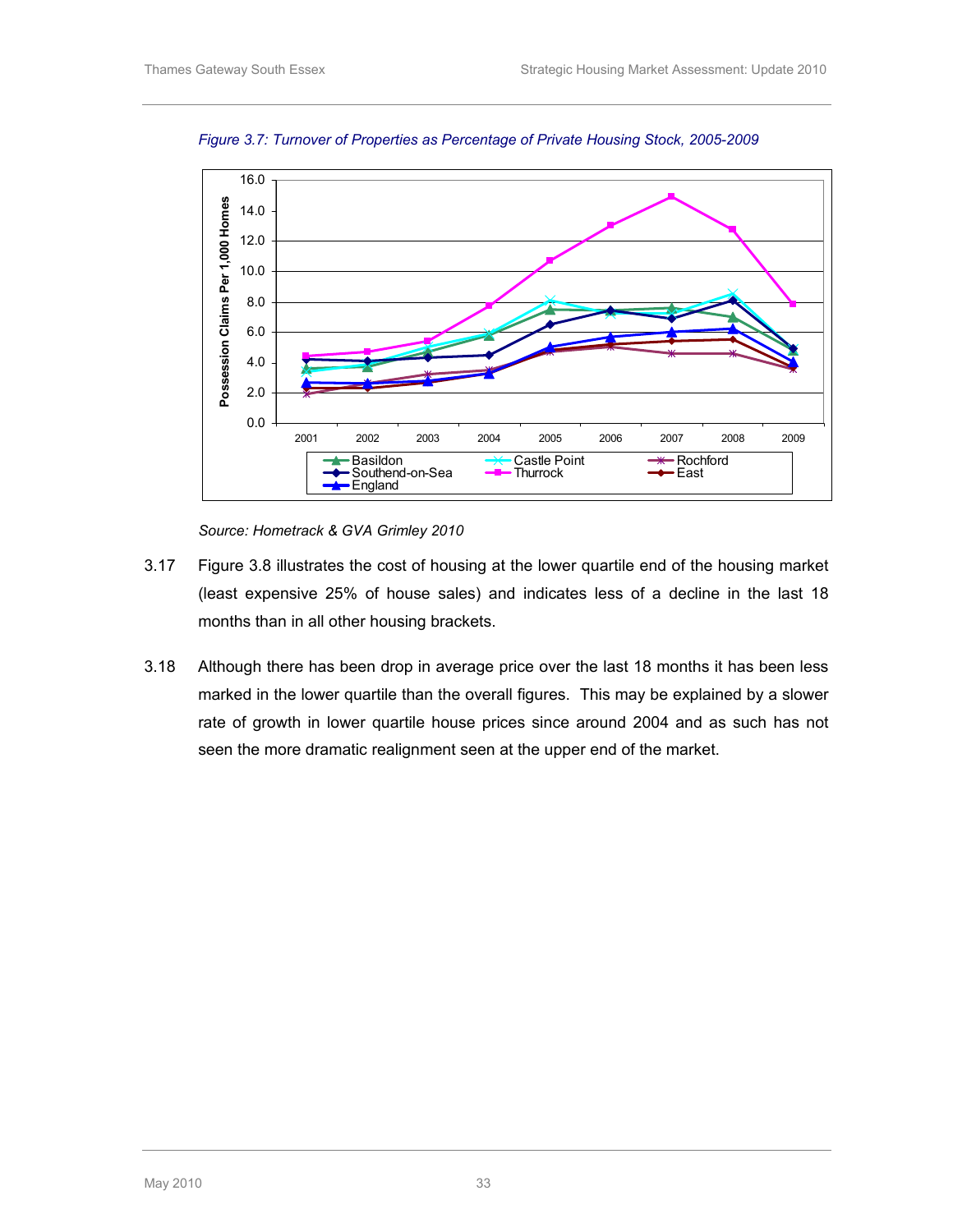



Source: Hometrack & GVA Grimley 2010

- 3.19 The lowest quartile broadly represents the point in the housing market at which many first time buyers would be able to join. A combination of wage increases and a reduction in house prices since 2007 has meant that affordability of housing in the lowest quartile has increased across the sub-region (Figure.3.9). Both the national and regional benchmarks for affordability have fallen in the period since the publication of the 2008 SHMA.
- 3.20 There has been a substantial increase in affordability in Castle Point where the cost of lower quartile housing has decreased from 12 times the annual lowest quartile earnings to just under 8 times. The increase in affordability in Castle Point means that Rochford is now the least affordable place for local residents to enter the private housing market, at some 8.5:1 price to earnings ratio.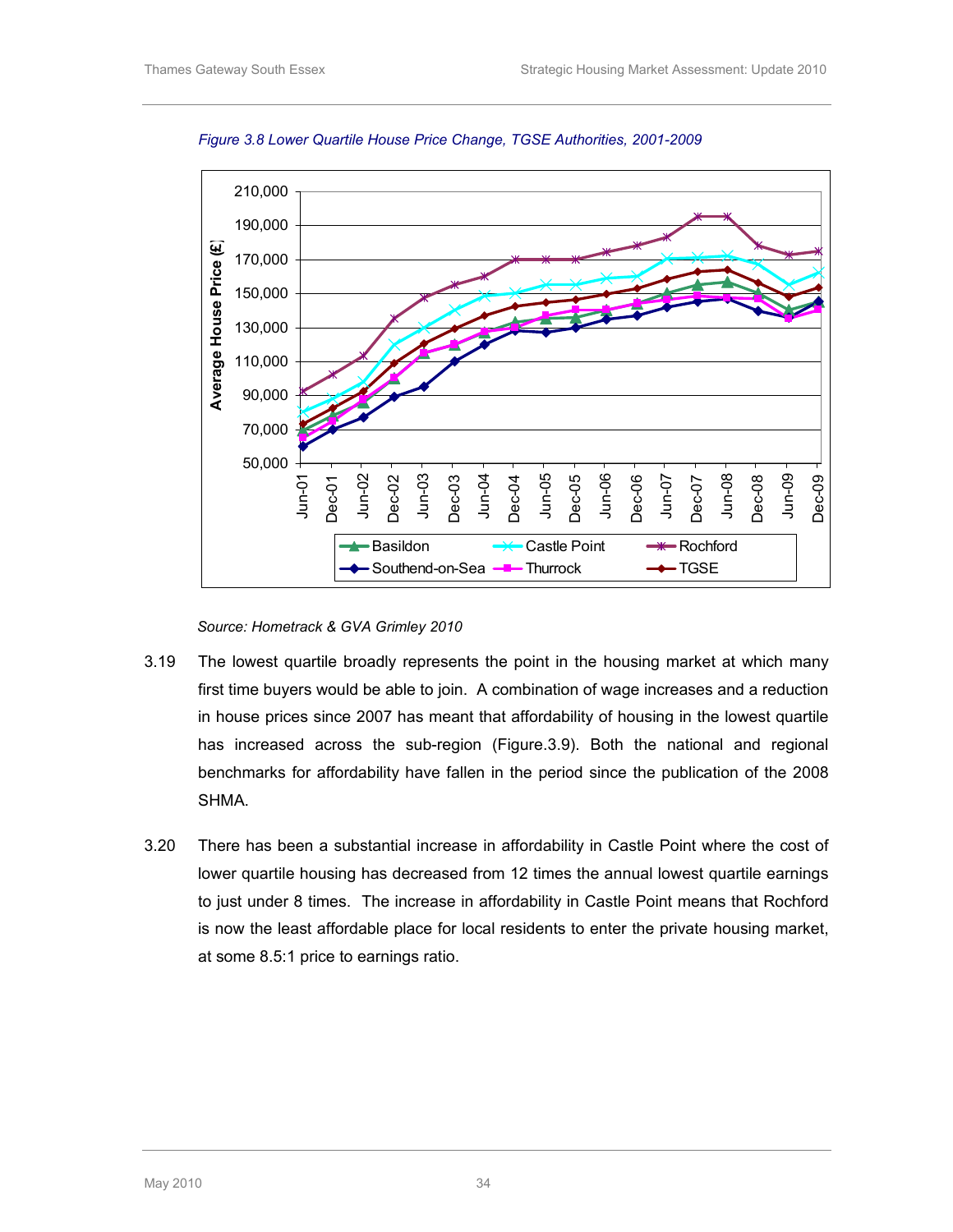

Figure 3.9: Affordability (Lowest Quartile Earnings to Prices Ratio), TGSE Authorities 2007-2009

Source: Hometrack & GVA Grimley 2010

- 3.21 While the increase in affordability overall improves the chances of TGSE residents accessing the local housing market, price to earning ratios are still higher in the subregion than the England average at eight times annual wage levels, far higher than most mortgage providers will allow, which coupled with larger deposit requirements suggests that housing is as unaffordable as ever.
- 3.22 Further analysis of local housing costs and earnings makes it possible to calculate the percentage of households that are unable to buy or rent households without assistance. Table 3.10 reveals that on average 60% of the households within the TGSE area are unable to buy or rent without support of some kind. This peaks at 67% in Castle Point which reflects the fact that 66% of the households are unable to buy and 68% unable to rent based on the average incomes earned by the residents.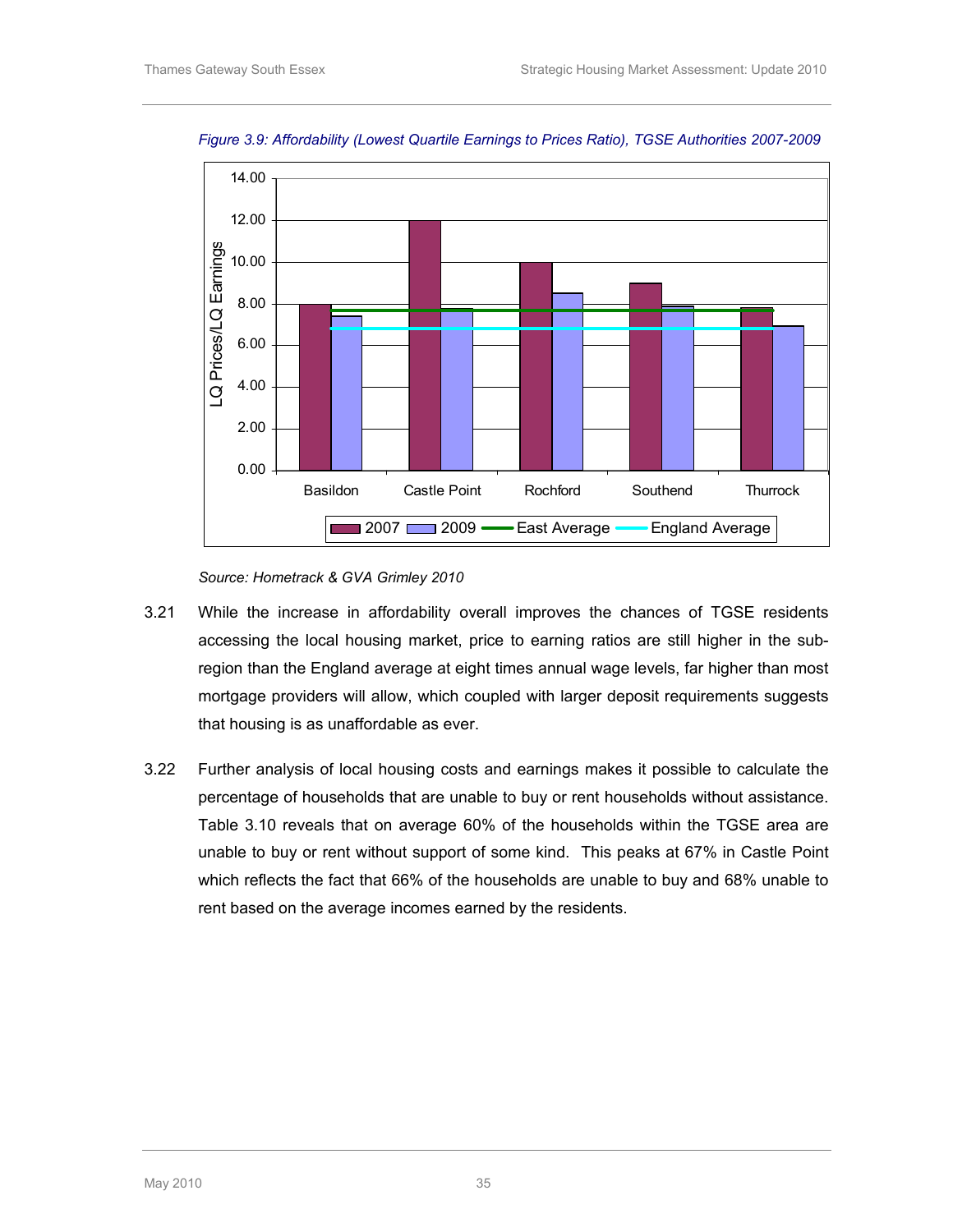

Figure 3.10: Affordability (Lowest Quartile Earnings to Prices Ratio), TGSE Authorities 2007-2009

Source: CACI, Hometrack and GVA Grimley

- 3.23 Mortgage lenders have become less likely to be granted a mortgage possession order (Repossessions) when household mortgages fall into arrears.
- 3.24 Ministry of Justice data for the period between 2001 and 2009 seemingly shows a significant reduction in possession claims (mortgage providers filing for possession) particularly over the last 12 months (See Figure 3.11). However these figures should be treated with caution due to the introduction of the Mortgage Pre-Action Protocol having a negative effect on the quality of these figures.
- 3.25 Thurrock has consistently had the highest number of possession claims per 1,000 homes over the last decade peaking in 2007 at 15 claims per 1,000 households. This figure has since fallen to eight per 1,000 by 2009.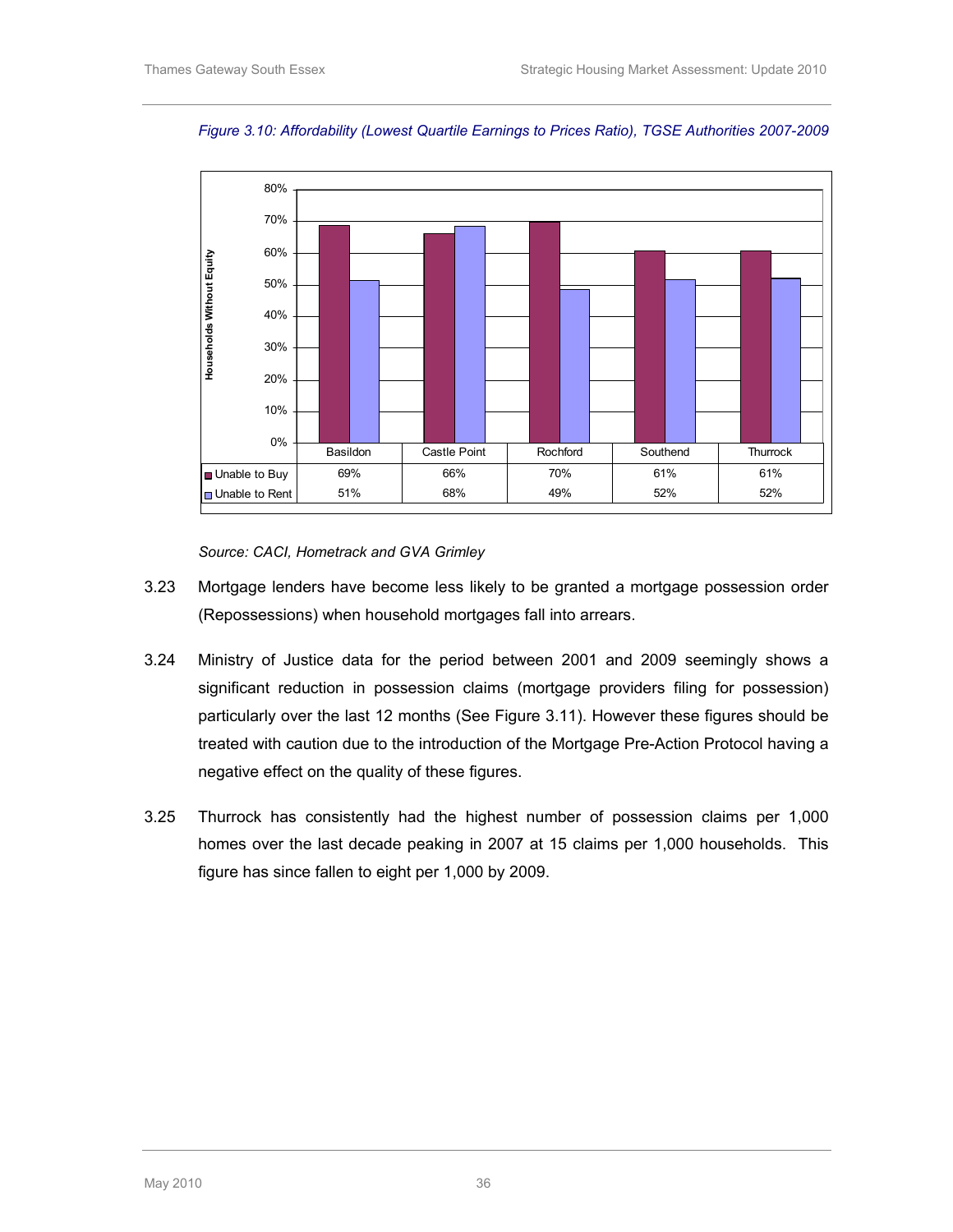

Figure 3.11 Repossessions Claims per 1,000 Homes, TGSE Authorities, 2001-2009.

Source: Ministry of Justice 2010

- 3.26 The number of possession orders in Rochford has reduced since 2005, while the other local authorities saw continued growth until 2007-08.
- 3.27 In percentage terms the number of claims leading to possession orders per 1,000 households is a little more erratic, however the trend is one of growth since 2007 as Figure 3.12 shows.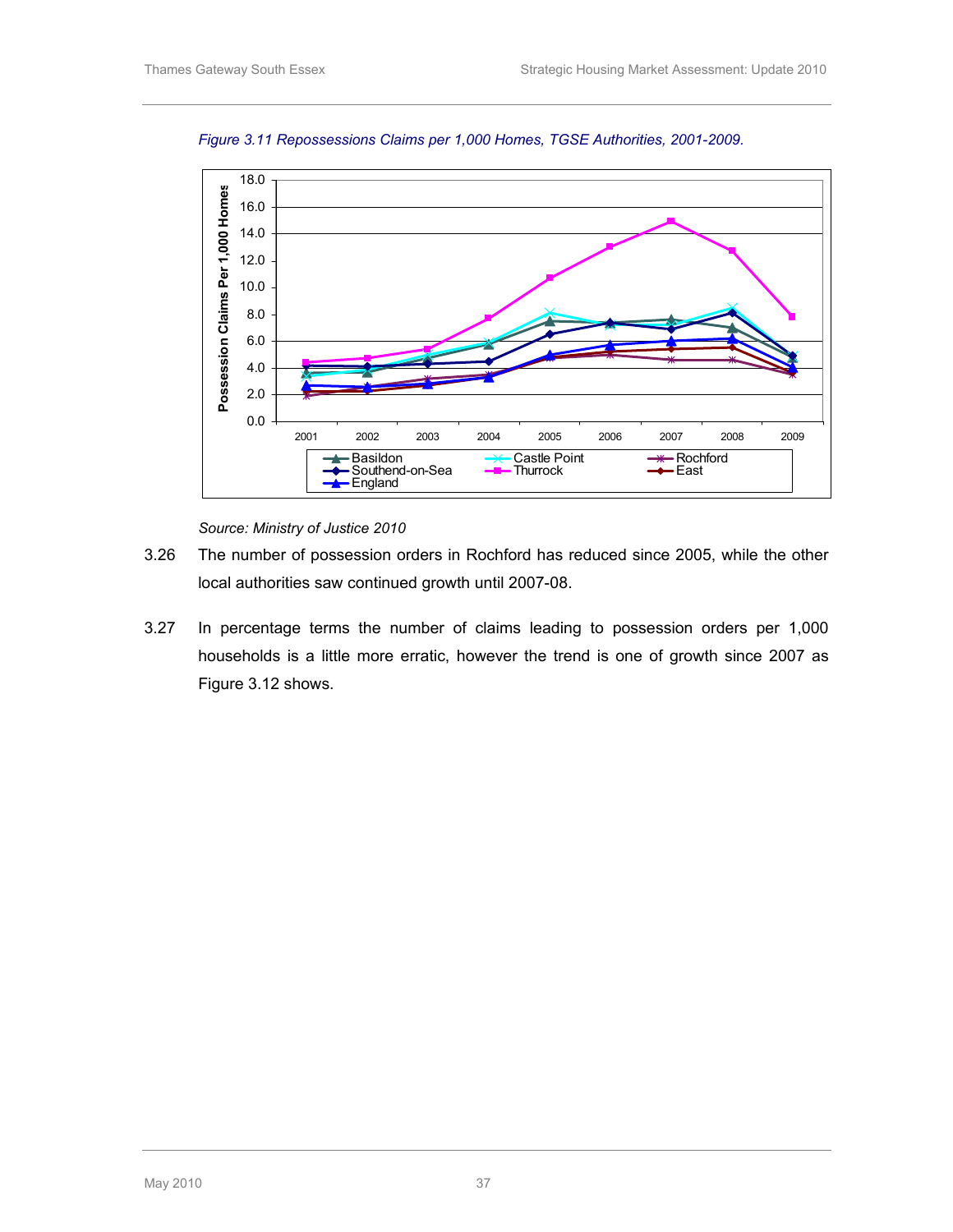

Figure 3.12 Repossessions Claims leading to Possession Orders, TGSE Authorities, 2001 - 2009.

Source: Ministry of Justice 2010

3.28 With the courts seemingly increasing the number of possession orders made per claim, (particularly Castle Point and Southend on Sea) there have been significant percentage increases in the last two years. This may be a reflection of the strength of cases put before the courts, with mortgage lenders only claiming for possession in the most extreme circumstances.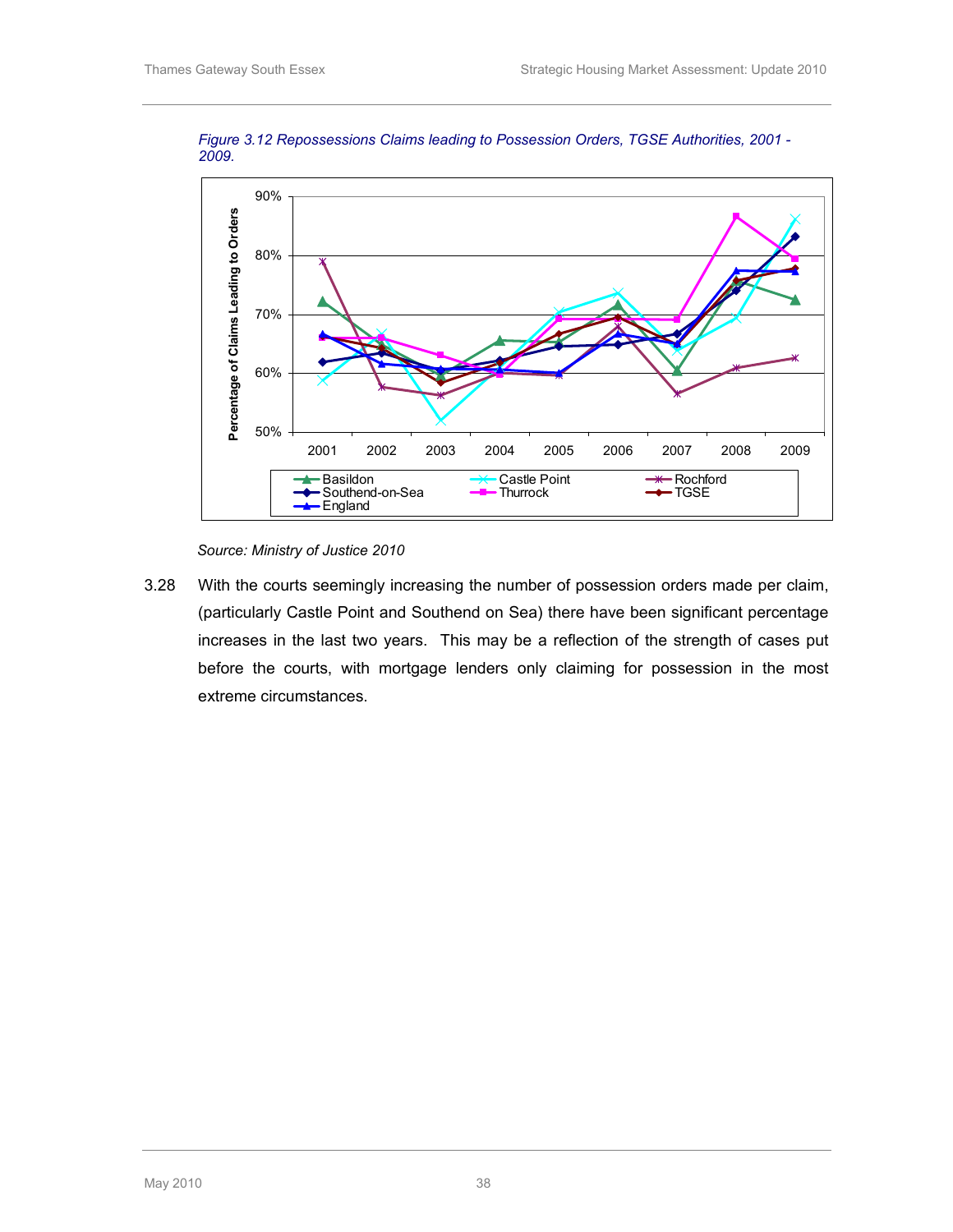#### **Summary**

- Although there has been a recent recovery in house prices across the districts in the last six months average prices are still significantly below their peak of 2008.
- Rochford (£243,311) and Thurrock (£186,321) continue to be the most and least expensive local authorities respectively in the Thames Gateway South Essex area.
- There has been weaker growth in historically more expensive areas compared to those which began with lower average prices. This suggests that the gap in house prices between the most and least expensive areas is narrowing.
- Completed sales continue to dwindle with numbers reducing by around two thirds since 2008.
- Lower quartile house prices have not seen the level of growth evidenced in the market as a whole. As such, the fall in prices over the last 18 months has been less marked.
- With continued growth in earnings and falls in house prices, lower quartile houses are now more affordable than in 2007. However lower quartile house prices remain around 8 times the average lower quartile salary (of average mortgage lending ratio).
- Mortgage providers are more reluctant to make possession claims particularly due to the Mortgage Pre-Action Protocol; however the likelihood of claims being successful is increasing.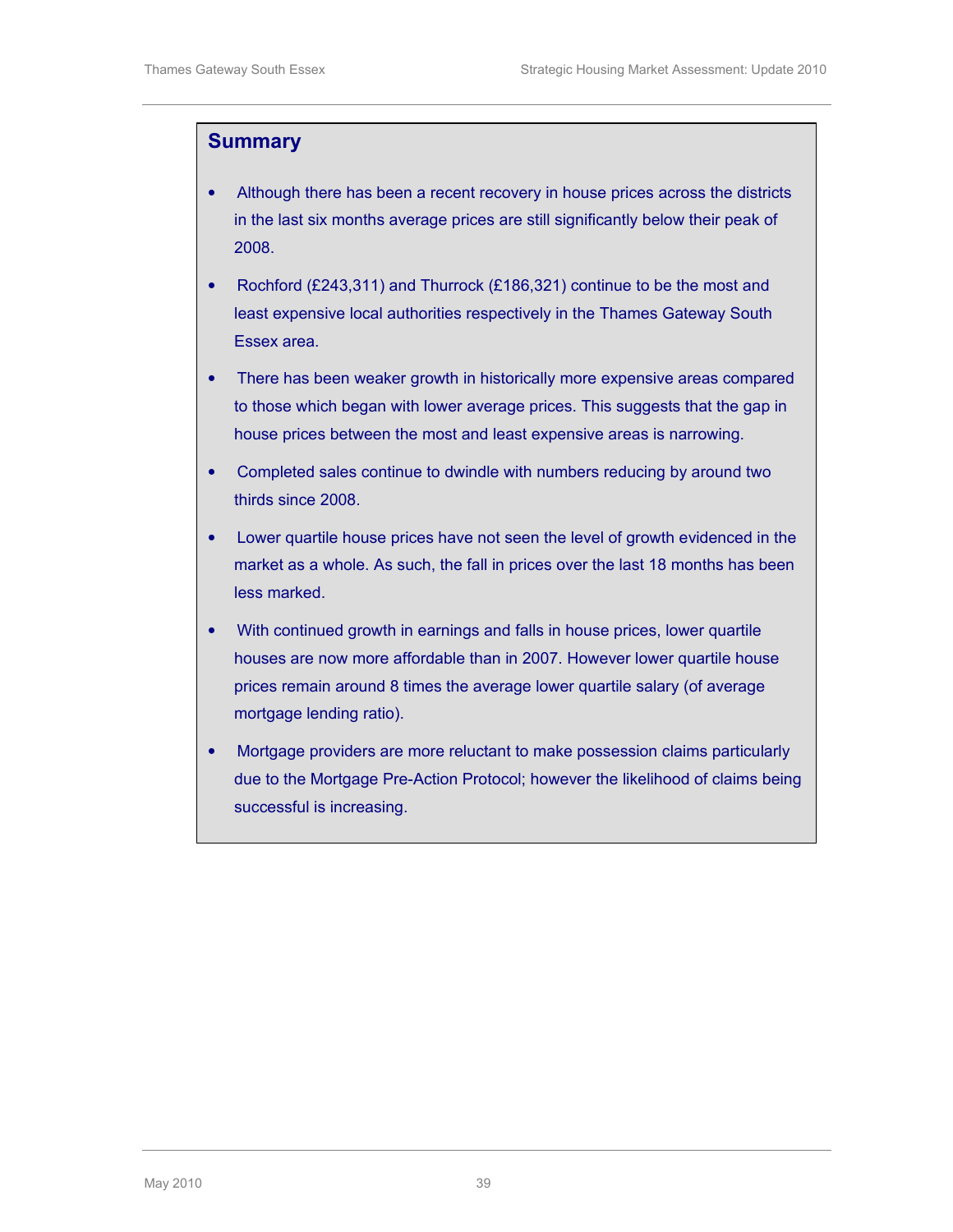## 4. HOUSING SUPPLY

## Introduction

4.1 In this section, housing supply-side trends are reviewed. The 2008 SHMA included details of the levels of housing supply, stock trends and trajectories for each of the constituent TGSE local authorities within the Housing Market. Future housing supply projections and the levels of vacant property have changed significantly since the SHMA 2008 and this forms the focus of the supply-side update set out here.

### Housing Completions

4.2 Housing completions for the period 2007/08 and 2008/09 are set out in Figure 4.1.



Figure 4.1: Housing Completions by Local Authority, 2006/07 – 2008/09

Source: South Essex Local Authority Annual Monitoring Reports, 2009

4.3 The 2008 SHMA noted that over the last decade there had actually been a slight downward trend in net housing completions across the five constituent local authorities.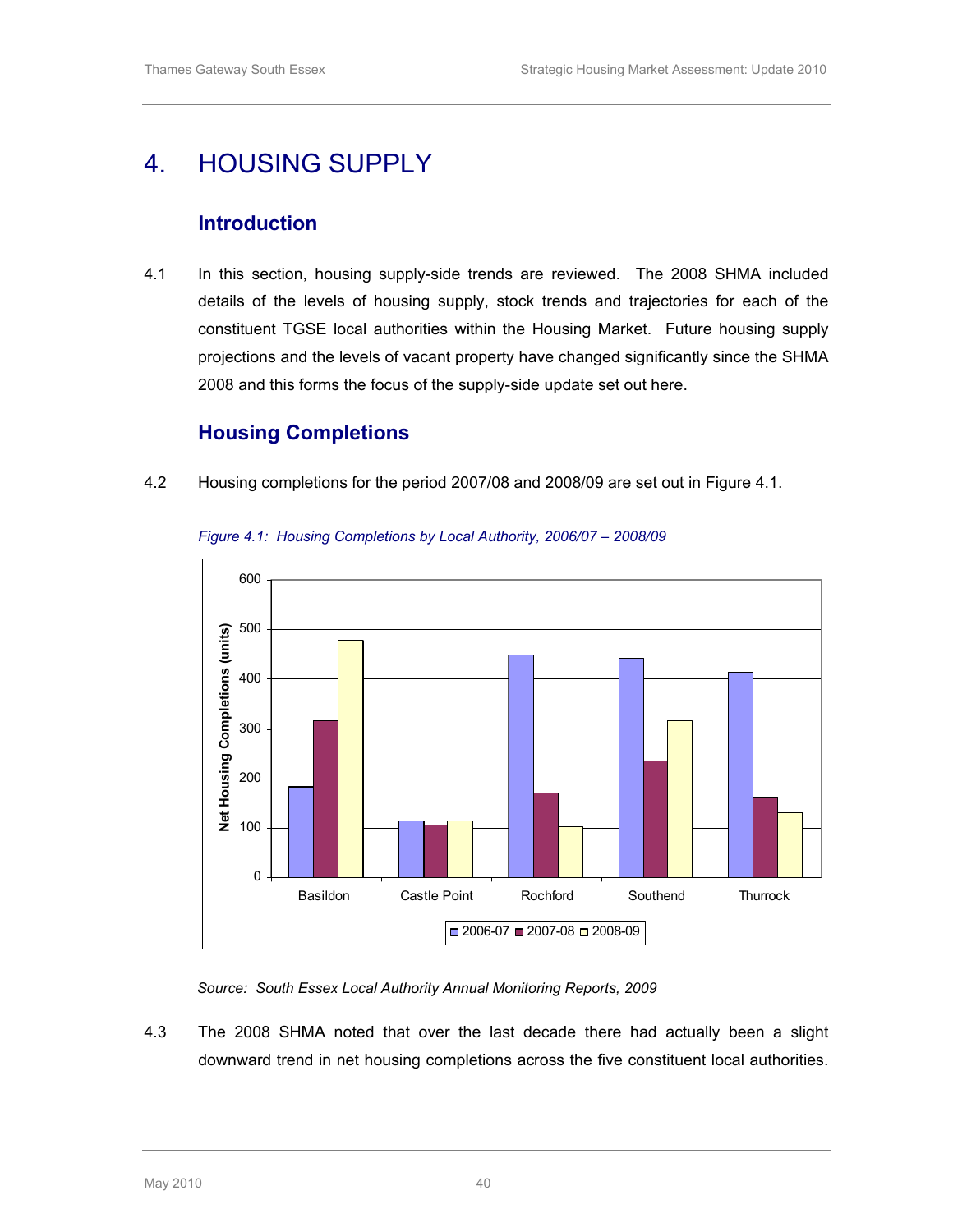It noted that the situation varied more at a district level. The current figures continue to highlight a significant variation between each district, with a decline in the annual level of housing completions in 2007/08 and 2008/09 for Rochford and Thurrock, while Basildon and Southend-on-Sea both had increases in housing completions between 2007/08 and 2008/09. Basildon in particular has shown a significant increase each year in its housing completions (from 183 units in 2006/07 to 478 in 2008/09) which is due to ongoing residential construction projects. Castle Point showed a marked stability in completions with some 110 dwellings per annum over the period 2006/07 to 2008/09.

4.4 When compared to the adopted Regional Spatial Strategy housing targets for each South Essex authority, Figure 4.2 demonstrates the scale of future housing still to be delivered in each local authority area from 2010 to 2021. The key issue is the extent to which the increase, stability or decline in net housing completions evident within the constituent local authorities to date will continue to follow that trend over the remainder of the RSS plan period to 2021. Active intervention and positive planning will be required in each area to support housing delivery.





Source: South Essex Local Authority Annual Monitoring Reports, 2009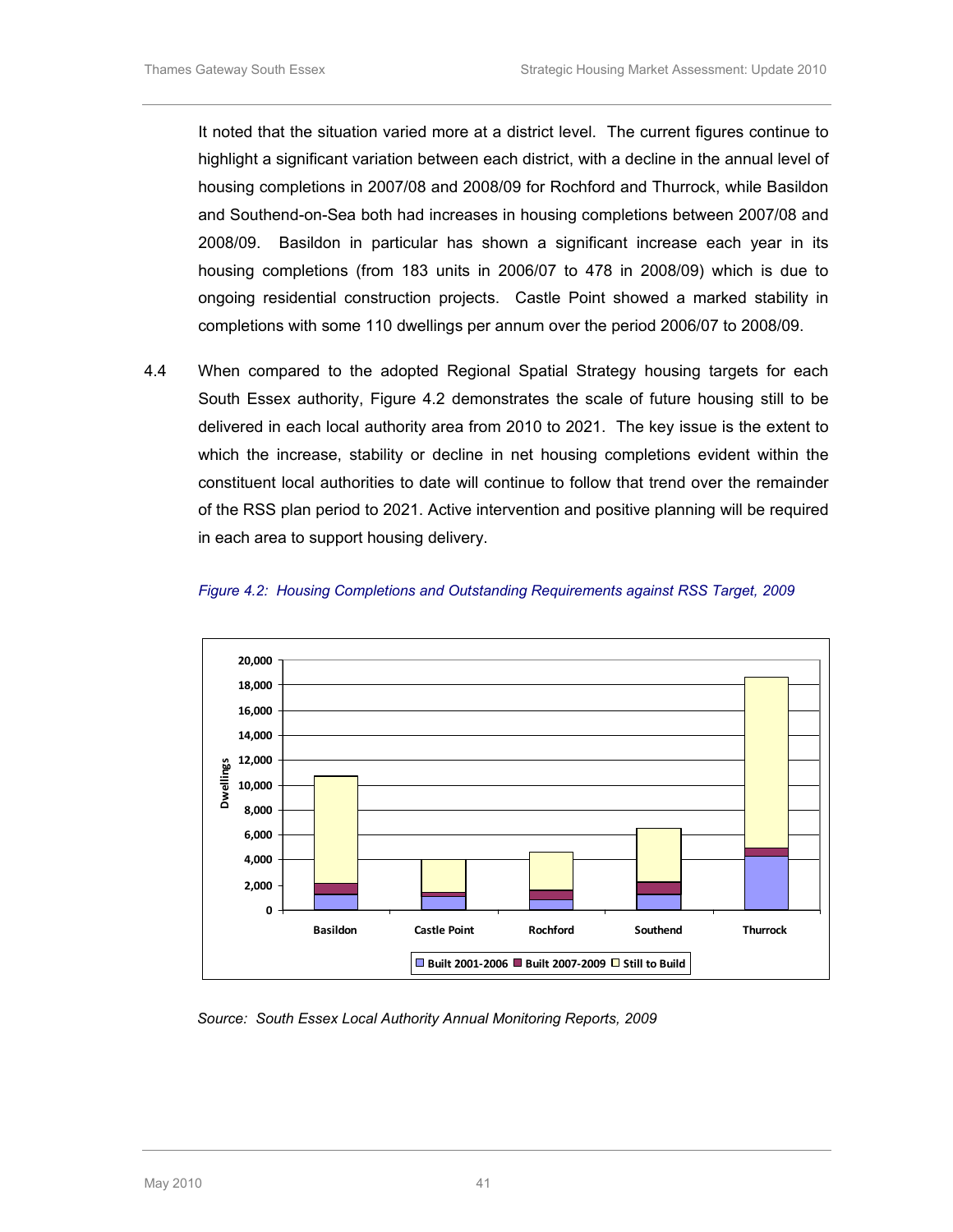

Figure 4.3: Net Affordable Housing Completions, 2006 – 2009

Source: South Essex Local Authority Annual Monitoring Reports, 2009

4.5 Figure 4.3 shows net affordable housing completions across the TGSE sub-regional Housing Market from 2001 to date, based on local authority Annual Monitoring Reports. This indicates that there has been considerable variation in the performance of each local authority, which both accords with and in certain instances conflicts with the overarching performance of the Housing Market. Basildon and Southend have both seen a significant uplift in the number of affordable housing units completed (which aligns with both authorities increase in overall housing completions in 2008/09). Castle Point and Rochford have not had any affordable housing completions in 2008/09 and Thurrock has seen a declining trend over the three year period.

#### Future Housing Trajectory

4.6 Looking forward, the five year housing supply projections are set out in Table 4.1. These are taken from each of the local authorities housing trajectories and cross referenced against EERA annual monitoring data. This predicts an upward trend in housing delivery in Basildon and Thurrock, with a broadly stable projection of housing completions in Castle Point, Rochford and Southend. These delivery assumptions are based on a period of continued uncertainty in terms of developer appetite for significant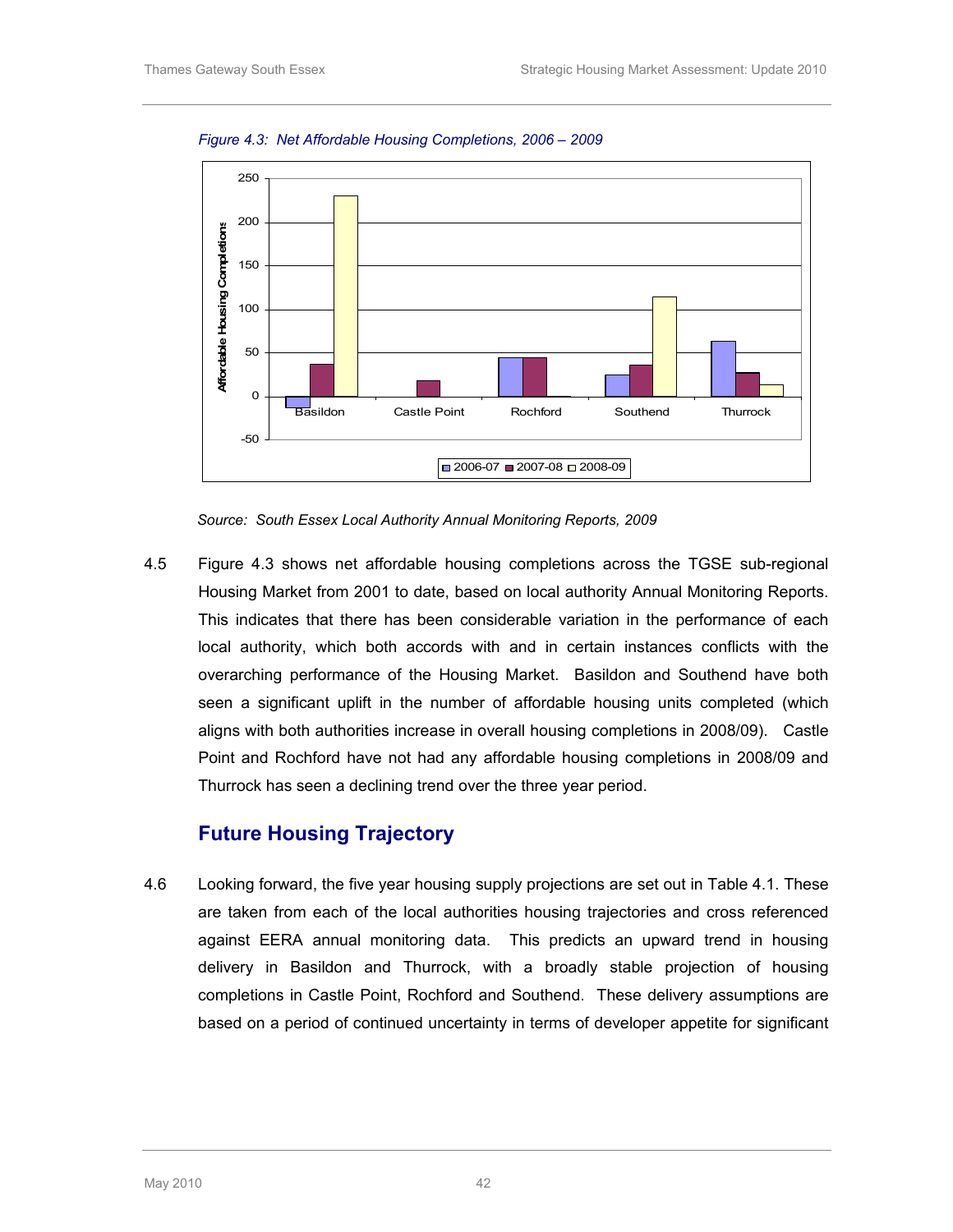housing delivery and a backdrop of stalled and challenged housing construction projects.

|                 | 2010/11 | 2011/12 | 2012/13 | 2013/14 | 2014/15 | <b>Annual</b><br>Average | <b>Remaining</b><br><b>Annual</b><br><b>Requirement</b> | Difference |
|-----------------|---------|---------|---------|---------|---------|--------------------------|---------------------------------------------------------|------------|
| <b>Basildon</b> | 234     | 270     | 683     | 659     | 700     | 509                      | 710                                                     | $-201$     |
| Castle<br>Point | 177     | 262     | 200     | 199     | 328     | 233                      | 216                                                     | 17         |
| <b>Rochford</b> | 225     | 339     | 391     | 220     | 265     | 288                      | 256                                                     | 32         |
| Southend        | 290     | 295     | 367     | 476     | 531     | 293                      | 357                                                     | -64        |
| <b>Thurrock</b> | 433     | 709     | 840     | 1048    | 1122    | 830                      | 1,137                                                   | $-307$     |
| <b>TGSE</b>     | 1359    | 1875    | 2481    | 2602    | 2946    | 2253                     | 2,676                                                   | $-423$     |

Table 4.1: Five Year Future Housing Delivery Trajectory, TGSE Authorities

Source: South Essex Local Authority Annual Monitoring Reports, 2009 and EERA AMR Instant Atlas

- 4.7 Figure 4.4 sets out the remaining housing supply target for the five TGSE local authorities in proportional terms. This highlights that of the remaining housing supply target, 66% is to be provided in Thurrock and Basildon, with the remainder in the other three districts.
- 4.8 Comparing each local authority's housing trajectories against the adopted RSS housing targets highlights a mixed picture with Castle Point and Rochford delivering above the annualised housing target. In comparison Basildon and Thurrock will have to increase housing output substantially in order to meet regional housing targets. Southend has a housing trajectory that is broadly matched (but slightly below) the annualised RSS target.
- 4.9 The individual local authorities' housing delivery performance against RSS target will have implications for the ability of the TGSE Housing Market to meet overall housing demand and deliver the levels of affordable housing required to meet extant and future predicted housing needs. This is particularly focused within Basildon and Thurrock without adequate land allocations through planning policy and direct intervention in development projects to support new housing delivery.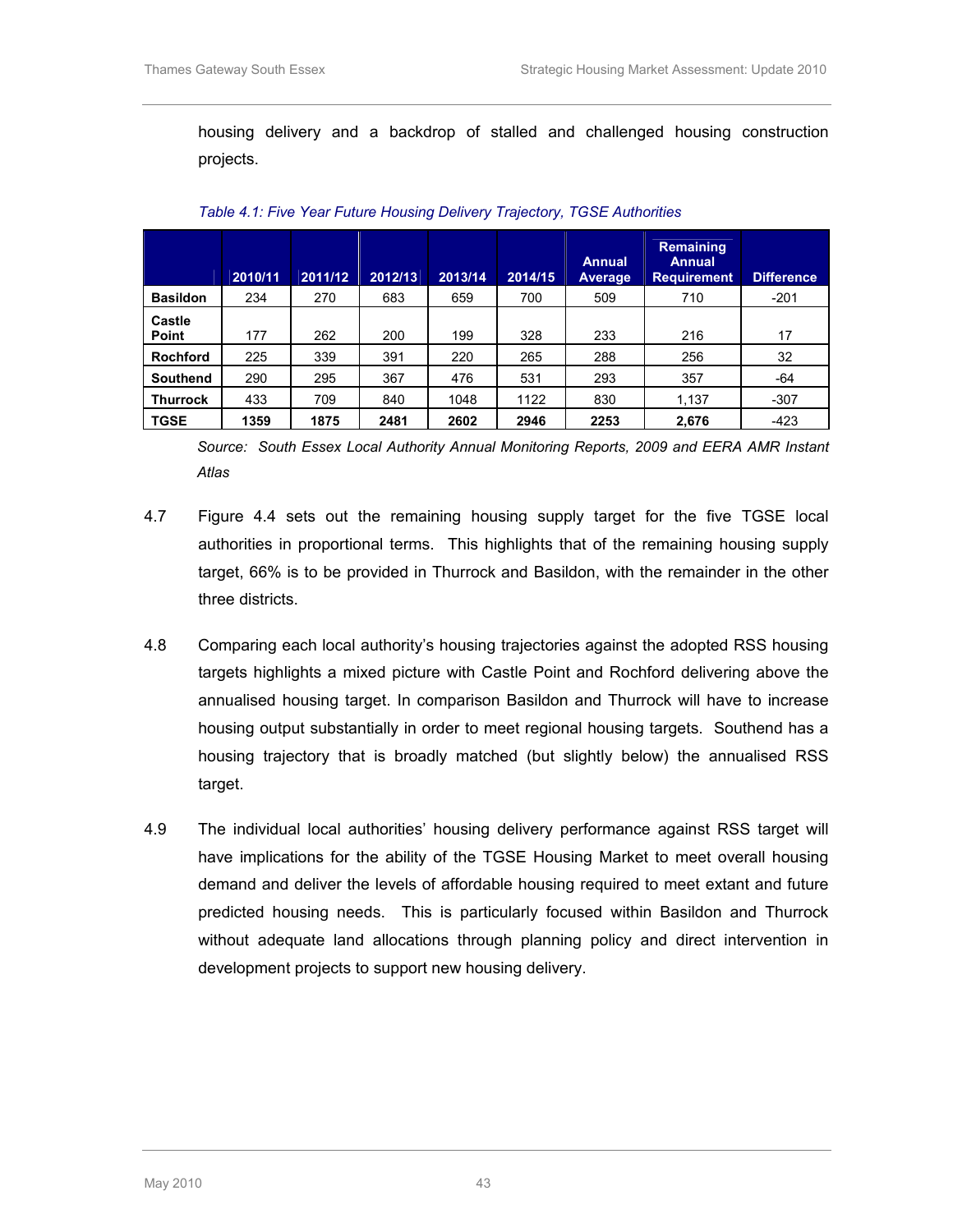

Figure 4.4: Proportion of East of England RSS Housing Target Still to Build, 2009

Source: South Essex Local Authority Annual Monitoring Reports, 2009

### Vacant Properties

- 4.10 At the end of 2009 there were 6,338 vacant dwellings across the TGSE sub-regional Housing Market. This represents a decrease of 2,289 vacant dwellings from the SHMA 2008 (8,627 dwellings as at April 2006). There have been reductions in vacancies in both the public and private sector stock, with some 464 less vacant public sector dwellings and 1,823 less vacant private sector dwellings in 2009. Southend-on-Sea retains the largest level of vacant stock, continuing the position set out in the SHMA 2008, although the local authority has made a reduction of some 1,046 vacant dwellings over the period 2006 to 2009. Thurrock has the lowest overall number of vacancies across the five constituent local authorities. Thurrock has the lowest overall number of vacant properties (743 homes) across the five constituent local authorities although 14% of these are from the public sector the largest proportion in the area.
- 4.11 Across the TGSE Housing Market there continue to be greater numbers of vacant private sector dwellings than public, which is to be expected given the proactive management of public sector stock vacancies undertaken by each of the local authorities and their RSL partners (Table 4.2).
- 4.12 Table 4.3 establishes the housing stock vacancy rates by sector, updating the information contained within the SHMA 2008. Across the sub-region 2.2% of private – sector properties are vacant which is now below the regional (2.7%) and national average (3.1%). It is assumed that between 2.5% and 3% vacancies in the stock are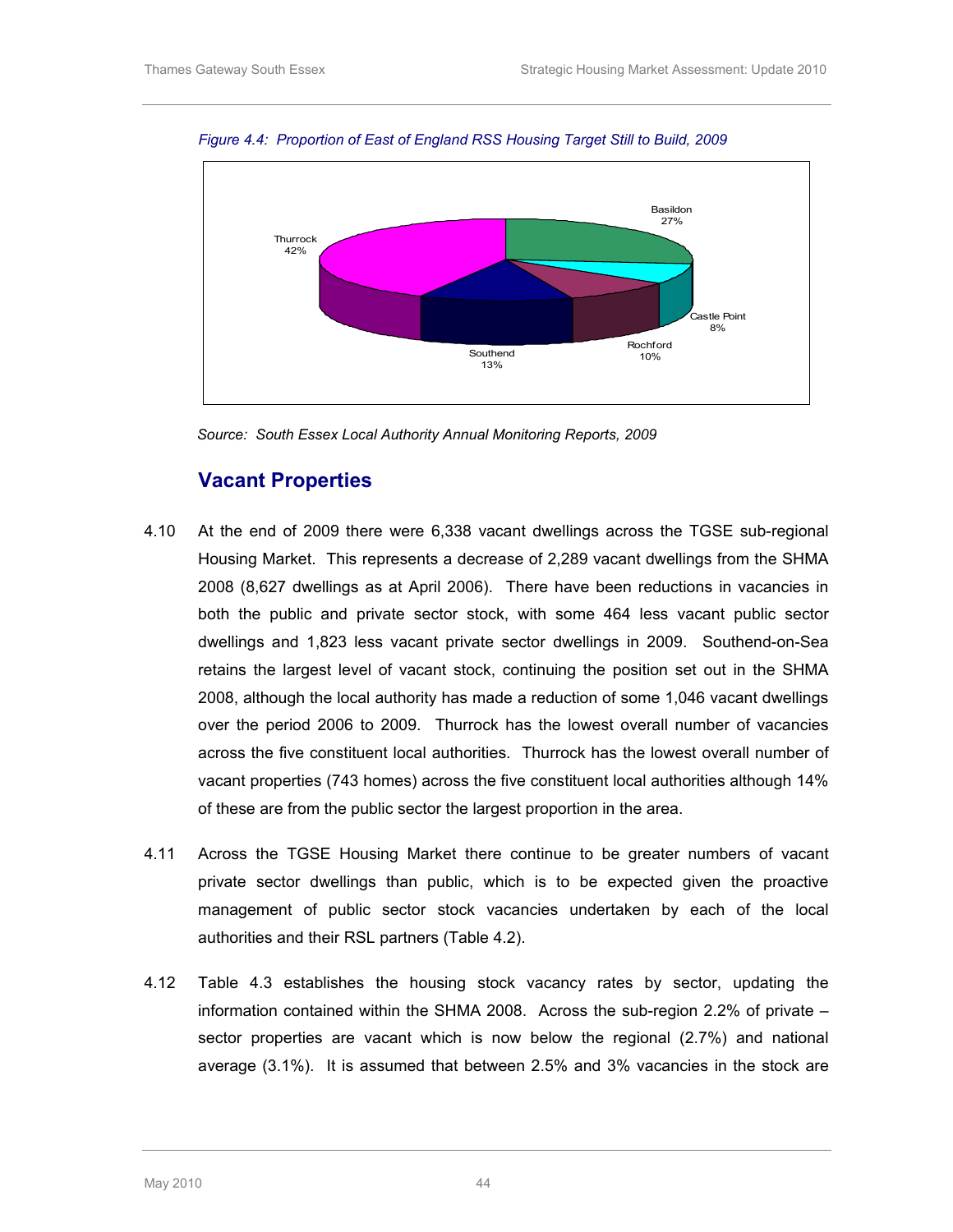required to facilitate turnover in the housing market which indicates that the TGSE authorities have a reasonable level of housing stock vacancies, although the individual district levels vary from 1.2% in Thurrock to 3.4% in Southend-on-Sea.

#### Table 4.2: TGSE Vacant Properties, April 2009

|                 | <b>Total Vacant Dwellings</b><br>2009 | <b>Public Sector Vacant</b><br><b>Dwellings</b> | <b>Private Sector vacant</b><br><b>Dwellings</b> |
|-----------------|---------------------------------------|-------------------------------------------------|--------------------------------------------------|
| <b>Basildon</b> | 904                                   |                                                 | 900                                              |
| Castle Point    | 1.127                                 | 20                                              | 1.107                                            |
| Rochford        | 957                                   |                                                 | 957                                              |
| Southend        | 2,607                                 | 202                                             | 2,405                                            |
| Thurrock        | 743                                   | 104                                             | 639                                              |
| TGSE            | 6.338                                 | 330                                             | 6.008                                            |

Source: South Essex Local Authority HSSA and Basildon DC, 2009

#### Table 4.3: TGSE Vacant Properties as Proportion of all Housing Stock, April 2009

|                 | <b>Total Vacant</b><br>Dwellings 2009 | % Vacant | % LA Vacant | % Private Sector<br>Vacant |
|-----------------|---------------------------------------|----------|-------------|----------------------------|
| <b>Basildon</b> | 904                                   | 1.2      | 0.0         | 1.2                        |
| Castle Point    | 1,127                                 | 3.1      | 0.1         | 3.0                        |
| Rochford        | 957                                   | 2.8      |             | 2.8                        |
| Southend        | 2,607                                 | 3.5      | 0.3         | 3.2                        |
| <b>Thurrock</b> | 743                                   | 1.2      | 0.2         | 1.0                        |
| <b>TGSE</b>     | 6,338                                 | 2.2      | 0.1         | 2.1                        |

Source: South Essex Local Authority HSSA and Basildon DC, 2009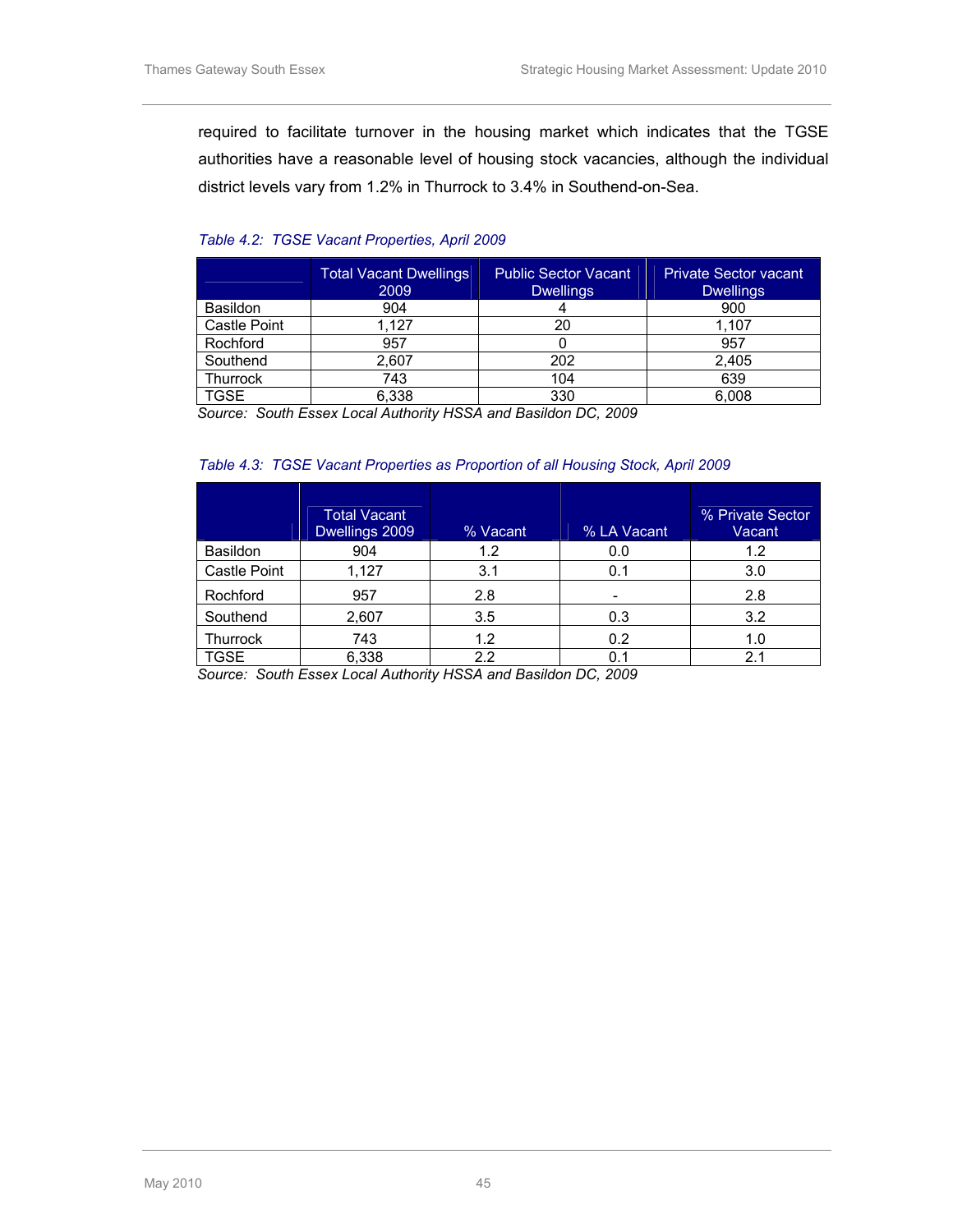#### **Summary**

- Housing supply and projected delivery across the five TGSE authorities shows considerable variation and some significant changes from the position established by the SHMA 2008. The effects and consequences of the economic and housing market recession have clearly started to be reported through Annual Monitoring Report statistics with particular effects on overall housing delivery and the affordable housing component within that total. Further recessionary effects are likely to continue to occur during 2010 and into 2011 as the housing supply chain is re-built and re-financed.
- While there has been significant progress in housing delivery measured over the whole lifetime of the RSS plan period from 2001 to 2010, the five TGSE local authorities have seen a decline in housing delivery rates when measured against the levels identified in the SHMA 2008. The level of housing completions have declined in the period 2007/08 and 2008/09 in each area, with the most noted decline in Rochford and Thurrock.
- Annual housing delivery rates will need to increase significantly in Basildon and Thurrock if overall housing targets are to be met by 2021.
- Future housing projections for each authority demonstrate the effect of the housing market crash and economic recession, with housing delivery forecasts showing flat or only modest growth against annualised targets.
- The delivery of social housing stock as a component of overall housing delivery has been similarly affected by the recession. Analysis highlights that the level of social housing stock completions declined in 2007/08 and in 2008/09 when measured against previous levels of completion in the SHMA 2008.
- Vacancies in the housing stock show signs of overall reduction with a total of 6,338 vacant in 2009, representing a decrease of some 2,289 dwellings. Vacant stock now comprises 2.3% of the total TGSE housing stock. Vacancies remain more prevalent within the private rather than public sector housing stock due to the continued proactive management of public sector stock vacancies; a continued trend from the SHMA 2008.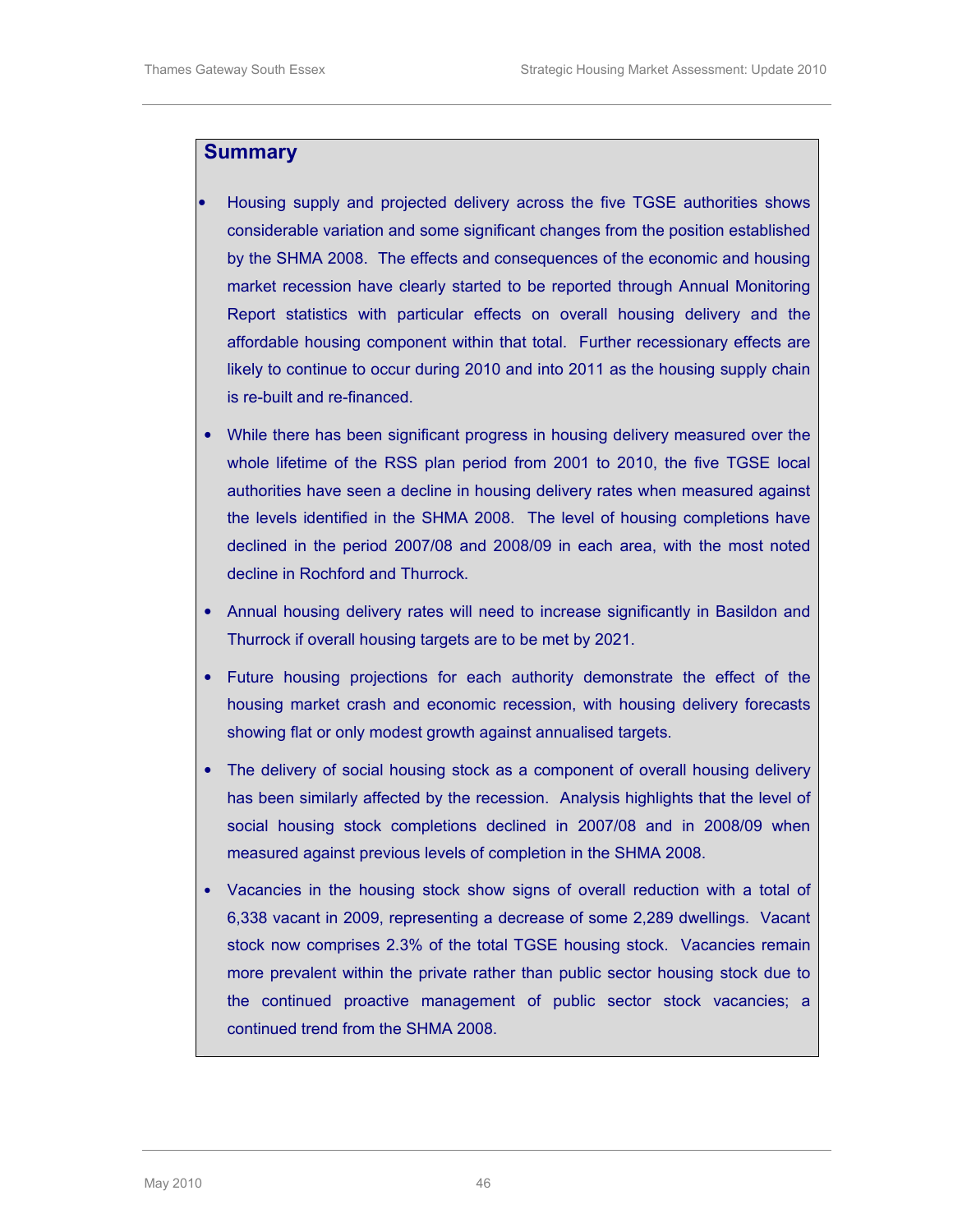## 5. AFFORDABLE HOUSING NEED

### Introduction

- 5.1 This section sets out an update of the need for affordable housing in the TGSE subregion. It sets out the latest need requirements based upon an update of the secondary sources housing need model utilised in the 2008 SHMA.
- 5.2 As in the 2008 SHMA, the Project Steering Group has agreed that:
	- The needs assessment will be undertaken on a local authority by local authority basis, but with a standard approach applied across the Thames Gateway South Essex sub-region. It will deliver a single estimate of total housing need (net annual) for each local authority;
	- The estimate of households in housing need should reflect those in reasonable preference categories, rather than all those on lists, discounting those who have registered as a form of security, or where the household might be able to meet their needs in the market sector;
	- It is assumed that all those in need register on a local authority waiting list (LSVT equivalent), although some households may also register independently with RSLs;
	- The analysis will make a distinction between older persons'/ sheltered housing and general needs affordable housing requirements where possible.
- 5.3 The full methodology for calculating affordable housing need was set out in the 2008 SHMA Section 11. The method has not changed. In summary the following steps are taken to calculate affordable housing need within the Thames Gateway South Essex Area:
	- Current Housing Need was calculated using local authority waiting lists.
	- Future Housing Need was calculated by applying the percentage of households unable to buy or rent unaided presently against the annual average household projections calculated by the Department for Communities and Local Government.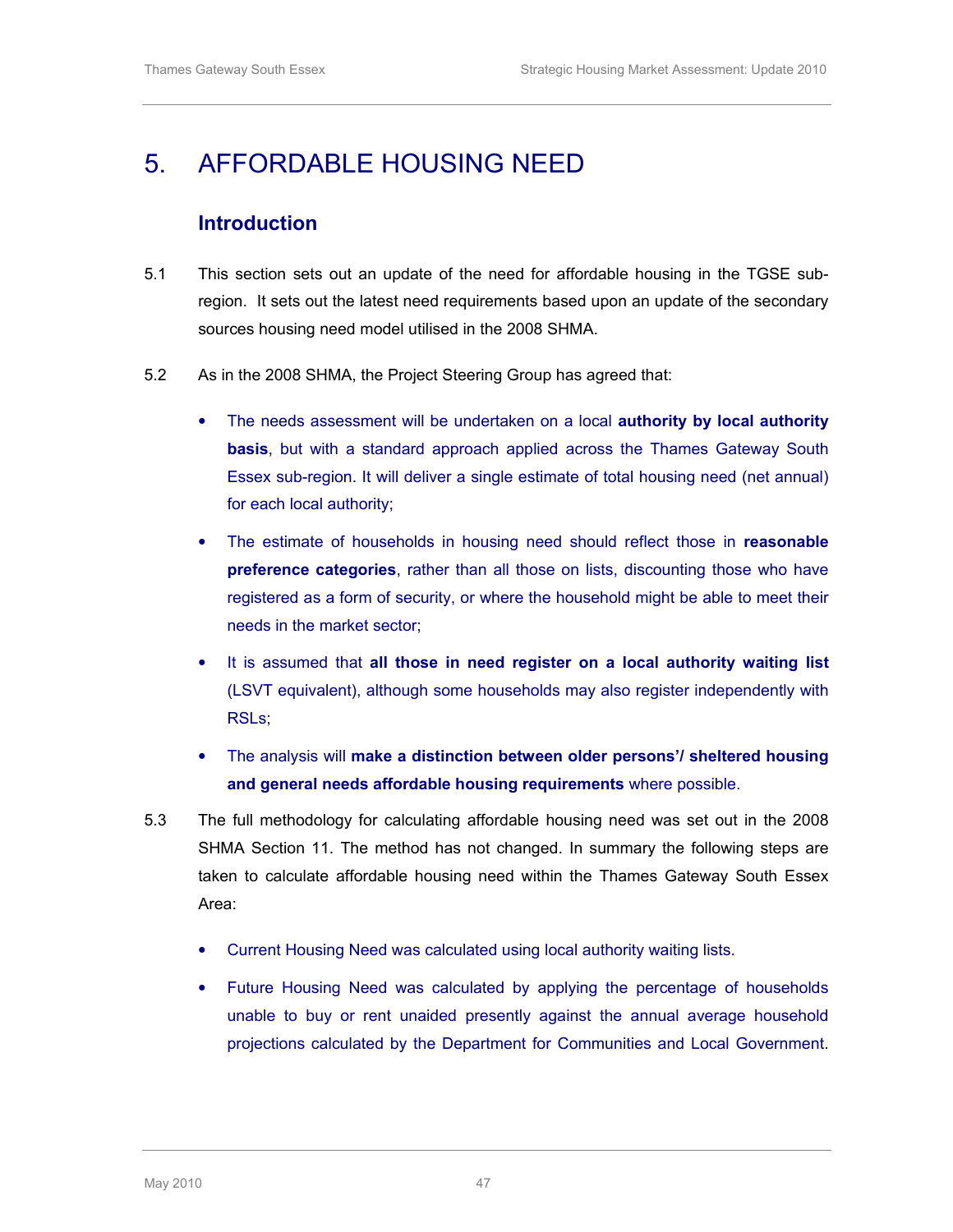Finally we added the number of existing households falling into need per annum by extracting data from the CoRe lettings system.

- Affordable housing supply was calculated in two steps. Total current affordable housing stock was calculated by netting off units which are to be taken out of LA or RSL management against the sum of the current vacant stock and the emerging affordable housing stock. The second step calculated the annual supply of affordable housing by calculating re-lets of RSL and Local Authority Social Stock and the annual supply of relets and re-sales of intermediate housing.
- The balance between the affordable housing supply and the current housing need calculates total net need which was annualised over a ten year period. This figure was added to the future need minus the annual supply of affordable housing to calculate the net annual housing need.
- 5.4 Table 5.1 provides a detailed break down of the housing need calculations step-by-step and provides further commentary on the sources of information used. This represents the updated table from that set out in the 2008 SHMA. Following on from that, Tables 5.2 and 5.3 provide a more comparative analysis of the situation now with that in the 2008 SHMA.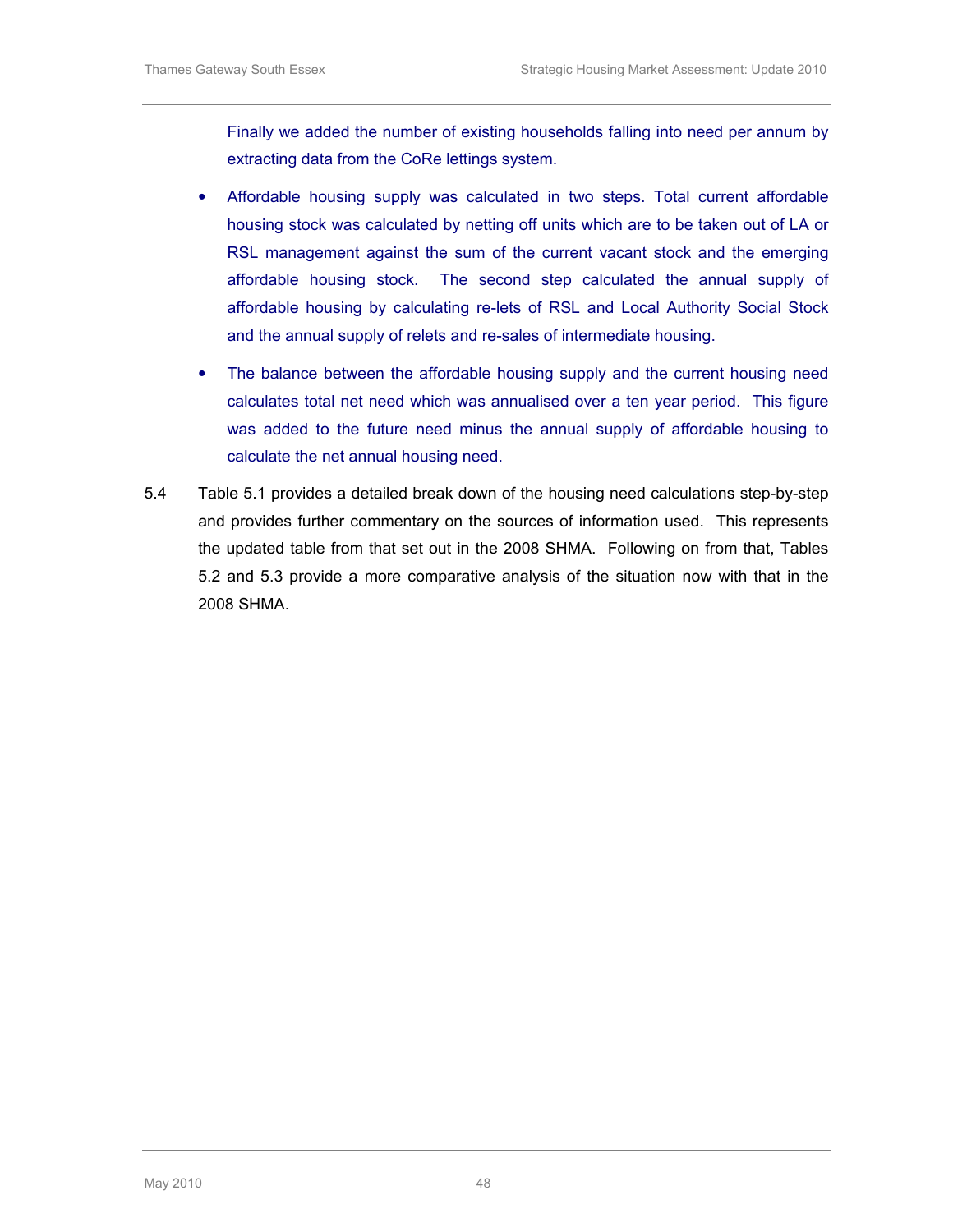| <b>Step</b>                                                        | <b>Comments</b>                                                                         | <b>Basildon</b> | <b>Castle</b><br><b>Point</b> | <b>Rochford</b>                               | <b>Southend</b> | <b>Thurrock</b> | <b>TGSE</b>  | <b>Source</b>                                                                                                                                                 |
|--------------------------------------------------------------------|-----------------------------------------------------------------------------------------|-----------------|-------------------------------|-----------------------------------------------|-----------------|-----------------|--------------|---------------------------------------------------------------------------------------------------------------------------------------------------------------|
|                                                                    |                                                                                         |                 |                               | <b>Stage 1 - Current Housing Need (Gross)</b> |                 |                 |              |                                                                                                                                                               |
| 1.1 Homeless households and<br>those in temporary<br>accommodation | Assumed picked up in waiting<br><b>lists</b>                                            | 0               | $\mathbf{0}$                  | $\mathbf{0}$                                  | $\mathbf 0$     | 0               | $\Omega$     | N/A                                                                                                                                                           |
| 1.2 Overcrowding and concealed<br>households                       | Assume that households in<br>need will register on waiting<br><b>lists</b>              | 0               | 0                             | 0                                             | 0               | 0               | $\mathbf{0}$ | N/A                                                                                                                                                           |
| 1.3 Other Groups                                                   | Households on waiting list in<br>'Reasonable Preference'<br>groups excluding transfers  | 1823            | 871                           | 329                                           | 2290            | 2460            | 7773         | LA Waiting list information<br><b>HSSA Returns (Basildon</b><br>assumed 60% for CP 100% of<br>Waiting list used as no<br>reasonable preference<br>identified) |
| 1.4 Total current housing need<br>(gross)                          | $1.1 + 1.2 (+1.3)$                                                                      | 1823            | 871                           | 329                                           | 2290            | 2460            | 7773         | Calculated                                                                                                                                                    |
|                                                                    |                                                                                         |                 | Stage 2 - Future Need         |                                               |                 |                 |              |                                                                                                                                                               |
| 2.1 New Household formation<br>(gross per year)                    | <b>Sub-National Population</b><br>Projections CLG - March 2009                          | 750             | 350                           | 350                                           | 550             | 850             | 2850         | <b>CLG Household projections</b><br>between 2006-2021<br>annualised                                                                                           |
| 2.2 Proportion of households<br>unable to buy or rent              | Those unable to buy at LQ<br><b>Prices or Rent Privately</b><br>without Housing Benefit | 54%             | 66%                           | 58%                                           | 52%             | 52%             | 56%          | GVA Grimley (see table 3.9)                                                                                                                                   |
| 2.3 Existing households falling into<br>need                       | Households falling into need<br>and housed per annum                                    | 269             | 90                            | 45                                            | 301             | 225             | 930          | CoRe Data three year<br>average of total new general<br>needs letting minus newly<br>forming households + new<br>older needs (all excluding<br>transfers)     |
| 2.4 Total newly arising need<br>(gross per year)                   | $(2.1 \times 2.2) + 2.3$                                                                | 675             | 320                           | 248                                           | 587             | 669             | 2497         | Calculated                                                                                                                                                    |

#### Table 5.1: Thames Gateway South Essex Housing Need Model Summary Table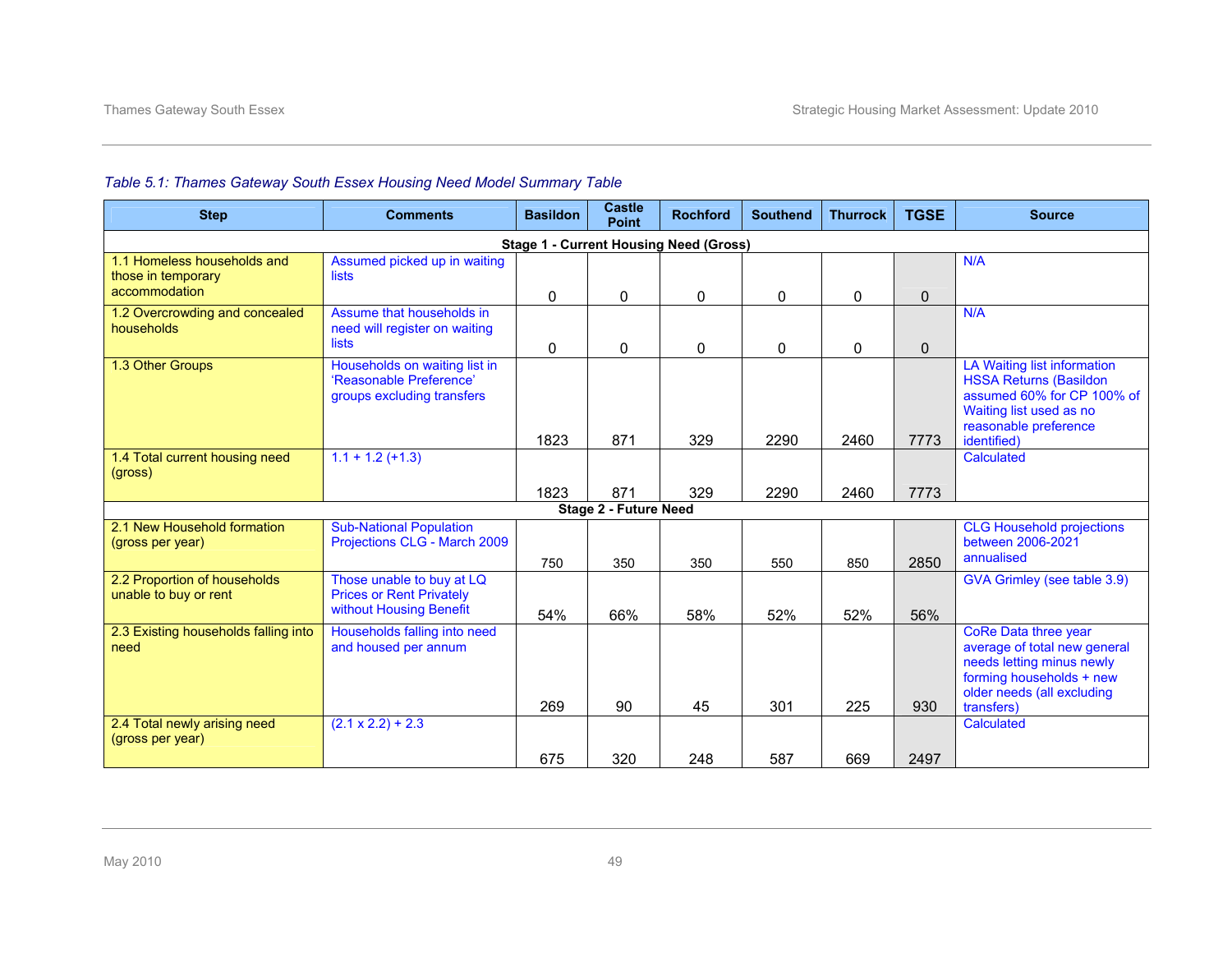|                                      |                                      |      |     | <b>Stage 3: Affordable Housing Supply</b> |      |      |      |                                               |
|--------------------------------------|--------------------------------------|------|-----|-------------------------------------------|------|------|------|-----------------------------------------------|
| 3.1 Affordable dwellings occupied    | Assume zero                          |      |     |                                           |      |      |      | N/A                                           |
| by households in need                |                                      |      |     |                                           |      |      |      |                                               |
|                                      |                                      |      |     |                                           |      |      |      |                                               |
| 3.2 Surplus Stock                    | <b>Current vacant stock that</b>     |      |     |                                           |      |      |      | <b>2009 HSSA</b>                              |
|                                      | could be brought back into           |      |     |                                           |      |      |      |                                               |
|                                      | <b>use</b>                           | 4    | 20  | 0                                         | 202  | 104  | 330  |                                               |
| 3.3 Committed supply of new          | Based on LAA Targets 2008-           |      |     |                                           |      |      |      | LA                                            |
| affordable housing                   | 11                                   |      |     |                                           |      |      |      |                                               |
|                                      |                                      | 827  | 41  | 37                                        | 194  | 178  | 1277 |                                               |
| 3.4 Units to be taken out of         | Housing currently let which is       |      |     |                                           |      |      |      | <b>Local Authority (does not</b>              |
| management                           | due to be demolished or              |      |     |                                           |      |      |      | include right to buy)                         |
|                                      | refurbished                          | 420  | 0   | 0                                         | 0    | 0    | 420  |                                               |
| 3.5 Total affordable housing stock   | $3.1 + 3.2 + 3.3 - 3.4$              |      |     |                                           |      |      |      | Calculated                                    |
| available                            |                                      |      |     |                                           |      |      |      |                                               |
|                                      |                                      |      |     |                                           |      |      |      |                                               |
|                                      |                                      | 411  | 61  | 37                                        | 396  | 282  | 1187 |                                               |
| 3.6 Annual supply of social re-lets  | LA and RSL sectors exc.<br>transfers |      |     |                                           |      |      |      | CoRe Data 3 Year<br>average re-lets (Rochford |
| (net)                                |                                      |      |     |                                           |      |      |      | last two years as data                        |
|                                      |                                      | 415  | 84  | 76                                        | 324  | 421  | 1320 | unavailable for 2009)                         |
| 3.7 Annual supply of intermediate    | 10% turnover of shared               |      |     |                                           |      |      |      | 10% of Shared ownership                       |
| affordable housing available for re- | ownership properties                 |      |     |                                           |      |      |      | stock taken from                              |
| let or resale at sub market levels   |                                      | 45   | 6   | 5                                         | 22   | 26   | 103  | Dataspring/RAR                                |
| 3.8 Annual supply of affordable      | $3.6 + 3.7$                          |      |     |                                           |      |      |      | Calculated                                    |
| housing                              |                                      |      |     |                                           |      |      |      |                                               |
|                                      |                                      |      |     |                                           |      |      |      |                                               |
|                                      |                                      | 460  | 90  | 81                                        | 346  | 447  | 1423 |                                               |
| <b>Total net need</b>                | $1.4 - 3.5$                          |      |     |                                           |      |      |      | Calculated                                    |
|                                      |                                      |      |     |                                           |      |      |      |                                               |
|                                      |                                      | 1412 | 810 | 292                                       | 1894 | 2178 | 6586 |                                               |
| <b>Annual flow</b>                   | 10% of total net need                |      |     |                                           |      |      |      | Calculated                                    |
|                                      | (Assume ten year period to           |      |     |                                           |      |      |      |                                               |
|                                      | relieve backlog of need)             | 141  | 81  | 29                                        | 189  | 218  | 659  |                                               |
| <b>Net Annual Housing Need</b>       | $(2.4 + Annual flow) - 3.8$          |      |     |                                           |      |      |      | Calculated                                    |
|                                      |                                      | 356  | 311 | 196                                       | 430  | 439  | 1733 |                                               |
|                                      |                                      |      |     |                                           |      |      |      |                                               |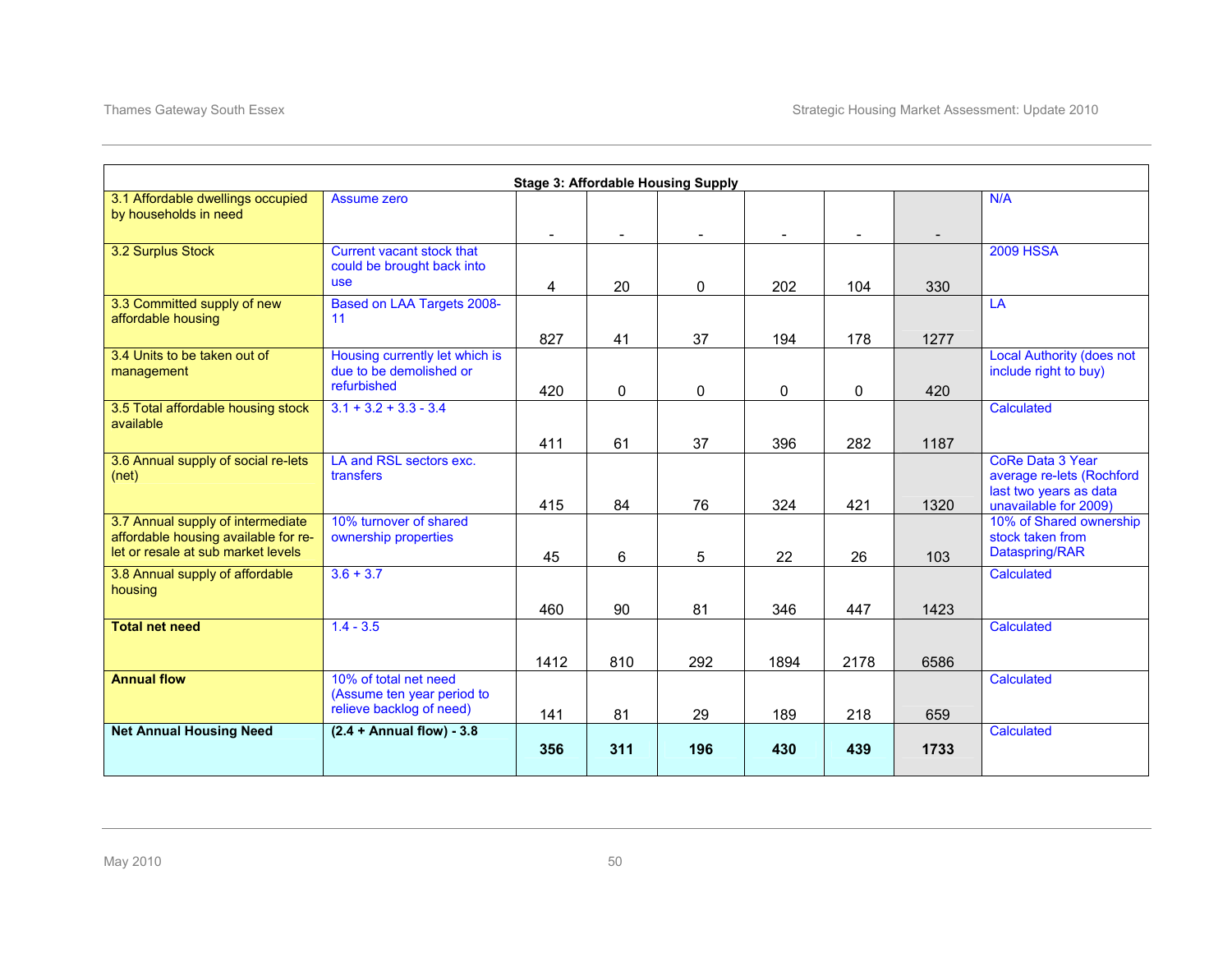5.5 The affordable housing needs calculation is used to derive an estimate of annual net affordable housing need for each local authority in the Thames Gateway South Essex. The analysis is presented in Table 5.2 below. For comparative purposes Table 5.3 replicates the findings from the 2008 SHMA.

|                                                                                           | <b>Basildon</b> | Castle<br><b>Point</b> | <b>Rochford</b> | <b>Southend</b> | <b>Thurrock</b> | TGSE  |
|-------------------------------------------------------------------------------------------|-----------------|------------------------|-----------------|-----------------|-----------------|-------|
| <b>Total net need</b>                                                                     | 1,412           | 810                    | 292             | 1,894           | 2178            | 6,586 |
| <b>Annual flow</b>                                                                        | 141             | 81                     | 29              | 189             | 218             | 659   |
| <b>Net annual</b><br>housing need                                                         | 356             | 311                    | 196             | 430             | 439             | 1,733 |
| <b>Original Housing</b><br><b>Requirement</b>                                             | 535             | 200                    | 250             | 325             | 925             | 2,215 |
| <b>Annual Need as %</b><br><b>Original Annual</b><br><b>Housing</b><br><b>Requirement</b> | 67%             | 155%                   | 85%             | 132%            | 48%             | 78%   |

#### Table 5.2: Net Annual Housing Need TGSE Authorities, 2010

Source – GVA Grimley and East of England Plan

#### Table 5.3: Net Annual Housing Need TGSE Authorities, 2008 SHMA

|                                   | <b>Basildon</b> | Castle<br><b>Point</b> | <b>Rochford</b> | <b>Southend</b> | <b>Thurrock</b> | <b>TGSE</b> |
|-----------------------------------|-----------------|------------------------|-----------------|-----------------|-----------------|-------------|
| Total net need                    | 385             | 758                    | 89              | 2074            | 2852            | 6158        |
| <b>Annual flow</b>                | 39              | 76                     | 9               | 207             | 285             | 616         |
| <b>Net annual</b><br>housing need | 208             | 209                    | 131             | 344             | 524             | 1416        |

Source: GVA Grimley 2008 SHMA

- 5.6 Comparing the housing needs analysis in 2010 with that of the 2008 SHMA findings, it is clear that only Thurrock<sup>1</sup> has seen a decrease in the number of households in need within reasonable preference groups.
- 5.7 The net annual housing need across the TGSE sub-region has increased by some 317 dwellings per annum, with the largest rise recorded in Basildon (increasing from 208 per annum to 356 in 2010). Overall the TGSE sub-region has a 78% affordable housing need requirement (an increase from 61% found in the 2008 SHMA).
- 5.8 Measured in proportional terms, the percentage of affordable housing need against the total housing requirement continues to show an extensive and acute affordable housing need requirement in each of the five constituent local authority areas, with Castle Point,

 $\overline{a}$ 

 $1$  Thurrock reasonable preference calculated in a slightly different manner than in the previous report due to no confirmed prioritising method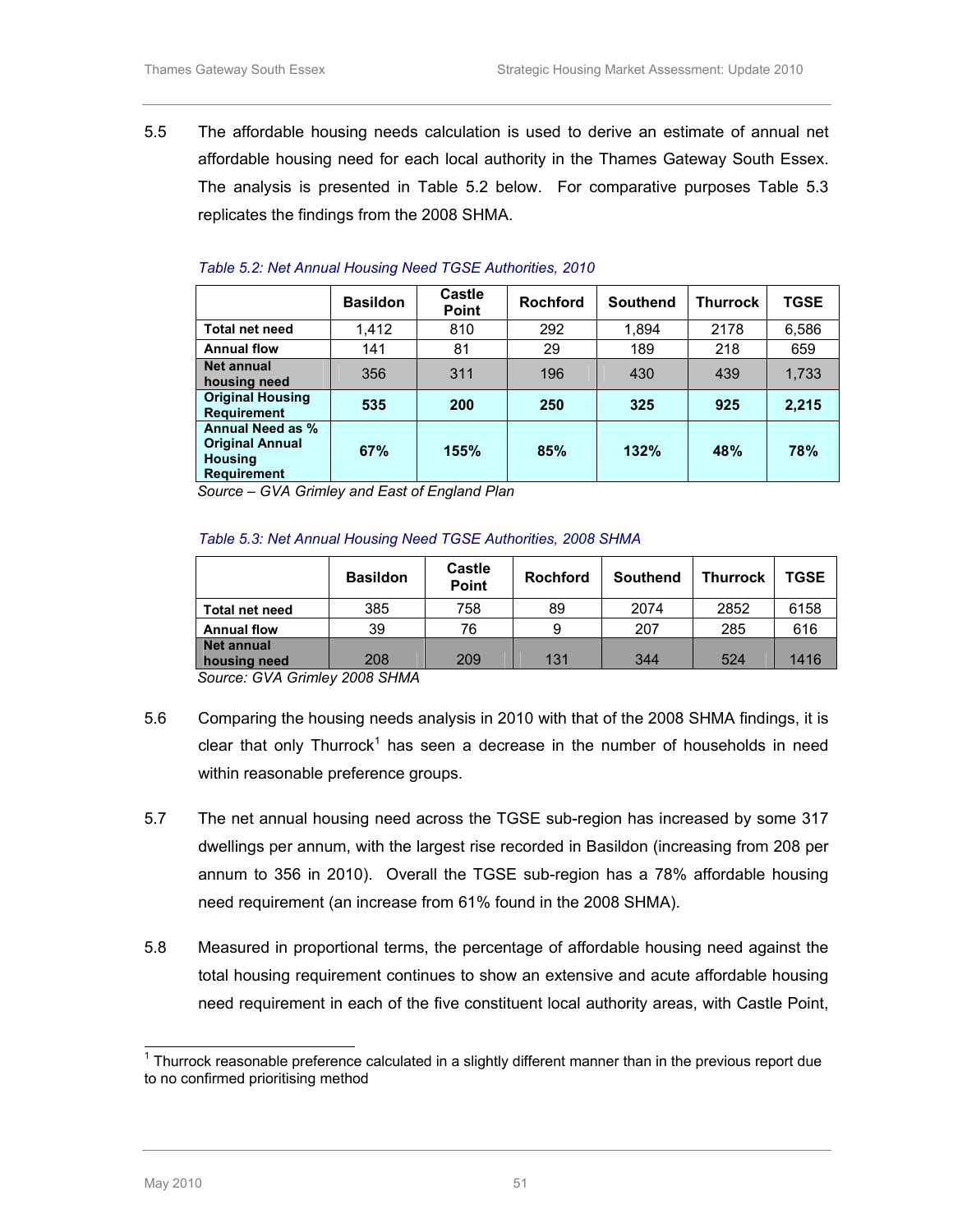Southend and Rochford all above 85%. Basildon and Thurrock show more modest proportional requirements, which in Thurrock's case have decreased from the 2008 SHMA position. However, the emphasis remains on sustaining the delivery of affordable housing to meet need across all five local authority areas.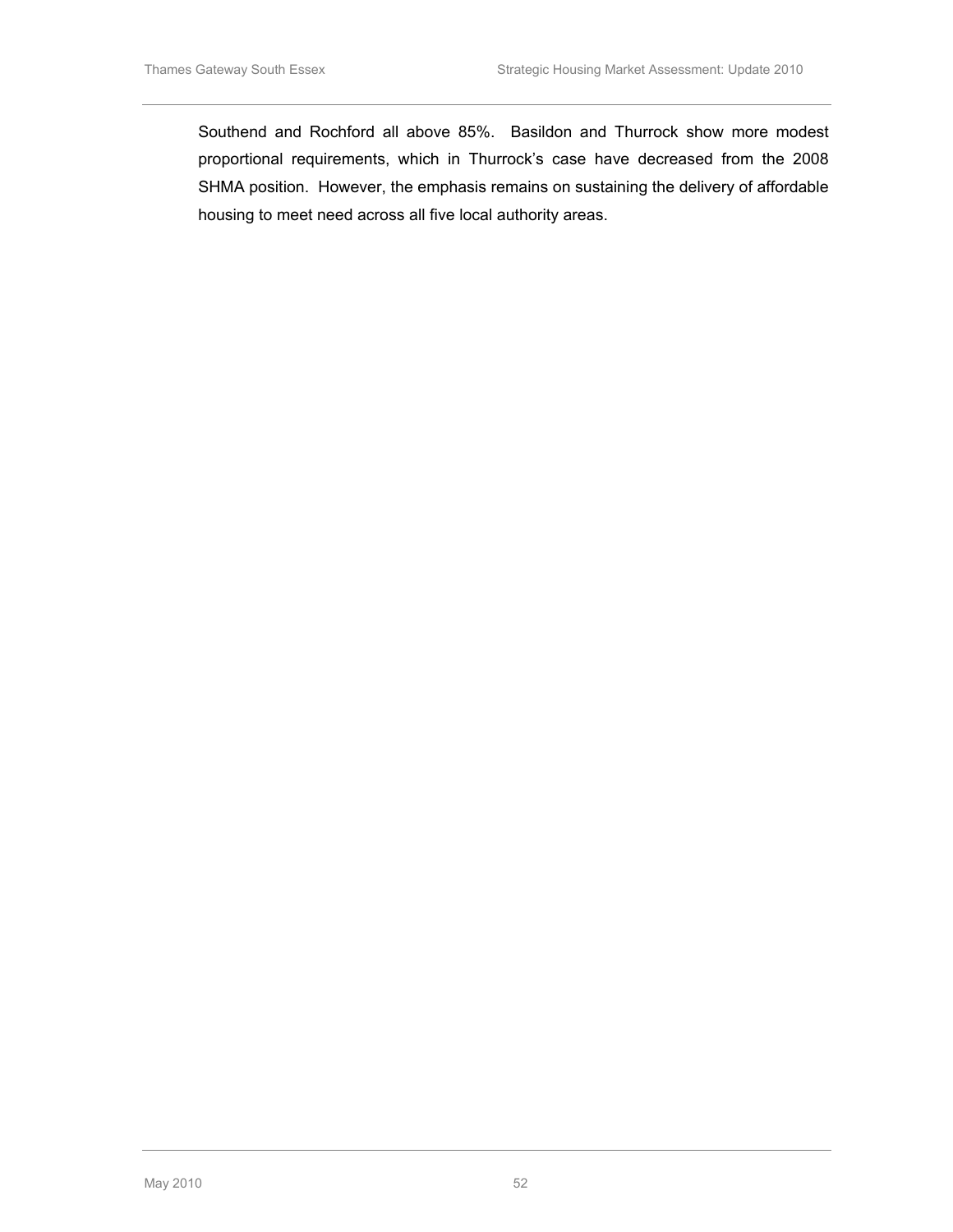## 6. CONCLUSIONS & RECOMMENDATIONS

## Introduction

- 6.1 Strategic Housing Market Assessments are intended to improve understanding of both need and demand for affordable and market housing; of the current housing stock; of market conditions; and of drivers of change. SHMAs are intended to be long term in their outlook considering housing issues over a ten or fifteen year period.
- 6.2 This update to the 2008 Thames Gateway South Essex SHMA is intended to provide a current evidence base of the shape and health of the South Essex sub-regional housing market. Its audience is a wide one; the central intention is to inform planning and housing policies at both the regional and local levels.
- 6.3 This section sets out our conclusions and recommendations for the Thames Gateway South Essex Housing Market. It is structured to follow the same themes of conclusion and recommendation made in the 2008 SHMA. It focuses on those issues that now require new conclusions or recommendations or where further emphasis of previous recommendations is needed. It does not re-iterate all of the recommendations previously made.

### Overall Conclusions

- 6.4 The timing of publication of this SHMA update for Thames Gateway South Essex coincides with a continued downturn in housing market conditions following a strong and sustained period of market growth. The burden of the recession on public finances and the reductions in tax revenue has increased the squeeze on public spending and private sector investment confidence. Although the signs of economic recovery, particularly an end to the recession, are more evident in early 2010 than in mid and late 2009, there is a long way to go in reaching a more benign, stable and positive residential development investment position, nationally and within the TGSE sub-region.
- 6.5 What is clear is that the enhancement of housing choice, quality and mix in the TGSE sub-region is a sustained long term objective for the five local authorities and their partners. The 2008 SHMA recommendations were drawn up on this basis. Whilst this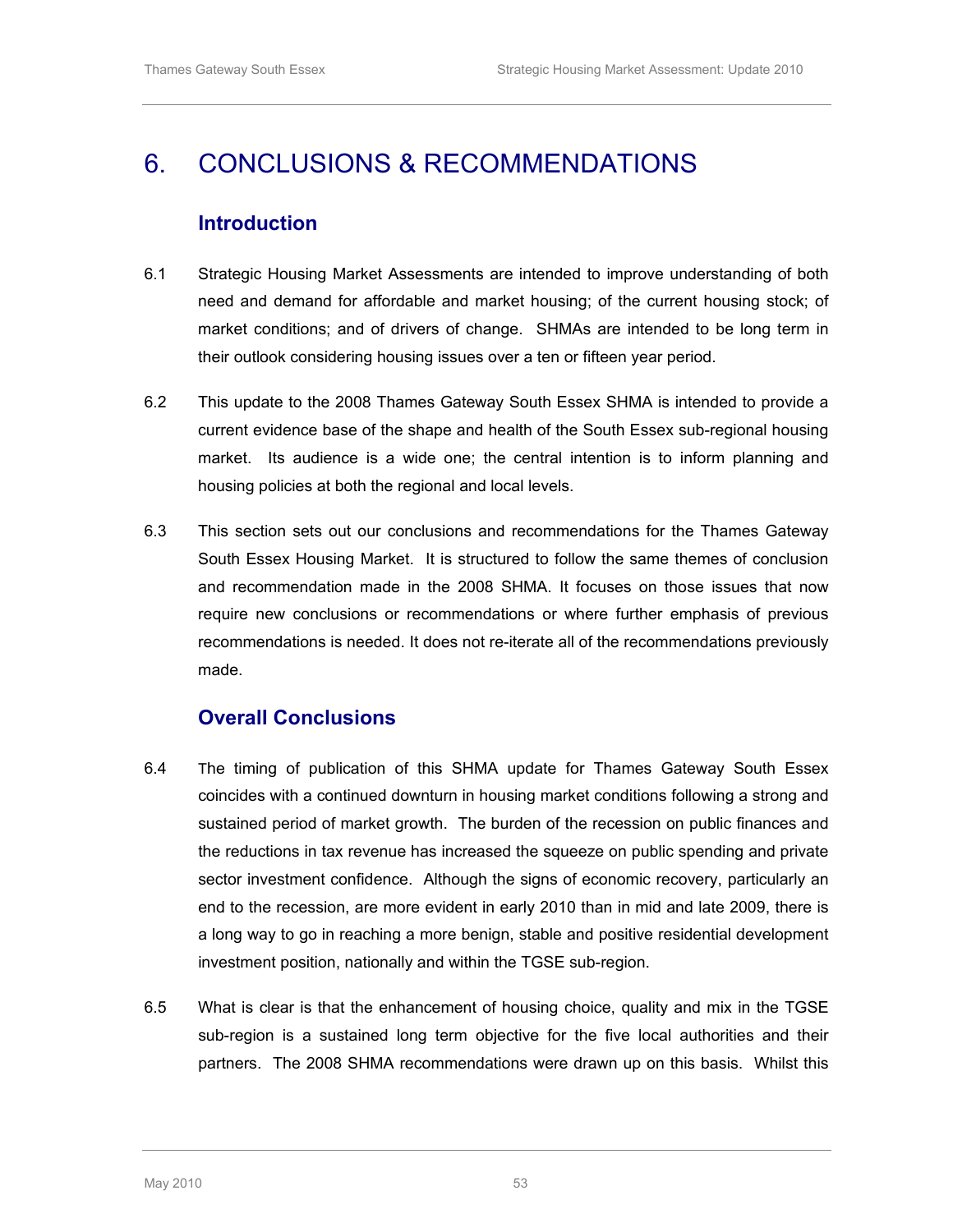update report provides a more current picture of the housing market dynamics, many of the principal recommendations made previously remain valid today. On this basis, the recommendations we make here re-iterate and emphasise those made in the 2008 SHMA but are extended where it is appropriate to do so.

- 6.6 Our overall recommendation for the future is:
	- R1. Maintaining the Long Term Approach to Quality, Choice and Mix in the TGSE Housing Market – The overall conclusions and recommendations made in the 2008 SHMA to deliver a greater choice, mix and quality of housing across Thames Gateway South Essex should be retained. The recession has created very significant forces re-shaping housing delivery in the TGSE sub-region. However many of these issues remain a short term matter, given the overall demographic and long term economic dynamics at work. The long term strategy and policy position in TGSE continues to be as relevant in 2010 as it was in 2008 and should be supported. The TGSE partners should consider how best to focus their efforts on progressing key interventions and projects.

#### OVERALL HOUSING REQUIREMENTS

- 6.7 The Thames Gateway South Essex SHMA forms one of the factors in determining housing requirements and residential land supply in Local Development Frameworks (LDFs). Local Planning Authorities also need to consider what level of suitable land can be brought forward for development, informed by Strategic Housing Land Availability Assessments (SHLAA). They will also need to take account of the Regional Spatial Strategy (RSS), as general conformity with the RSS is one of the tests of soundness for LDFs. This will be tested by an independent Inspector at the Examination in Public into LDF Core Strategies and other Development Plan Documents (DPD).
- 6.8 In the Thames Gateway South Essex Housing Market the influence of the focus on growth and development in the wider Thames Gateway coupled with individual town centre, estate regeneration and new urban extensions as well as the enhancement of commuting infrastructure will, in the long term, continue to drive a strong demand for housing.
- 6.9 There is a clear reciprocal relationship between housing growth, economic growth and transport/commuting patterns in South Essex. Long term job growth and productivity improvements within the economy will support the Housing Market. It is on this basis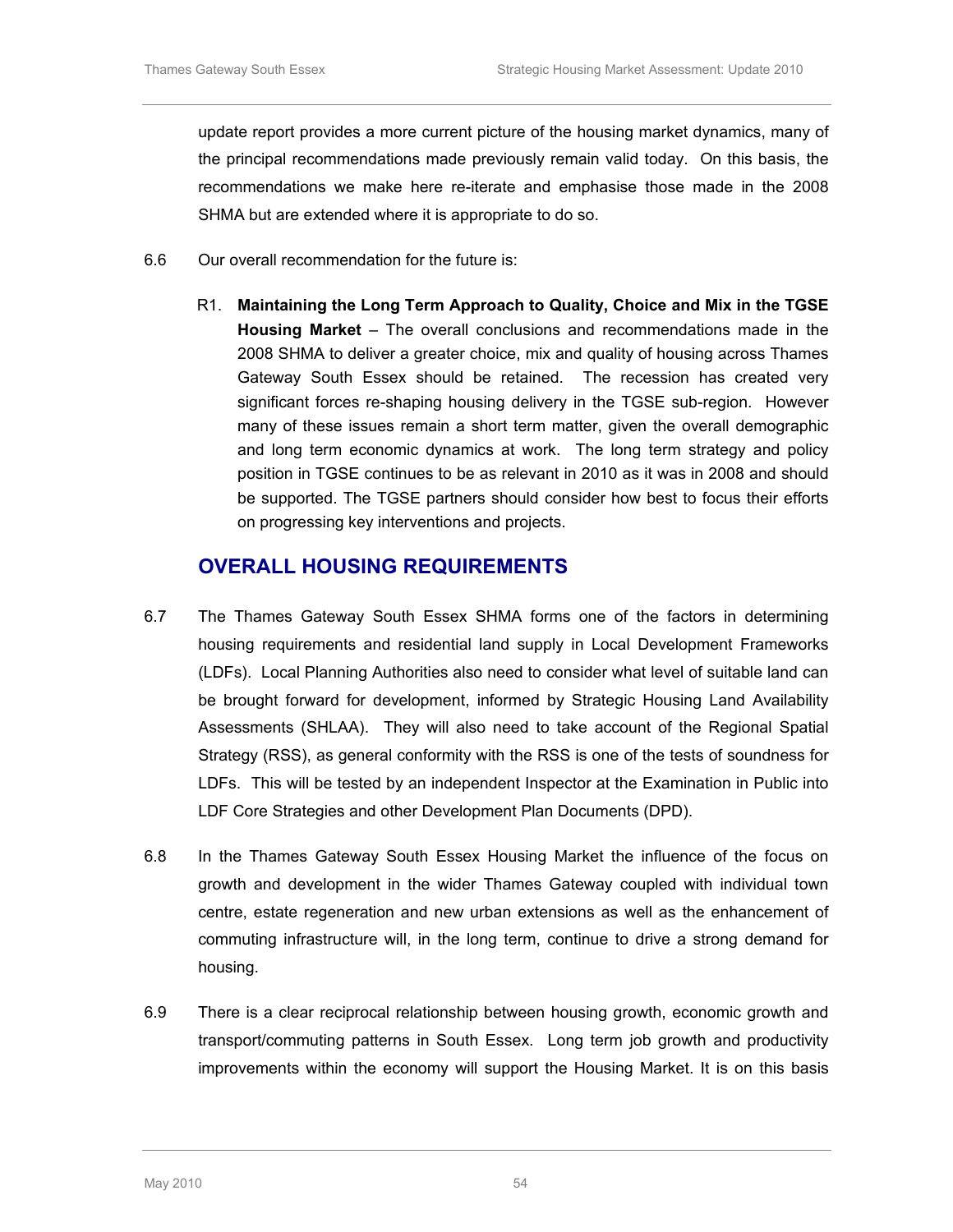that we believe that achieving the housing targets established in the adopted RSS remain a requirement if the South Essex sub-region is to be able to continue to operate as a functional housing market. With the signs of modest recovery and relief from the recession now appearing, housing demand in the sub-region should not be overly affected beyond the immediate short term (house prices and activity trends are starting to confirm this).

- 6.10 A central element to the Regional Spatial Strategy is the reduction in out-commuting through an economic strategy and housing delivery programme that improves the balance between homes and jobs. Thames Gateway South Essex authorities continue to have a central role to play in this regard.
- 6.11 Our updated assessment of the migration trends to South Essex from London, particularly the eastern boroughs, continues to indicate that housing mix and supply constraints on housing growth will ensure that South Essex is likely to continue to play a role in supporting the London economy by providing housing for people who work in the Capital. We expect this to trend to continue to contribute to demand pressures in the most accessible areas of South Essex in the long term.
- 6.12 The National Housing and Planning Advice Unit has highlighted that a significant increase in housing delivery will be necessary in the East of England, to meet future market demand and to stabilise and improve affordability over the longer-term.
- 6.13 The appropriate forum to address this is through the current roll-forward review of the East of England Plan. TGSE local authority partners should continue to proactively engage in the process to establish a sustainable strategy for the development of the Thames Gateway South Essex sub-region, accounting for environmental and infrastructure capacity. Any increase in residential development targets must be supported by place-making investments in supporting physical, social and community infrastructure.
- 6.14 While we expect demand over the long-term to remain strong; in the short-term however there have been significant reductions in the levels of housing delivery across the TGSE sub-region.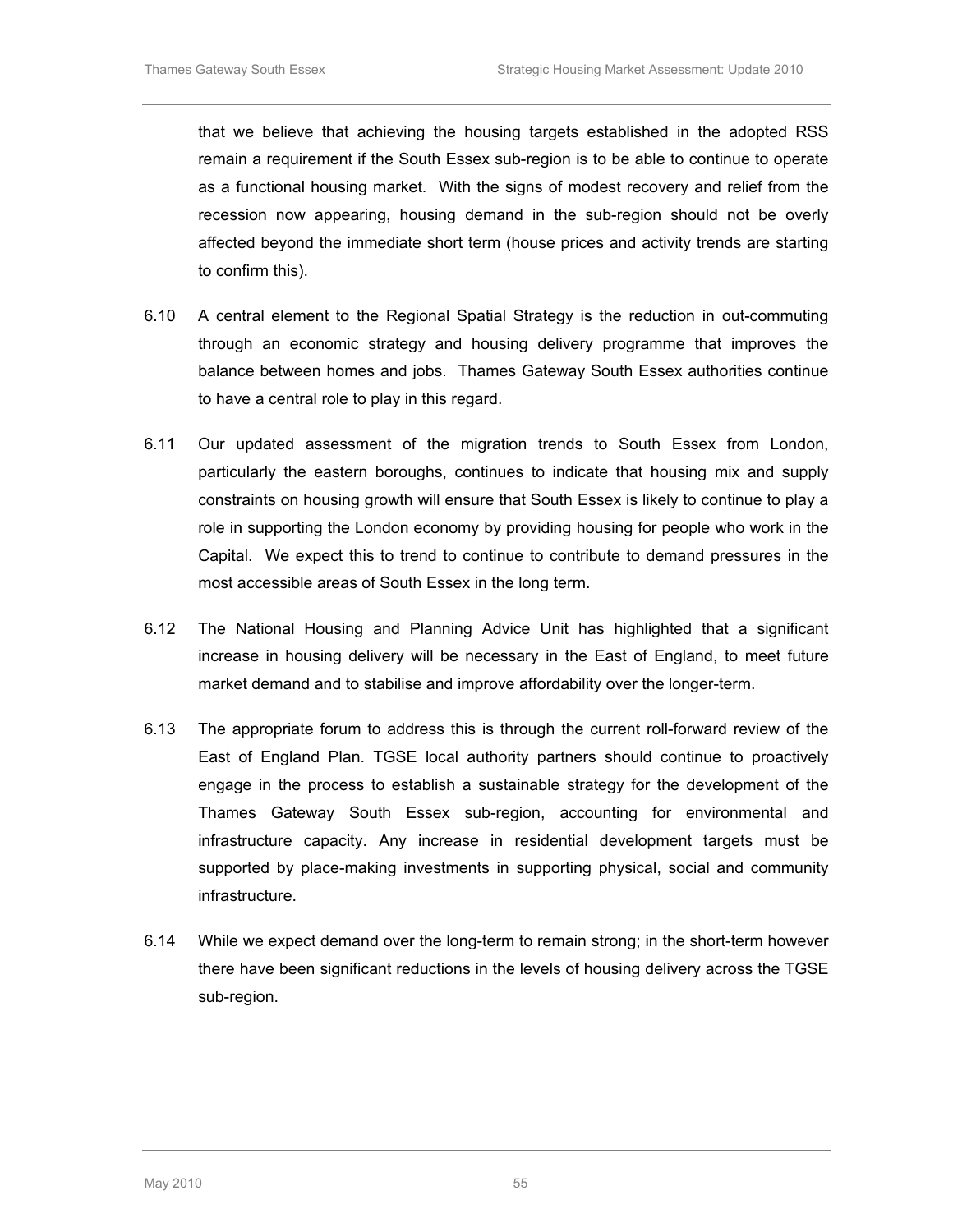#### Maintaining Housing Delivery Rates

- 6.15 In the short-term the potential to improve rates of housing delivery will continue to be curtailed by the housing market demand and economic climate limiting ability to access the market. With continued acute affordability pressures on market and social sector housing, there is a continued need to support housing supply to address the structural imbalance between housing supply and demand in the TGSE sub-region.
- 6.16 There are limited tools available to the five local authorities allowing them to maintain or drive forward delivery rates in the short-term given the current economic climate and housing market conditions. We recommend that local authorities adopt a comprehensive and proactive approach to managing housing supply, through:
	- R2. Clarity and Coherence Working to bring forward a clear and coherent planning policy framework through LDF Core Strategy and Site Allocations DPDs as quickly as possible to provide a strong policy framework to support housing land allocations and planning applications. This is particularly important in areas where development plans are dated and existing residential and mixed use land allocations largely exhausted;
	- R3. Proactive Work to Support the Five Year Housing Land Supply Maintaining a five year supply of deliverable sites as required through PPS3, and working proactively in partnership with landowners and developers to address site and infrastructure constraints to development remains at the forefront of local authority activities;
	- R4. Supporting a Mix and Range of Sites Seeking to deliver a range and mix of urban and more rural housing sites through the LDFs which allow different housing products to be brought forward by different developers across the five local authorities'' areas is critical. This is advisable given policy and infrastructure requirements which can further constrain the delivery of larger sites and represents a contingency approach to site planning;
	- R5. Realistic Viability Approach Take a realistic approach to the viability testing of housing schemes in the short term and in the negotiation of S106 developer contributions to affordable housing in order to ensure delivery continues to occur as far as possible. This recommendation should be taken forward through a housing viability benchmarking and testing exercise across the whole TGSE subregion;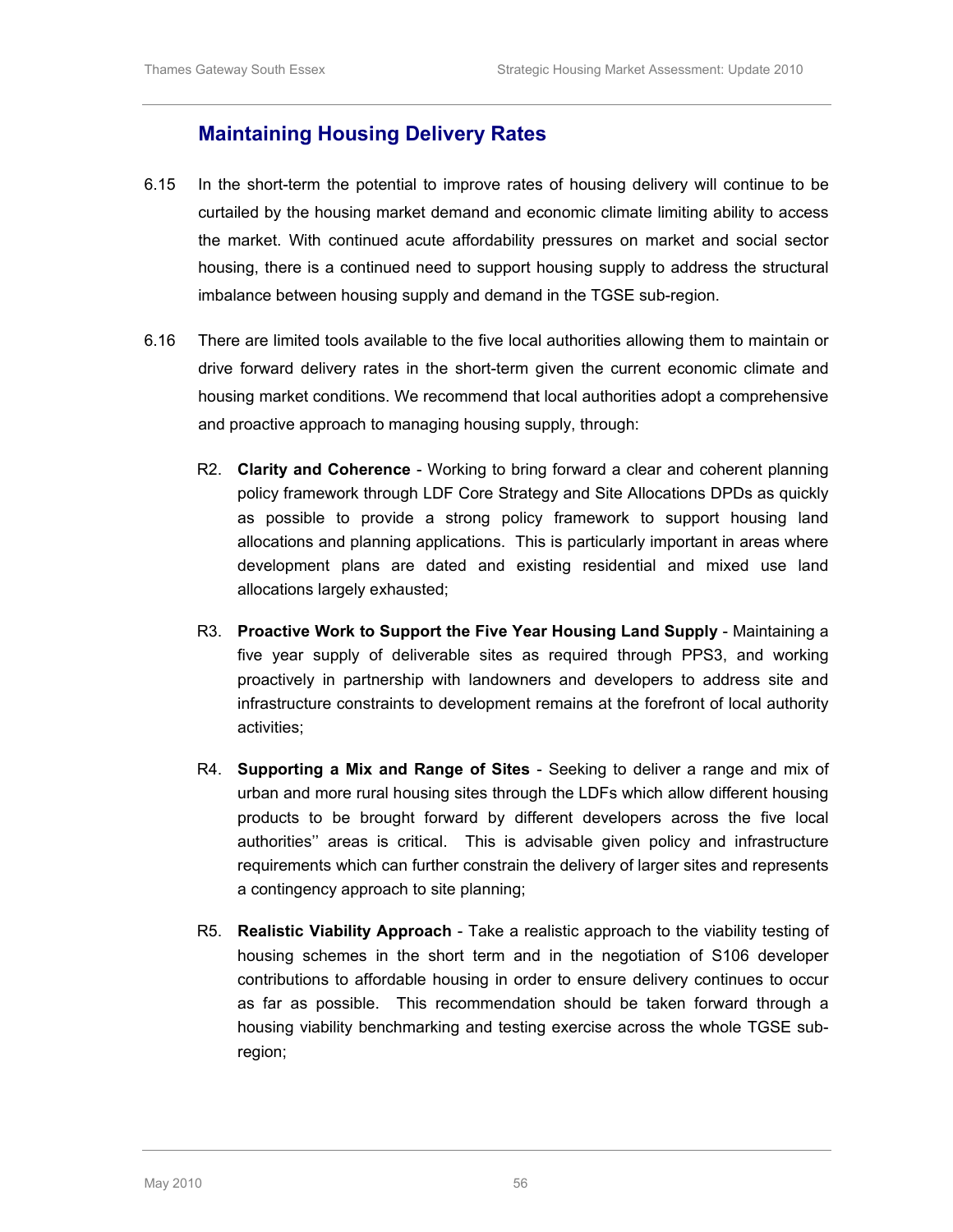R6. Annual Monitoring - Proactive annual monitoring of delivery progress and timescales at a site level, including through proactive engagement with developers. A programme of monitoring was advocated in the 2008 SHMA and this will need to continue with expansion into a more rounded research, foresight and intelligence function if annual monitoring is to be effective and the results utilised both in deriving planning/housing policies but also in shaping intervention in housing developments by the public sector.

#### AFFORDABLE HOUSING

- 6.17 As the 2008 SHMA established, an assessment of housing needs is a statutory requirement for sound planning policies. The assessment's purpose is to establish that the 'need' for affordable housing cannot be met by existing or planned supply; and hence that new affordable housing should be built to meet needs.
- 6.18 While the differential between house prices and household earnings have made access to the housing market increasingly difficult, the decline in house prices evident in the period from Q4 2007 to Q1 2010 has not adequately addressed this. The TGSE subregion still has an overall price to income earnings ratio of some 8:1. This is further compounded by a distinct and sustained withdrawal of housing mortgage finance loans and a greater set of loan eligibility requirements, particularly size of deposit that have acted to exclude more households from the private housing market. While nationally, there are some signs that mortgage lenders are now relaxing loan eligibility requirements, there is no sign that this will return to the previous situation of selfcertification, 100%+ mortgage loans and extended income multiplier terms. The continued need for affordable housing confirms this position in South Essex at the beginning of 2010.

### Encouraging Affordable Housing Supply

6.19 The current situation in the TGSE Housing Market is one in which there continues to be an acute level of housing need (78% overall across the TGSE sub-region) and varying between 48% and 155% (in Thurrock and Castle Point local authorities respectively) of anticipated levels of house building, taking into account past delivery levels. It is highly unlikely that the market and funding context will support this level of affordable housing delivery.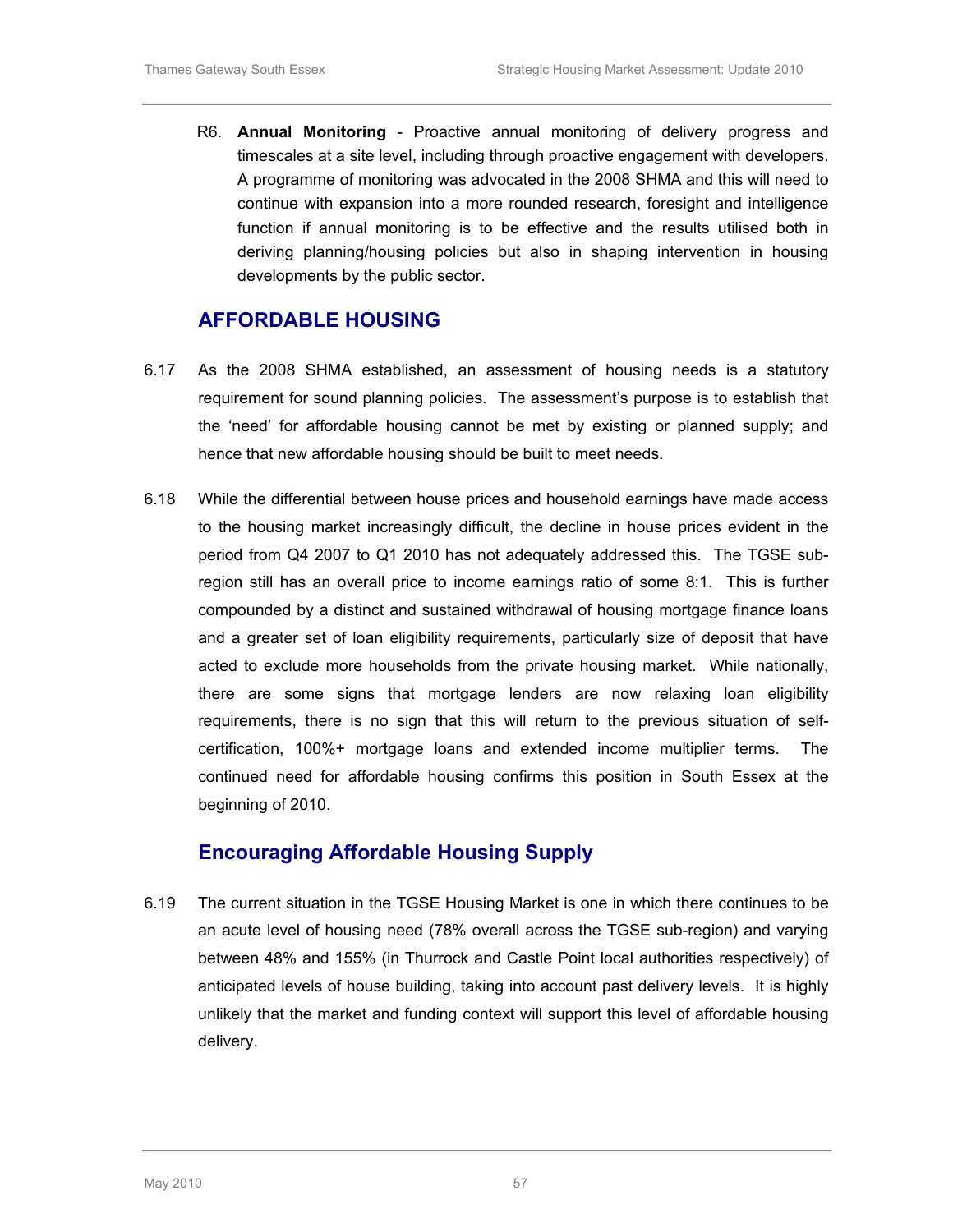- 6.20 We recommend that the local authorities across the TGSE sub-region continue to work to stimulate the supply of new affordable housing. There remain a range of policy tools which can be used to achieve this, but we recommend particular emphasis on the following recommendations from the 2008 SHMA:
	- R7. Public Sector Land Assets Working with the Homes and Communities Agency and EEDA, public sector land should continue to be better utilised to bring forward new affordable housing, based on land value subsidy (e.g. the local authority accepts a reduced site receipt for enhanced delivery of affordable housing);
	- R8. Optimising Contributions optimising and stimulating developer contributions to affordable housing through planning policies in LDFs and S106 negotiations where realistic testing of viability in the current market has been undertaken and site characteristics allow;
	- R9. Rural Sites Identification of exception sites in more rural areas specifically for affordable housing to meet local needs; and
	- R10. Returning Vacant Stock into Effective Use identification of further resources and targeted research to support the use of Empty Dwelling Management Orders, where resources allow, bringing vacant private sector housing back into use to meet housing need.

### Affordable Housing Viability

- 6.21 Affordable housing policies must be justified in terms of the level of need identified through Housing Needs Assessment. They must be realistic and deliverable; and set against wider objectives of maintaining an adequate supply of market housing to meet demand and delivering mixed income and tenure communities at a local level.
- 6.22 It is for the local planning authorities to consider appropriate affordable housing policies in their areas taking evidence of housing need and viability into consideration alongside the requirements to create and sustain balanced communities. However, we are of the view that a more consistent approach to establishing and viability testing the trigger thresholds for affordable housing across the TGSE sub-region is needed to provide some realistic functional housing market level benchmarks.
- 6.23 Evidence of housing need continues to justify the adoption of a 35% affordable housing target across the five local authorities with a consistent basis of approach to thresholds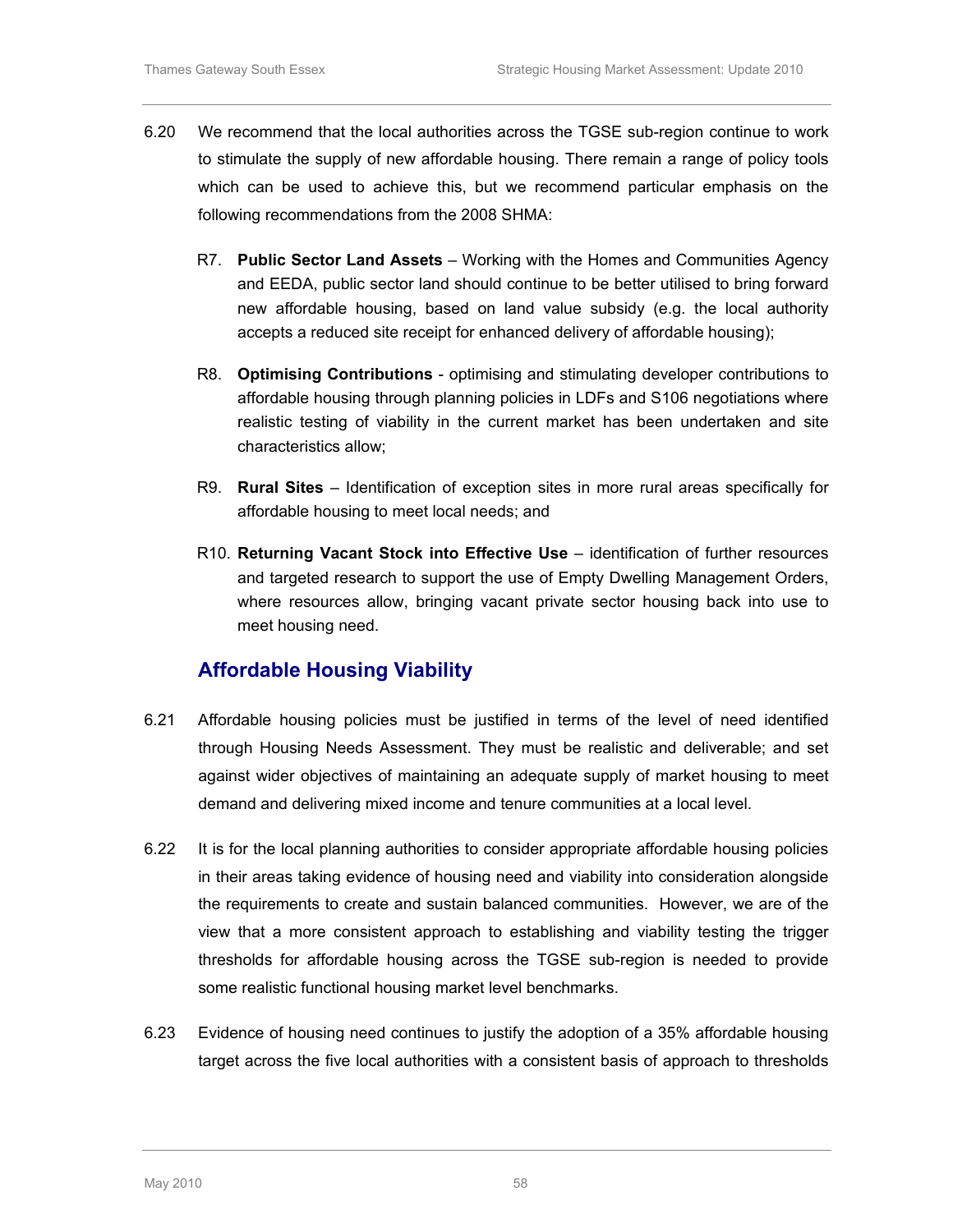for its application. This recommendation is made on the basis that affordable housing requirements must not jeopardise the overall viability of residential development especially in the short term where more flexibility is particularly necessary to deal with adverse economic and housing market circumstances. PPS3 is clear that affordable housing policies must reflect the economics of residential development in the area.

- 6.24 It remains our recommendation that it is not appropriate to revise affordable housing policies upwards in the context of the current performance of housing supply at the suband individual local authority levels. This recognises that increased affordable housing requirements will impact further upon development viability in a context in which infrastructure cost requirements have been increasing, and returns from the sale of homes have fallen significantly. We are aware that local authorities must review and revise their policies to accord with their LDS programmes for the preparation of Local Development Frameworks. In this instance the five authorities should adopt the 35% affordable housing target but, in the short term only, take a flexible approach to it as a negotiation position in the immediate short term to ensure sensitivity to current housing market conditions. The active monitoring and review of housing market signals will show how and when a more normalised housing market has returned, at which time a further review of affordable housing need and policies should be undertaken.
- 6.25 Based on this, our recommendations are re-affirmed from the 2008 SHMA as:
	- R11. Establishing Clear Policy Clear and unambiguous affordable housing policies based on a 35% affordable housing requirement (subject to viability testing) need to continue to be established in each of the five local authorities Local Development Frameworks in the long term.
	- R12. Take a More Consistent and Standardised Approach to Affordable Housing Thresholds – Site and unit thresholds for the application of the affordable housing policies should be approached in a more consistent and standardised manner to avoid overly distorting the differential values that will be ascribed to each of the five local authority districts; particularly at the administrative boundaries. However, district policies should recognise that there are differentials in land values, costs and affordable housing requirements in their individual negotiations. It is particularly important to consider the implications of lower thresholds on housing supply that may be applied in urban and rural settlements for residential schemes of less than 15 units.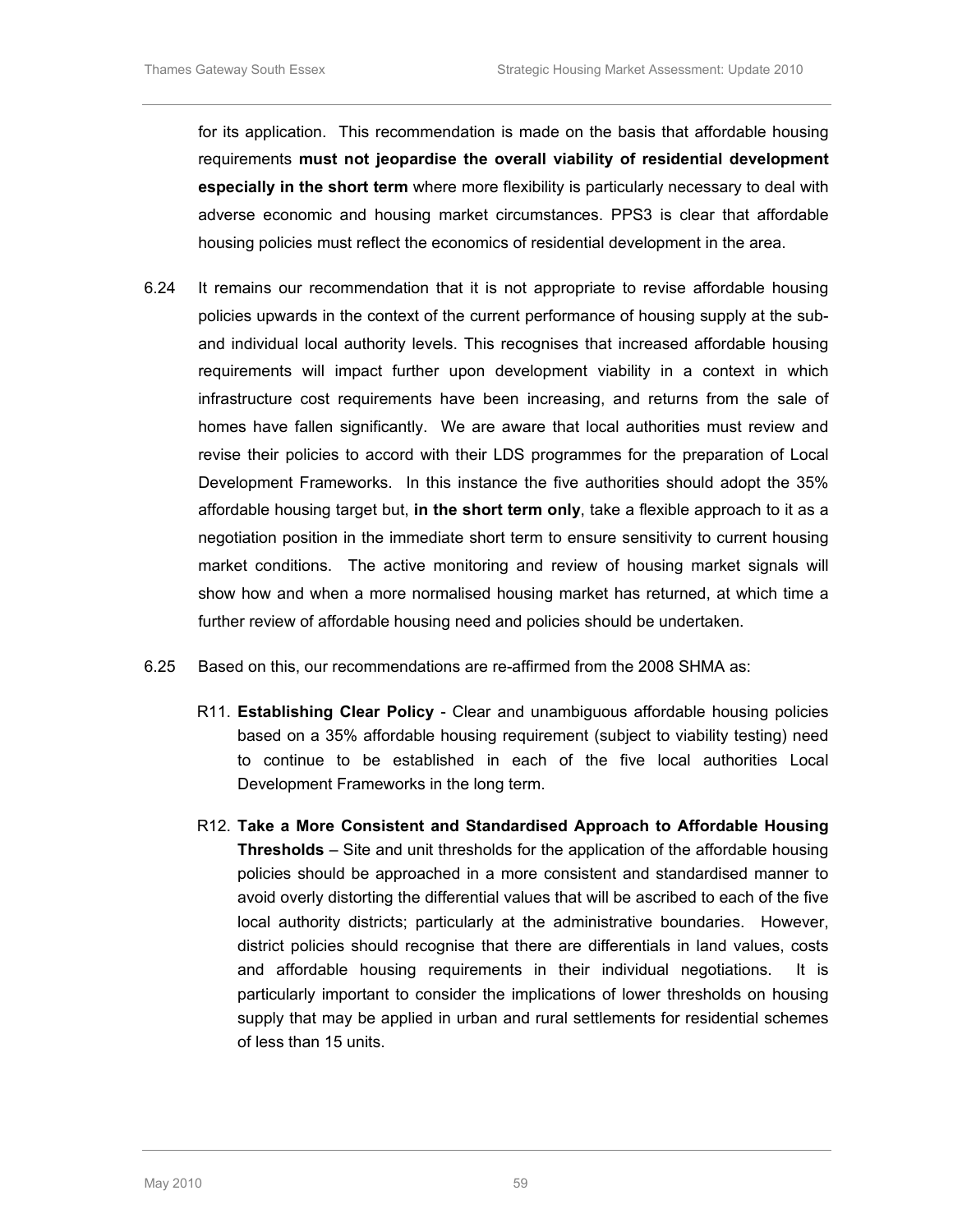- R13. Ensuring Short-Term Delivery Ensure that there is flexibility in the application of policies in the short-term to fully recognise the unique viability/ delivery challenges that currently exist. Flexibility in policy application can be addressed through varying the tenure mix and timing of affordable housing delivery in larger schemes. Re-negotiation of S106 agreements on current sites where viability is an issue is a short-term flexibility measure, although these must be conducted through open book negotiations.
- R14. Account for Wider Planning Obligations Policies will need to take account of wider planning obligation costs (to fund/ deliver other infrastructure either through S106, variable tariff or the Community infrastructure Levy) and other factors which will increase development costs, including the phased implementation of the Code for Sustainable Homes and Lifetime Home standards. Site location and underlying land value are further cost issues to consider. These all impact upon viability as they have a direct impact on build costs and profit margins. An agreed, more standardised and open book approach to the range, type and extent of planning obligations sought by each of the five TGSE local authorities will assist development appraisals and help reduce distortions that differential requirements have on the South Essex functional housing market. There is a need for further testing of this through the LDF processes related to the specific future residential allocation sites that each will identify.
- R15. Longer Term Flexibility Where a developer has negotiated site acquisition on the basis of the current affordable housing policy, flexibility may be required in applying new policies. This can be addressed through negotiation case-by-case. A similar approach will be required to address abnormal site costs and sites where market conditions are impacting significantly on the viability of the scheme. In the case of brownfield sites, the Councils will need to take into account the existing use value in negotiating affordable housing policies. If the affordable housing requirement reduces the site value for the development scheme proposed below that for the existing use, the site will not come forward. In these circumstances, the Council will need to exercise flexibility in applying its affordable housing policies, tailoring its requirements to specific circumstances on a case-by-case basis.

#### Intermediate Housing

6.26 There are a range of housing options available to those who cannot afford to buy, which include intermediate rent, shared ownership models and discounted market sale housing (where subsidy is recycled). The recession has had a marked effect on the development of intermediate housing products in TGSE, as elsewhere in the country.